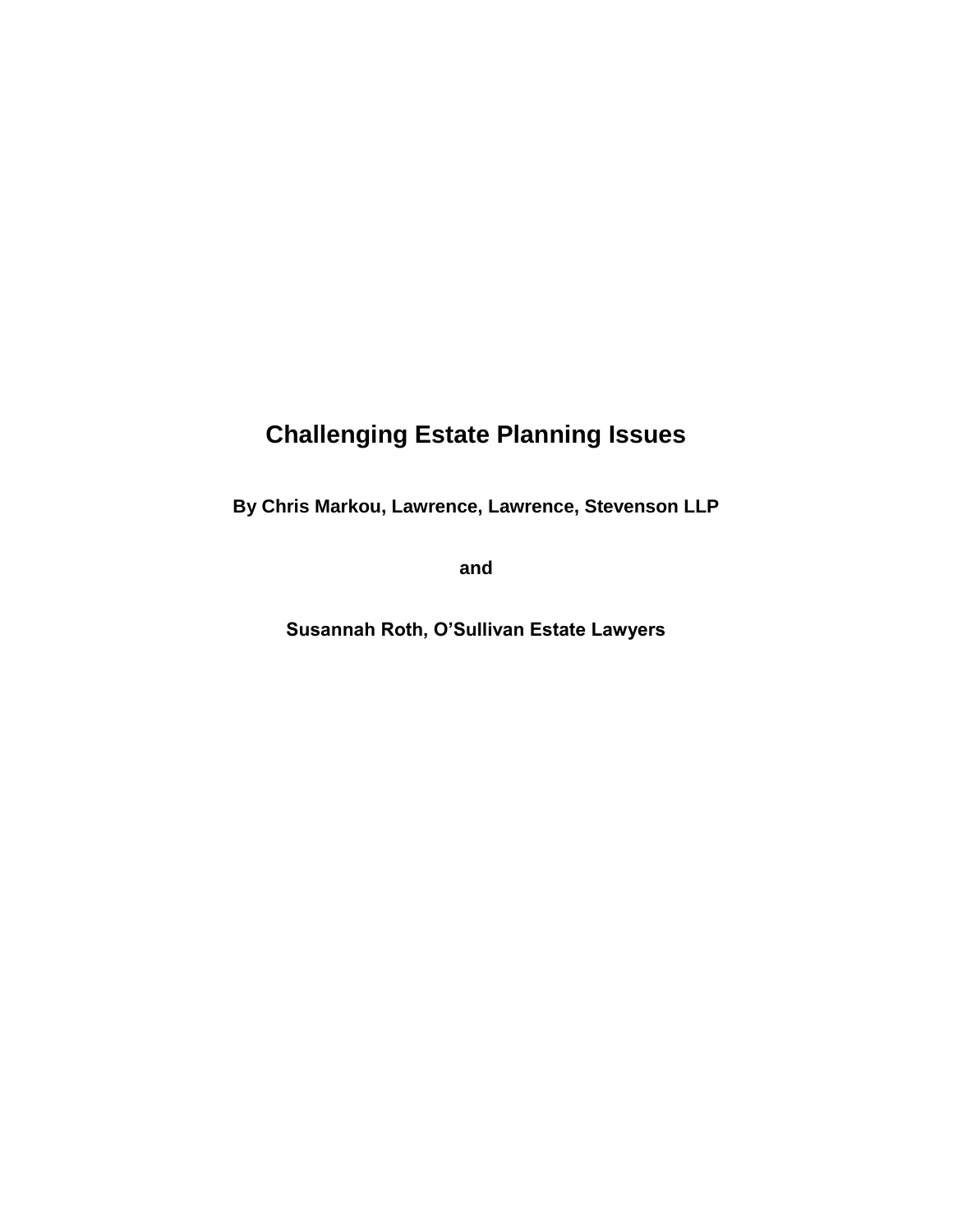# **Table of Contents**

|                                                                                                                                                                                                                    | Page           |
|--------------------------------------------------------------------------------------------------------------------------------------------------------------------------------------------------------------------|----------------|
| I. Tax Basics on Death                                                                                                                                                                                             | 3              |
| A. Taking Taxation Into Account in Estate Planning                                                                                                                                                                 | 4              |
| B. Income and Capital Gains Taxes in the Year of Death                                                                                                                                                             | 4              |
| C. RRSPs/RRIFs, TFSAs and Pension                                                                                                                                                                                  | 5              |
| D. Exemptions, Rollovers and Credits                                                                                                                                                                               | 6              |
| E. A Note About Shares or Interests in a Closely-Held Corporation                                                                                                                                                  | $\overline{7}$ |
| II. The Use of Trusts in a Will and Trust Tax Basics                                                                                                                                                               | 8              |
| A. Types of Testamentary Trusts                                                                                                                                                                                    | 8              |
| B. Changes to the Taxation of Testamentary Trusts                                                                                                                                                                  | 16             |
| III. The Use of Multiple Wills to Avoid Probate Fees                                                                                                                                                               | 19             |
| A. Probate Generally                                                                                                                                                                                               | 19             |
| B. When Probate May Be Required                                                                                                                                                                                    | 20             |
| C. Dual Wills to Reduce Probate Fees                                                                                                                                                                               | 20             |
| D. How it Works                                                                                                                                                                                                    | 21             |
| E. Example of Probate Savings                                                                                                                                                                                      | 23             |
| IV. Assets Passing Outside the Estate                                                                                                                                                                              | 25             |
| A. Life Insurance, Pensions and RRSPs/RRIFs/TFSAs                                                                                                                                                                  | 25             |
| <b>B.</b> Jointly Held Assets                                                                                                                                                                                      | 26             |
| C. Inter Vivos Trusts                                                                                                                                                                                              | 28             |
| D. Bare Trusts                                                                                                                                                                                                     | 29             |
| E. Gifts and Gifts Mortis Causa                                                                                                                                                                                    | 29             |
| F. More Complex Extra-Estate Planning                                                                                                                                                                              | 30             |
| G. A Note About RESPs                                                                                                                                                                                              | 30             |
| V. Estate Planning Considerations for Foreign Assets<br>A. Cross-Border Canada-U.S. Considerations<br>B. Estate Planning Considerations for Clients with Connections<br>to Other Jurisdictions (Not U.S. Specific) | 31<br>31<br>42 |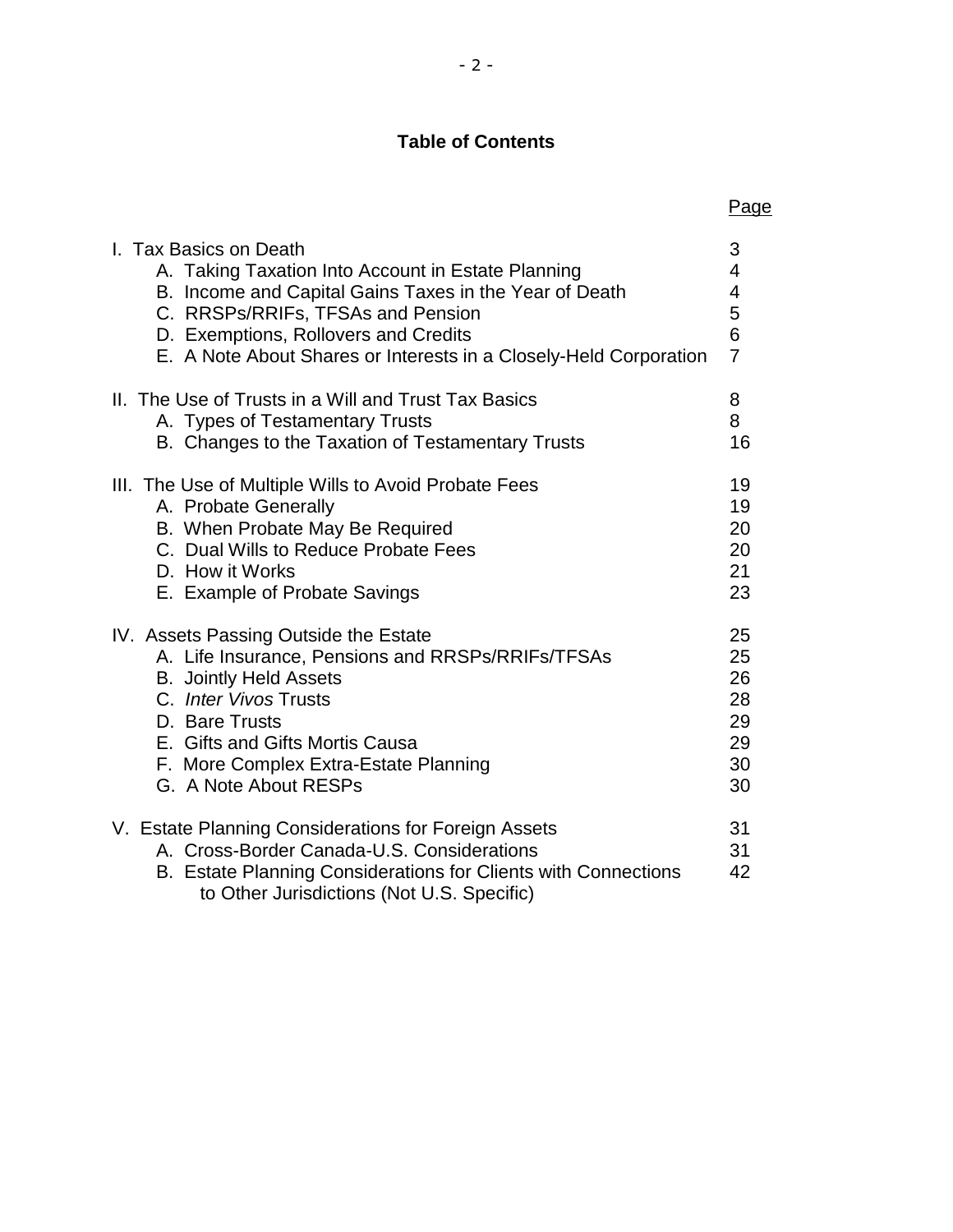# **I. TAX BASICS ON DEATH**

The implications and planning options available to taxpayers is the subject of many texts and articles, and this paper is not intended to replace them. Suffice it to say that tax matters require special forethought and advice, and the best that can be hoped for when first gaining experience in estate planning is the ability to send clients for expert advice as and when needed. This paper attempts to provide only a very broad overview of the basic income tax regime in Canada upon an individual's death.

I note that generally speaking where "spouse" is referred to, for Canadian income tax purposes a common law partner is included in the definition of spouse. Also, for any planning for a Quebec-resident client, special advice should be obtained as Quebec has many special rules regarding to whom and how assets can pass on death and what are the income tax consequences of the passing of such assets.

There are no "death" taxes or succession duties imposed by the Federal Government or any of the Provinces of Canada on either a deceased's estate or the beneficiaries of the estate. In some jurisdictions, such as the United States and the United Kingdom, there are death taxes. It is possible that these taxes would also be triggered by virtue of owning assets in those jurisdictions, as discussed above, or if the testator has an affiliation with them such as by citizenship or domicile. As well, if the testator has beneficiaries with affiliations with these or other jurisdictions which have death taxes, including a spouse, special planning for their inheritance may be desirable to minimize exposure to such taxes. Some planning techniques for testators with multijurisdictional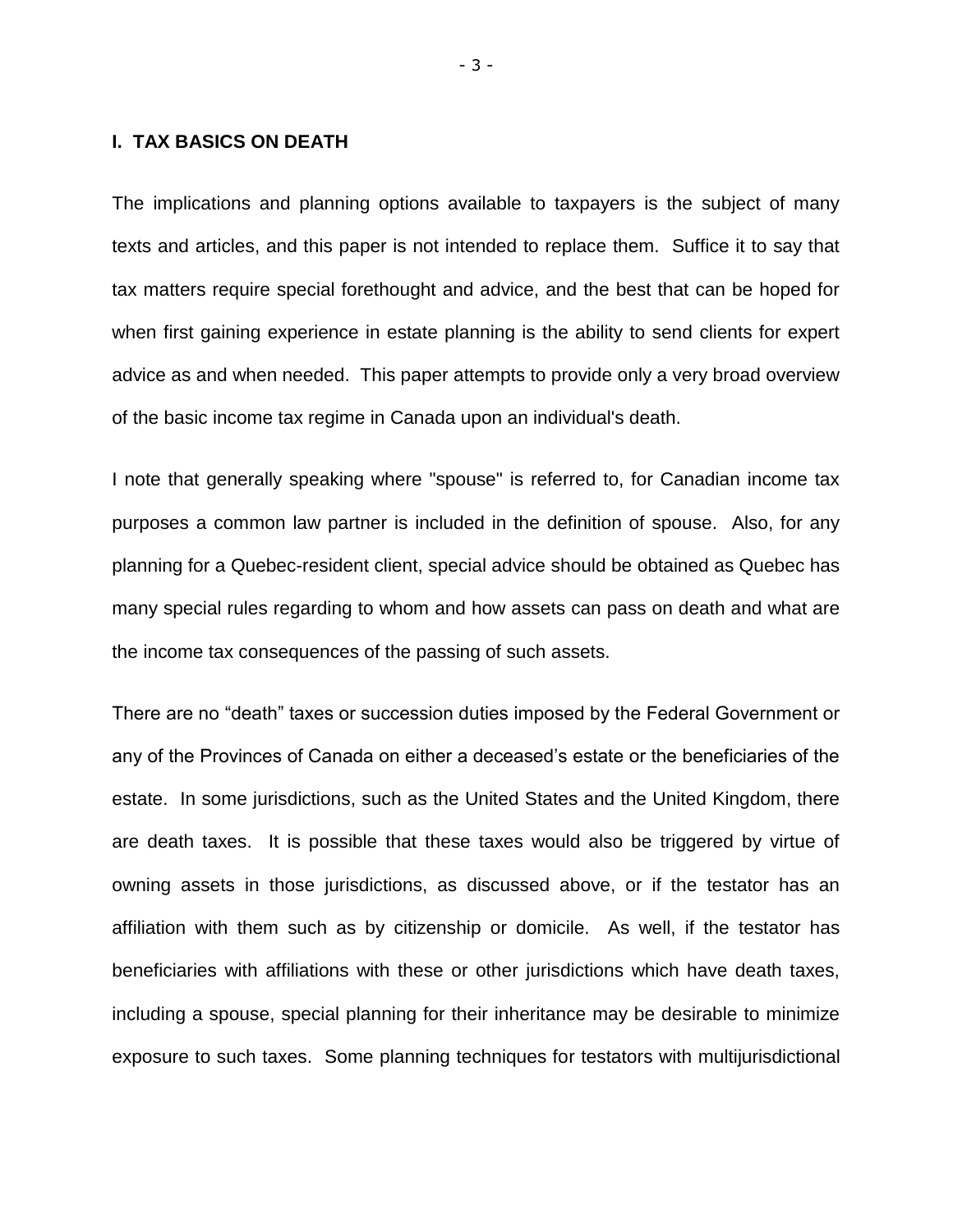connections are explored elsewhere in this paper. Further exploration of these topics is outside the scope of this paper.

#### **A. Taking Taxation Into Account in Estate Planning**

It is important to take into account the different tax consequences of different types of property on a testator's death in their estate planning. The simplest and most frequent example of this is a testator designating one child the beneficiary of their RRSP and the other the beneficiary of the residue of their estate, which consists mainly of a principle residence. Unless the children both agree otherwise, the testator's estate will bear the burden of the tax on the value of the RRSP proceeds, and the child inheriting the residue of the estate may end up with far less value than the child inheriting the RRSP, contrary to the testator's intentions.

#### **B. Income and Capital Gains Taxes in the Year of Death**

A taxpayer's estate will pay tax on all income, received or deemed received, in their year of death. This will include capital gains tax on all the taxpayer's capital property which is deemed to be disposed of on the date of their death, which means that their estate will pay tax at their marginal tax rate on the includable gain, currently 50% of the total gain, on the value of such assets, being the difference in the taxpayer's adjusted cost base (value at acquisition plus any allowable expenses in maintaining the asset) and the fair market value of the property at their date of death.

It is important to note that capital property deemed to be disposed of at death will include a taxpayer's interest in a jointly-held property, even if such property passes by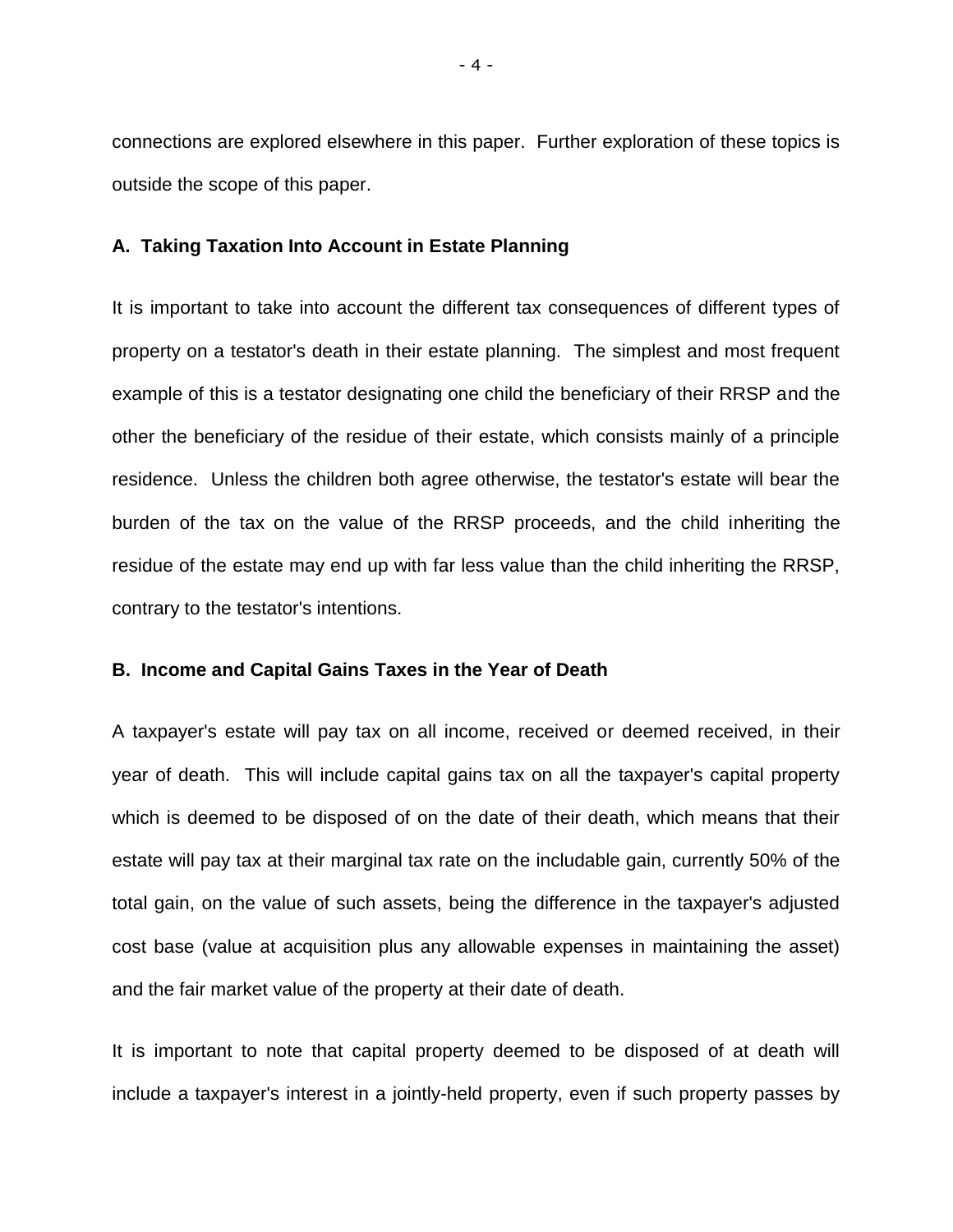right of survivorship to a person other than a beneficiary of the deceased's estate, unless an exemption or rollover applies.

Life insurance is generally not taxable in Canada, being considered to have no value to the deceased at their date of death.

#### **C. RRSPs/RRIFs, TFSAs and Pensions**

The full value of RRSPs and RRIFs are included as income in a deceased's taxpayer's year of death, and are not taxed in the hands of the beneficiary of the funds unless the estate has no money from which to pay the tax, which can result in significant tax on death unless the plans are designated or otherwise pass to a spouse, or in a more limited way a dependant minor or disabled child, of the testator. The rollover to a spouse can be accessed even if the plan is not designated to the spouse, but the spouse must participate in a joint designation and put the funds into their own RRSP/RRIF for the rollover to apply.

If the testator is not leaving the residue of their estate to their spouse but has designated them the beneficiary of their RRSP, which is often a planning technique for spouses in second marriages or who wish to ensure family assets pass to other relatives, this condition for the rollover is important. In such circumstances a conditional gift dependant on the spouse putting the funds into their own RRSP/RRIF should be considered to avoid the surviving spouse receiving the full value of the plan in cash and not placing the funds into their own RRSP/RRIF, thus forcing the deceased spouse's estate to pay income tax on the value of the plan.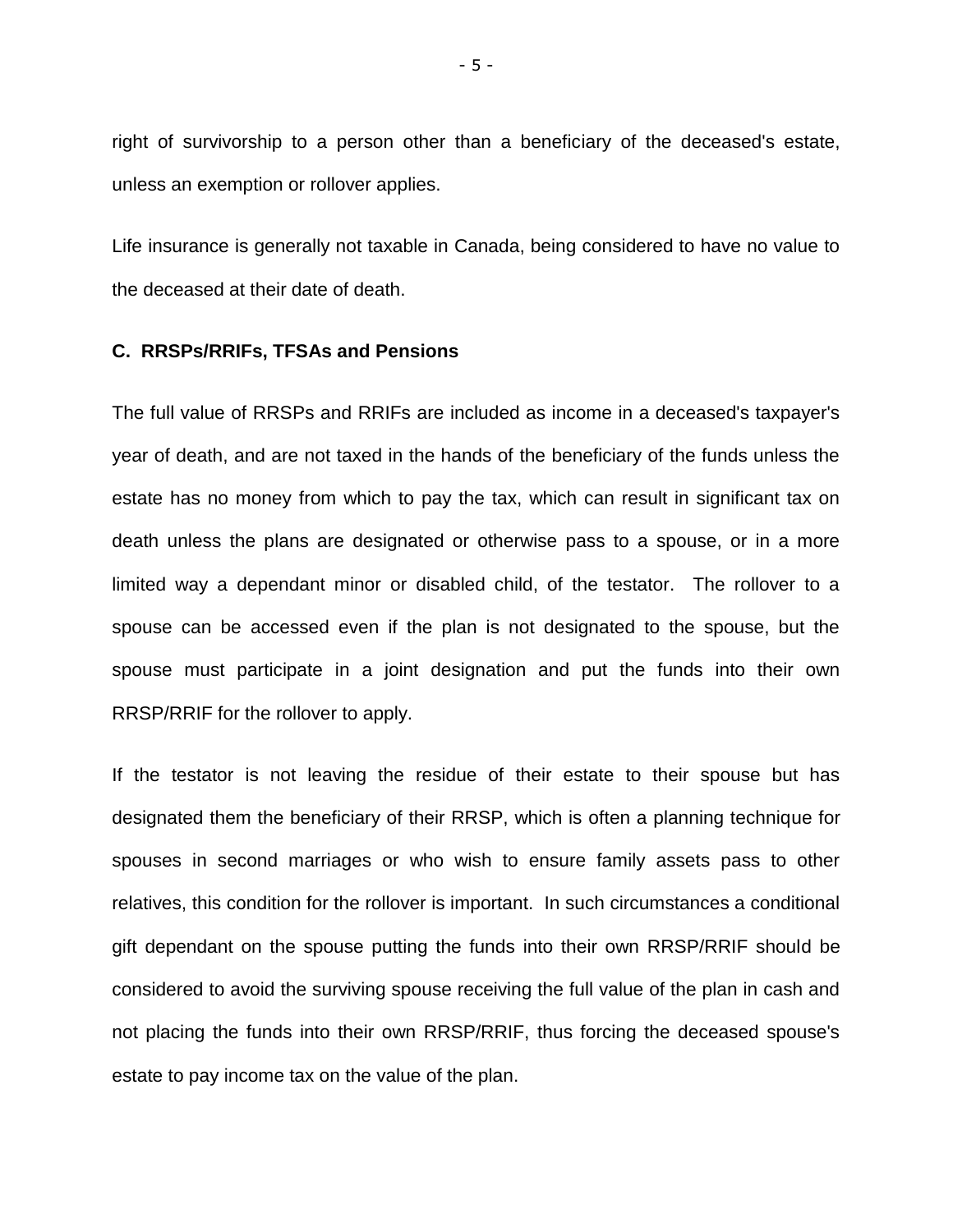TFSAs will pass tax-free to a beneficiary, but any income earned after the death of the account holder will be taxable, unless the account holder's spouse is named as the successor account holder of the deceased's TFSA (as opposed to the beneficiary of the account, which is a different designation), in which case the spouse can continue the tax-free accumulation of income in the account.

Pensions have their own rules which will vary depending on who inherits the proceeds and whether or not the beneficiary is a spouse or not, accepts a pension or lump sum payout, and rolls the assets into their own RRSP/RRIF or not. Usually the beneficiary will be taxed on the pension proceeds, but tax advice should be obtained if there is uncertainty.

#### **D. Exemptions, Rollovers and Credits**

The deemed disposition of a taxpayer's property is subject to certain exemptions and rollovers. For example, there is an exemption for a person's principal residence. There may also be certain lifetime capital gains exemption limits available to the testator on death, as well as rollovers for certain qualifying farm and business property.

Assets passing to a spouse or a qualifying spousal trust are subject to a rollover such that the capital gain is deferred until the spouse disposes of the property or dies. Care must be taken to ensure that nothing in the Will taints the spousal trust and that all necessary provisions are included. Generally speaking, the assets must vest in the trust within 36 months of the deceased spouse's date of death, the spouse must be entitled to all of the net income of the trust during their lifetime, and only the spouse can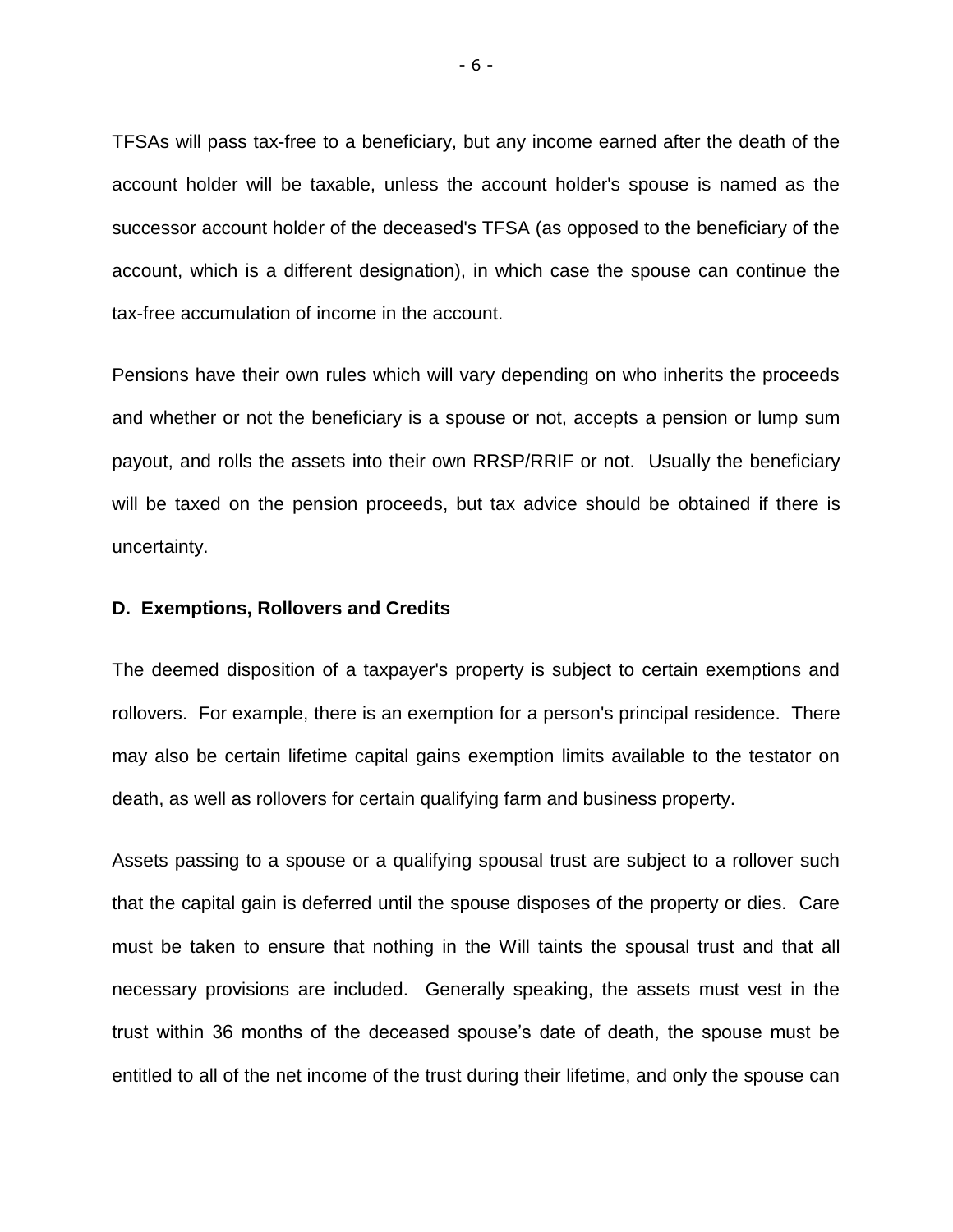be entitled to any capital or benefit from the trust during their lifetime (although capital encroachment powers are not necessary). Accidental tainting can occur, for example, where a general power is given in the Will to loan funds from a trust to any party, and this power is not qualified in regards to the spousal trust.

Any donations made to a qualifying charitable organization should give rise to charitable donation tax credits which can be used to offset tax payable by the testator's estate in their year of death. Such credits are additionally valuable as there is no limit on the deduction such credits provide in a taxpayer's year of death, so that 100% of the taxpayer's income in their year of death may be offset by charitable donation tax credits, unlike other taxation years.

If an asset has lost value, a capital loss will be generated which can offset any capital gains. Other tax credits may have been carried forward by the deceased and be available to offset tax otherwise payable in their year of death. It is therefore important for the estate's tax advisor to consider whether to elect out of certain rollovers to be able to use credits and losses most effectively.

#### **E. A Note About Shares or Interests in a Closely-Held Corporation**

Tax, tax planning and post-mortem tax planning involving corporate assets is a complex subject beyond the scope of this paper, however one note should be made about closely-held corporate shares or interests. Where a testator owns shares or other interests in a private corporation, certain planning techniques may in some circumstances be implemented post-mortem to minimize the overall tax burden of these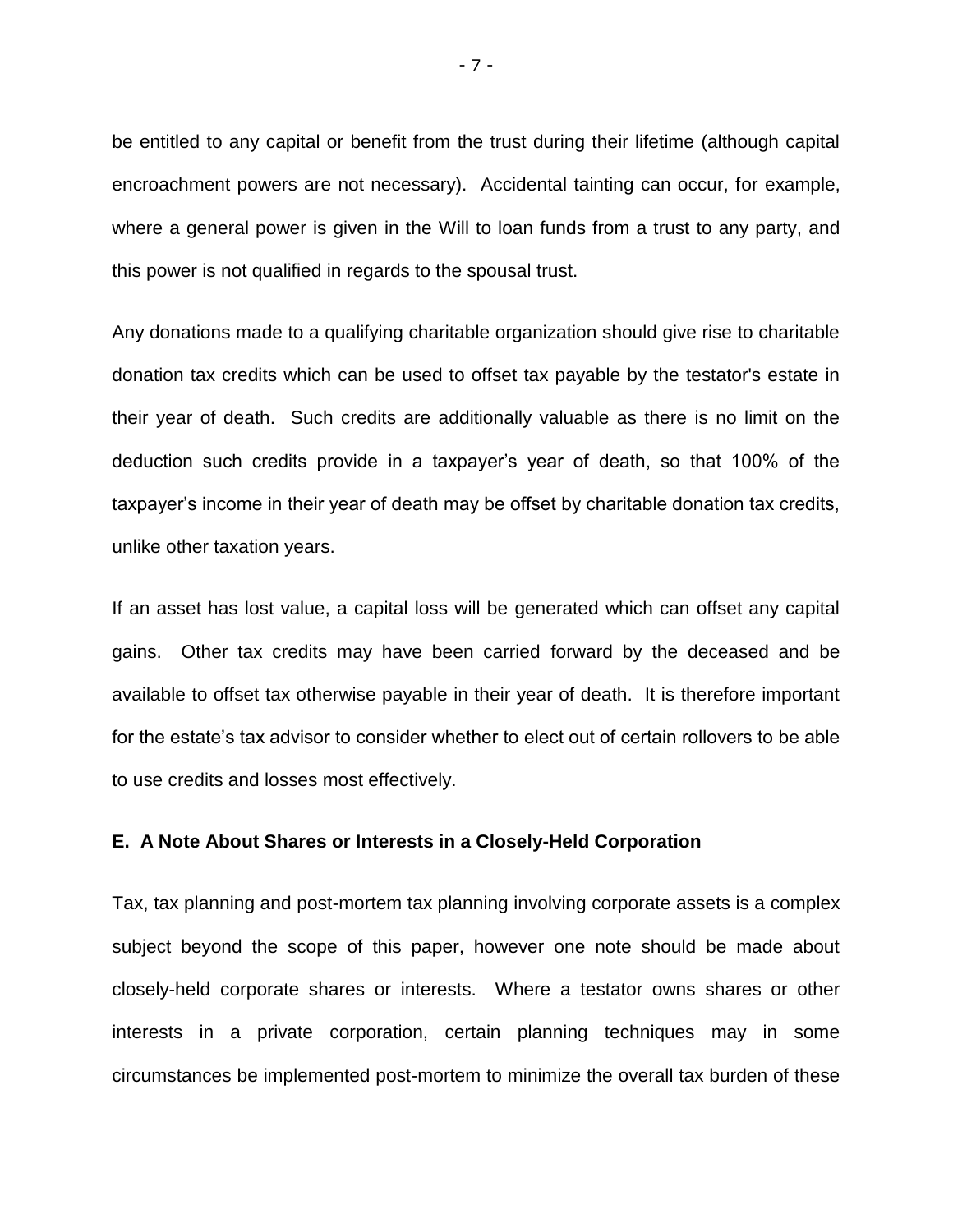assets on their estate, but some of these techniques require steps to be taken by the corporation and/or the executors within the first year after the testator's death, and cannot be implemented thereafter. It is therefore extremely important that such techniques be considered and if available and advisable implemented as soon as possible after the testator's death.

# **II. THE USE OF TRUSTS IN A WILL AND TRUST TAX BASICS**

Trusts are a very useful tool in an estate planner's tool kit. An *inter vivos* trust is sometimes referred to as a "living trust", as the person establishing the trust is doing so while he or she is alive. On the other hand, a testamentary trust is one which arises as the consequence of someone's death. This paper will focus on testamentary trusts. In this paper the terms "executor" and "estate trustee" are used interchangeably.

#### **A. Types of Testamentary Trusts**

There are numerous types of testamentary trusts, most of which arise through the deceased person's Will. Although there are many different types of testamentary trusts available, and indeed it is possible to prepare a customized testamentary trust for a particular need, this paper will focus on the more common forms of testamentary trusts.

# **1. Insurance Trust**

An example of a testamentary trust that may arise either inside or outside of a person's Will is a life insurance trust. Although Wills often include a life insurance trust, it is not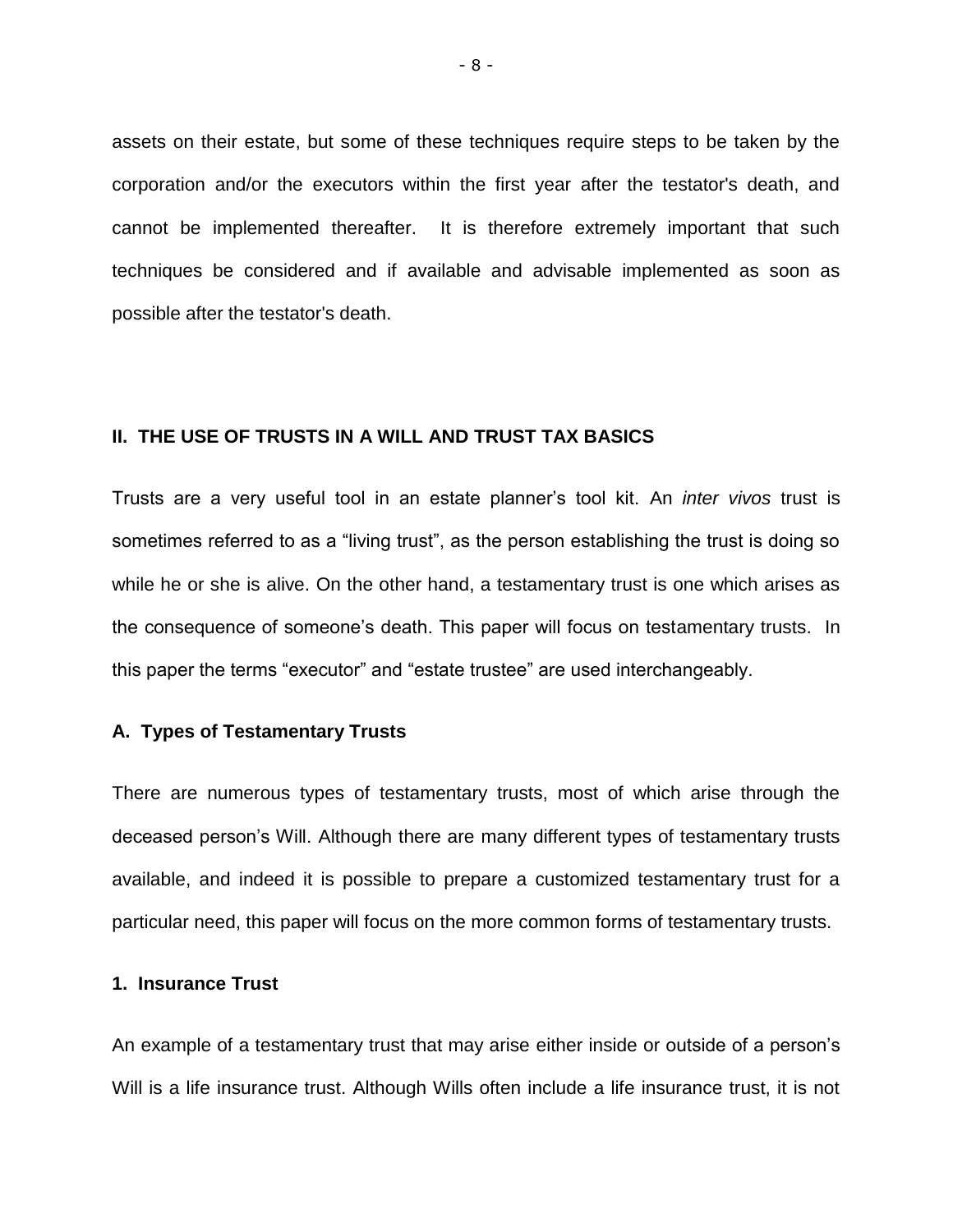necessary to establish the life insurance trust in a Will. The trust is considered to be a testamentary trust as it arises as a consequence of the deceased person's death. This is the case whether it forms part of the deceased person's Will or is a separate standalone trust outside of the person's Will.

A life insurance trust appoints one or more trustees as the beneficiary of the life insurance policy. The trustee will receive the life insurance proceeds and then hold the proceeds in trust for the beneficiaries of the life insurance trust. If the life insurance trust forms part of the Will, the executors are typically appointed to also act as the life insurance trustees, although this does not necessarily have to be the case. If a life insurance trust is to be drafted as part of the Will, care needs to be taken to ensure that the life insurance proceeds will not form part of the estate. Generally, life insurance proceeds pass to the beneficiaries outside of the estate. This avoids the need to pay probate fees on the value of the life insurance proceeds.

If the life insurance trustees are appointed as beneficiaries of the policy within the deceased person's Will, it is possible that the courts may take the position that the life insurance proceeds are assets of the estate and pass through the Will to the life insurance trustees (as opposed to passing by way of beneficiary designation). Whether this is the case or not depends on the drafting of the particular provisions of the Will. The Carlisle case<sup>1</sup> decided in Saskatchewan in 2007 has caused many Ontario

 $\overline{a}$ 

<sup>1</sup> *Carlisle Estate (Re)*, 2007 SKQB 435 (CanLII).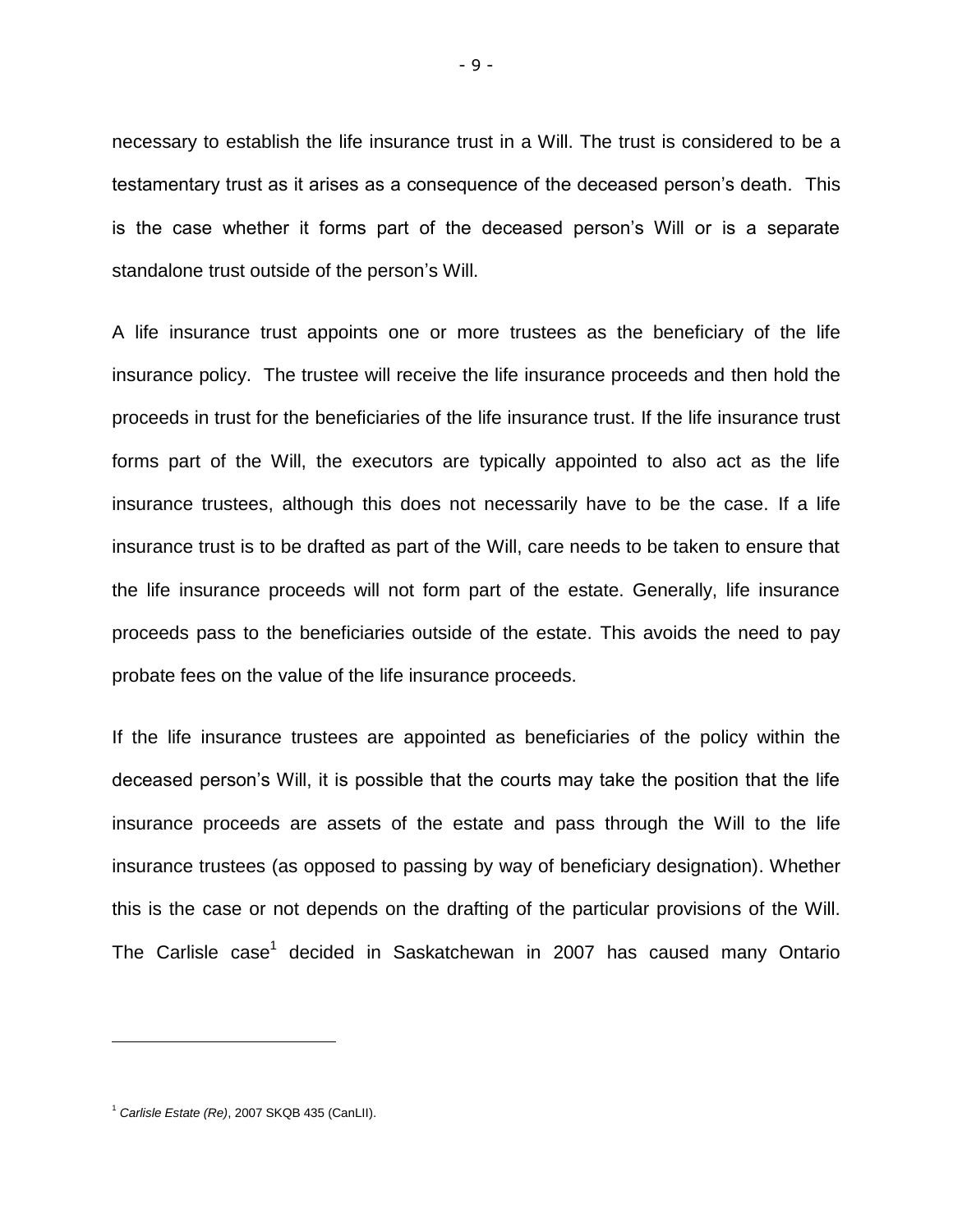solicitors to re-evaluate whether it is appropriate to include an insurance trust in a Will.

Clause 6 of the Will in that case indicated that:

I hereby declare that the proceeds of all policies of insurance on my life owned by me at the time of my death shall be payable and paid to the person who shall from time to time be acting as my Trustee, but such proceeds shall be paid to my Trustee in his capacity as insurance trustee, and not in his capacity as Trustee of my estate assets, and the proceeds shall be held by my insurance trustee, in trust, in the same shares and upon the same trusts, terms and conditions, as if such proceeds had formed part of the residue of my estate. It is my express intention that such insurance proceeds not pass through my will or estate, and this paragraph shall be a declaration within the meaning of The Saskatchewan Insurance Act, any successor or replacement legislation thereto and any similar legislation from time to time in force in any other applicable jurisdiction. Subject to the foregoing, my insurance trustee shall have the same powers, rights, protections, obligations and duties in connection with the administration of the insurance fund or funds as he has as a Trustee of my estate assets for the administration of the residue of my estate.

Notwithstanding the fact that the Will stipulated that "such proceeds shall be paid to my

Trustee in his capacity as insurance trustee, and not in his capacity as Trustee of my

estate assets," and "It is my express intention that such insurance proceeds not pass

through my will or estate, and this paragraph shall be a declaration within the meaning

of The Saskatchewan Insurance Act,", the court held at paragraph 35 that:

The declaration in clause 6 of her will that the proceeds of all policies of insurance shall be paid to the executor of her estate makes those funds an estate asset.

Accordingly, the value of the life insurance proceeds had to be included in the probate

application, and the appropriate probate fees paid.

Whether or not this approach will be taken by Ontario courts remains to be seen. There

were specific facts applicable in the Carlisle case, and the legislation is slightly different

in Saskatchewan. However, it appears that some Ontario solicitors have changed their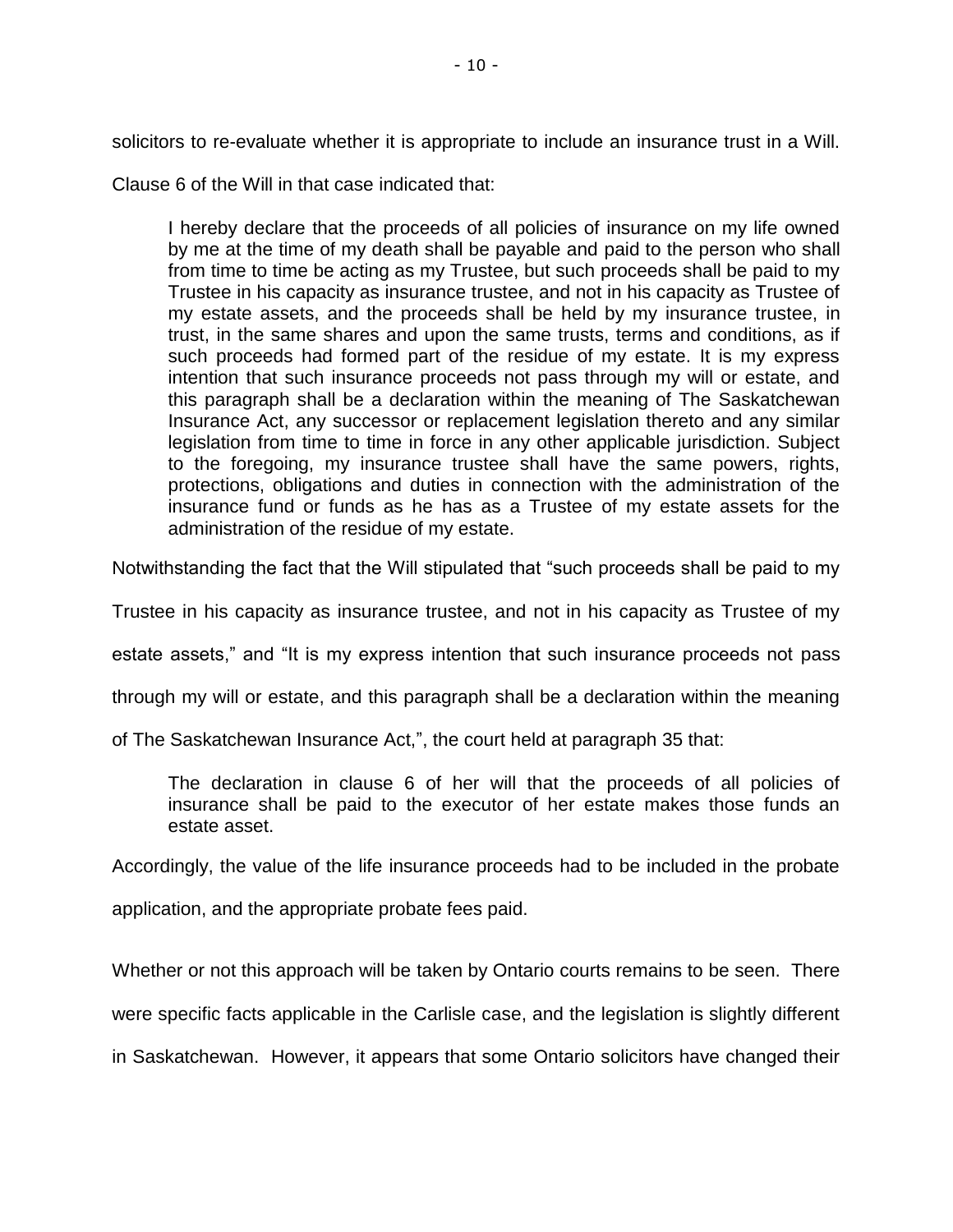practice, and are recommending that clients have a standalone insurance trust outside the Will to avoid the possibility of a Carlisle-type of outcome.

#### **2. Spouse Trust**

A typical spouse trust will indicate that a portion of the residue of the estate is to be held in trust for the deceased person's spouse for the lifetime of the surviving spouse, and will identify how the amount remaining in the trust is to be dealt with after the death of the surviving spouse. These types of trusts are typically used in blended family situations, although they have also been used for income splitting purposes.

There are strict requirements that need to be adhered to in drafting a spouse trust. If there is an error in the drafting, the spouse trust may become "tainted", and may therefore lose the beneficial tax treatment associated with spouse trusts. Subsection 70(5) of the *Income Tax Act* (the "ITA") contains the general provision relating to the deemed disposition that occurs on death. Generally speaking, a person is deemed to have disposed of all capital property immediately before death and to have re-acquired that same property at fair market value. This may lead to capital gains and associated taxes thereon. A spouse trust may be used to defer the capital gains tax that would otherwise be payable on the death of the first spouse, often referred to as the "spousal rollover". Payment of tax on the capital gain would be deferred until the asset is disposed of or the death of the surviving spouse. Pursuant to subsection 70(6)(b) of the ITA, to qualify as a spouse trust:

(i) the surviving spouse must be entitled to receive *all* of the income of the trust that arises before the surviving spouse's death, and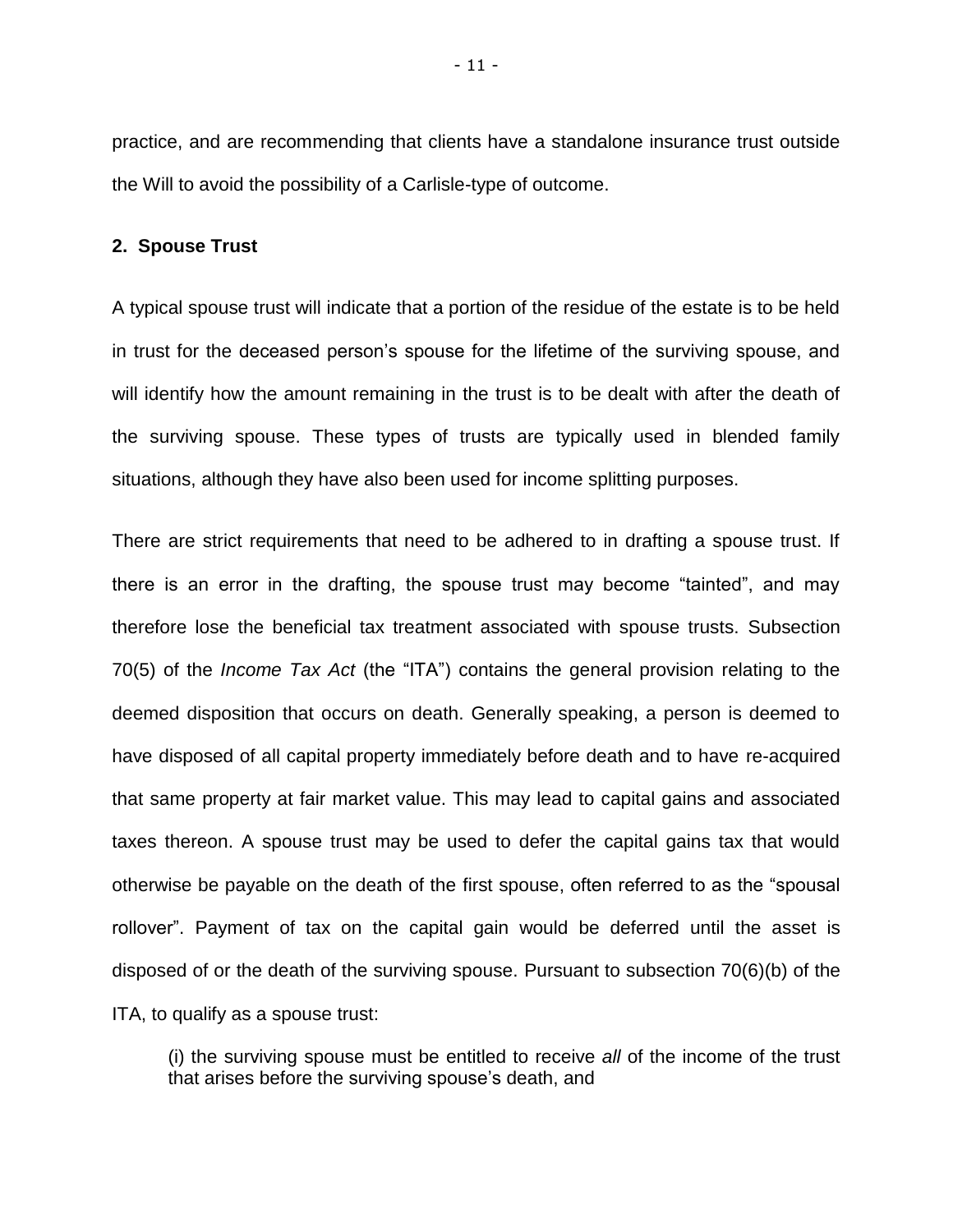(ii) no person except the surviving spouse may, before the surviving spouse's death, receive or otherwise obtain the use of any of the income or capital of the trust.

Further, in order to qualify for the "spousal rollover", the deceased spouse must have been resident in Canada immediately before his or her death, the spousal trust must be resident in Canada immediately after the property was transferred to it, and the property must vest indefeasibly in the spousal trust within 36 months of the first spouse's death. Failure to comply with any of the foregoing requirements may "taint" the spouse trust, and the spousal rollover will not be available.

Subject to the comments below with respect to the change in the taxation of testamentary trusts, spouse trusts have been used for income splitting purposes. Testamentary trusts are currently taxed at marginal rates. This has led to an income splitting opportunity, whereby allowing income to be taxed in a testamentary trust has essentially created an additional taxpayer with graduated rates.

A trust is not a separate legal entity, but a trust is a separate taxpayer for income tax purposes. Income earned in a trust may be retained and taxed in the trust or distributed to the beneficiary and taxed in the hands of the beneficiary. Accordingly, the creation of an additional taxpayer with graduated rates has been a useful tool in many estate plans for income splitting purposes. If two spouses each have a high income and are being taxed at high marginal rates, there may be an income splitting opportunity by having all of the assets of the deceased spouse pass through the Will to a spouse trust for the surviving spouse.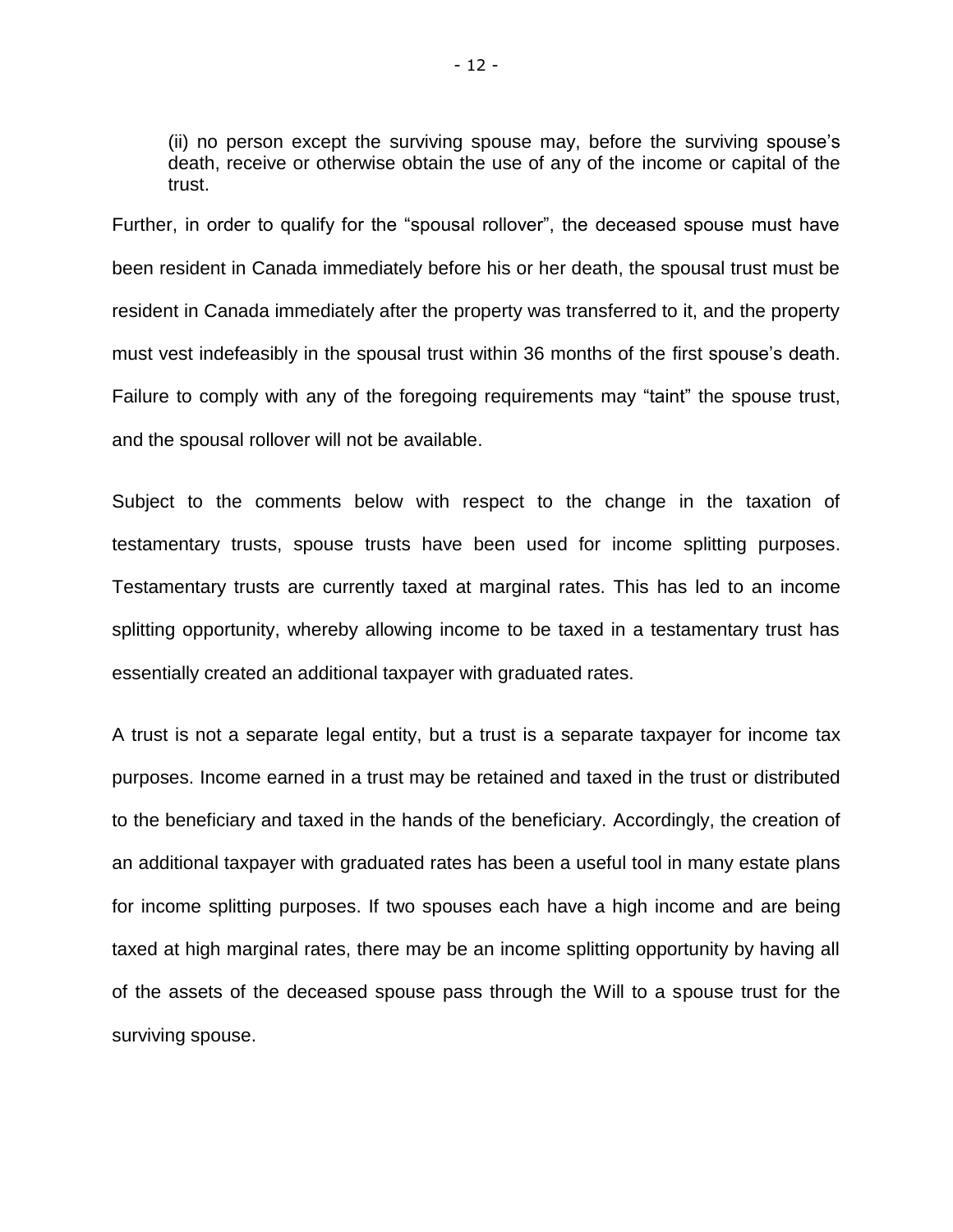For example, assume the surviving spouse has a high income and is paying combined federal/provincial income tax at the rate of 46%. If income earned in the spouse trust was distributed to the surviving spouse and taxed in the hands of the surviving spouse, it would be taxed at that high rate. On the other hand, if the income was taxed in the trust, it would be taxable at the applicable marginal rate, which could be significantly lower. Due to the changes of the tax treatment of testamentary trusts discussed below, the income splitting benefits of spouse trusts (and, for that matter, most testamentary trusts), have been substantially reduced, but not eliminated.

Spouse trusts are useful in blended family situations. For example, if the current marriage is the second marriage for the wife, and she has children from the first marriage, she may wish to provide for her current spouse during his lifetime, but also wish to benefit her children in the long run. A typical spouse trust will indicate that the portion of the residue that is being held in the spouse trust (i.e. the capital) will be held in trust for the benefit of surviving spouse during the lifetime of the surviving spouse. All income generated by the spouse trust will be paid to the surviving spouse during his lifetime. When the surviving spouse dies, the amount remaining in the spouse trust will be paid to the children of the first marriage.

As was mentioned above, much care must be taken in drafting spouse trusts, as many spouse trusts have been found to be "tainted" due to drafting errors by the solicitor preparing the Will.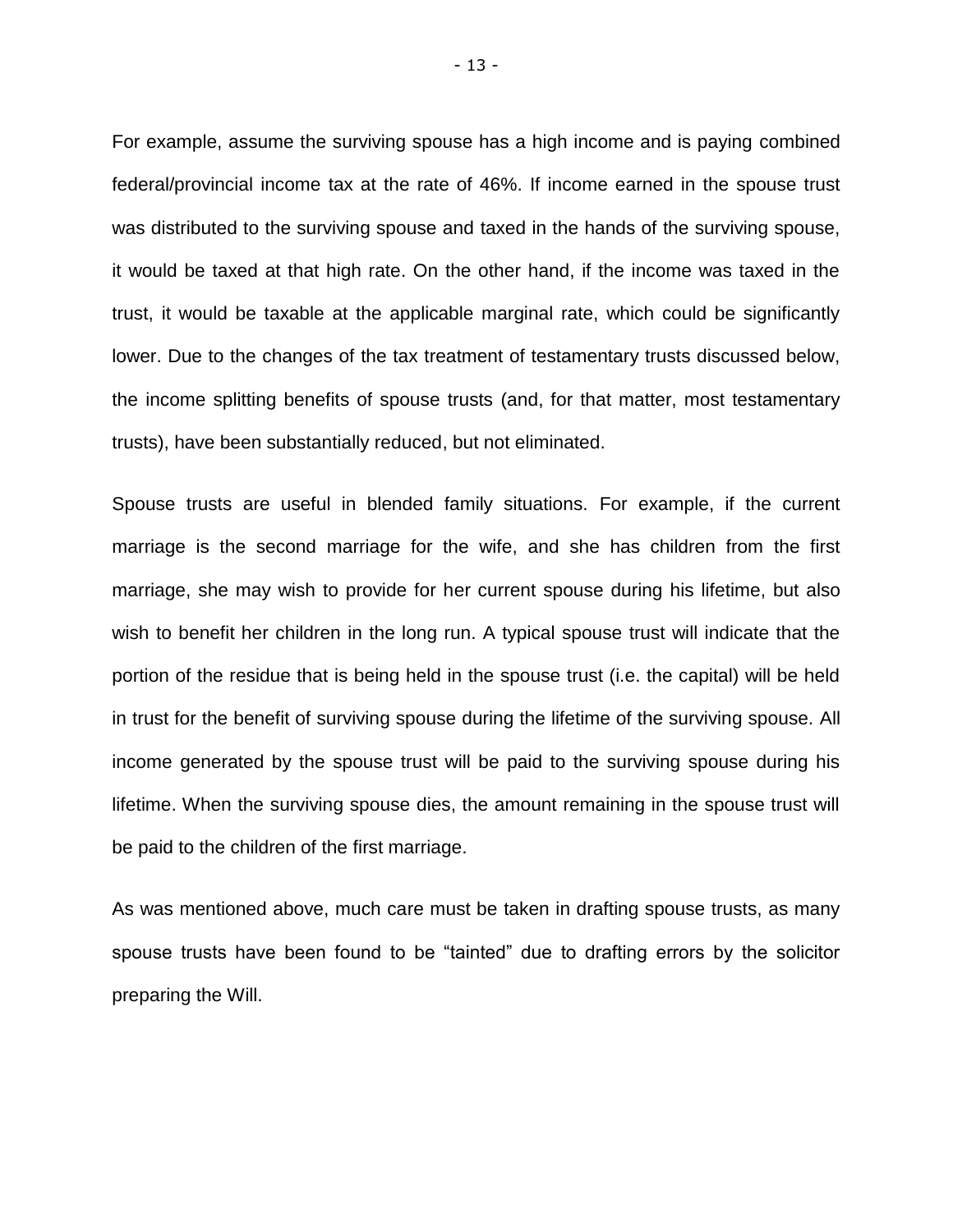# **3. Spendthrift Trust**

Testamentary trusts may also be used for control purposes where the testator has concerns about the beneficiary's ability to manage money prudently. A trust of this nature may indicate that the beneficiary is not entitled to receive any of his or her inheritance until a specific point in time, or may indicate stages in which the beneficiary will receive the inheritance over time. The trust provisions may offer guidance to the trustee or may be fully discretionary. It may be advisable to include a clause in the Will that would permit the trustee to wind up the trust early if it becomes too administratively burdensome to manage the trust, or if the cost of administering the trust may exceed the benefit to the beneficiaries. This type of trust may add a layer of creditor protection, depending on the drafting, as the beneficiary may not be entitled to receive any of the funds until and unless the trustee determines. The inheritance, then, would not have vested in the beneficiary, and the trust assets may then be protected from creditors seeking to enforce against the beneficiary by going after the trust assets.

# **4. Henson Trust**

 $\overline{a}$ 

"Henson" trusts are often set up for disabled beneficiaries who qualify for the Ontario Disability Support Program ("ODSP"). The name of this type of trust arises from the 1987 case of *Ontario (Minister of Community & Social Services) v. Henson*<sup>2</sup> .

 $2$  (1987), 28 E.T.R. 121, 26 O.A.C. 332 (Div. Ct.), affirmed 36 E.T.R. 192 (Ont. C.A.).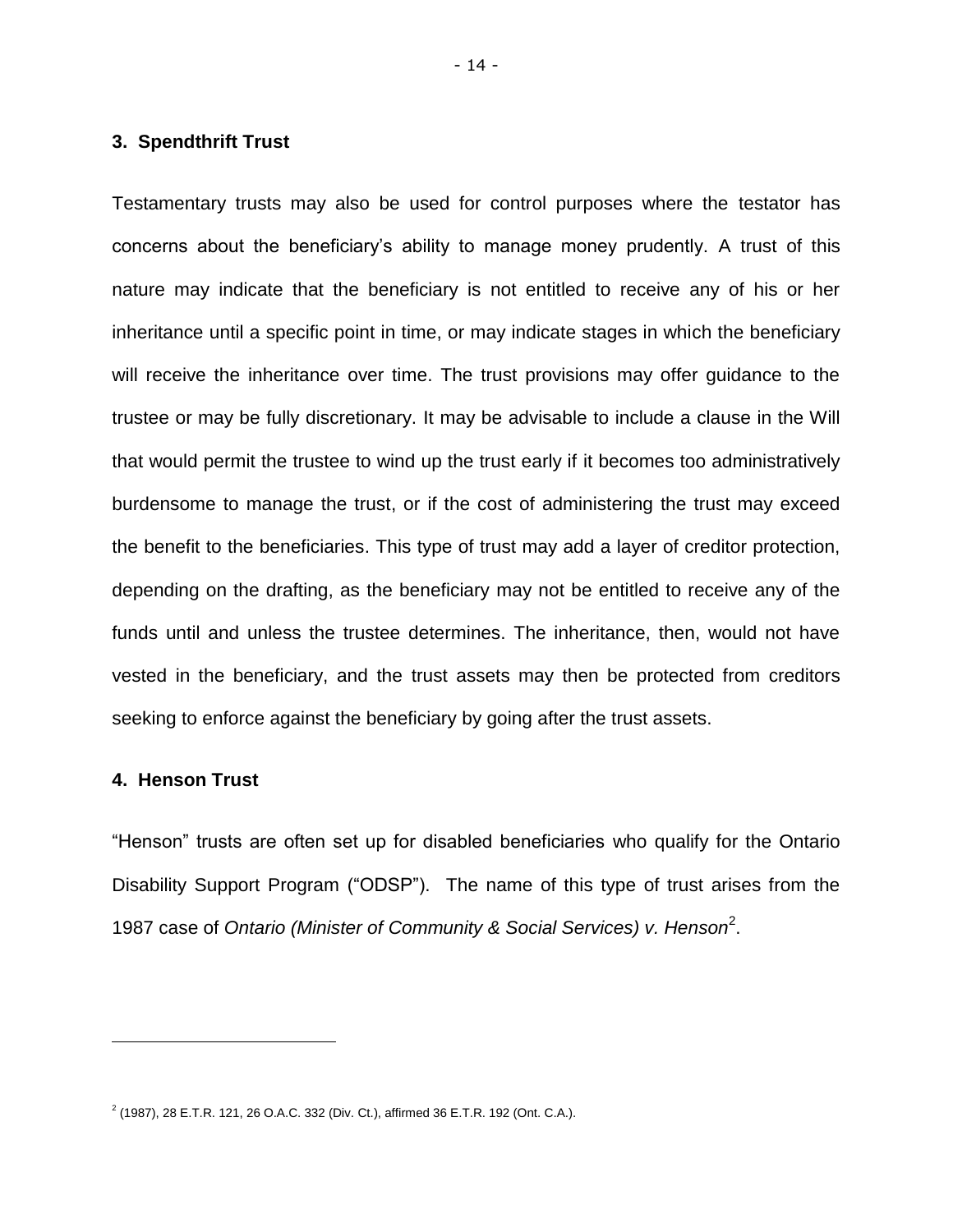A disabled person who is receiving ODSP benefits is limited in the amount of assets that he or she may own and the income that he or she may receive in a given year. Receiving a sizable inheritance may result in a claw-back of the ODSP benefits, or potentially disqualification, such that the person would no longer qualify for any benefits. Besides the income component, there are many benefits, such as medical and dental coverage, that a disabled person may be receiving. Setting up a Henson trust will allow the beneficiary to continue to receive ODSP benefits, while also being able to receive an inheritance under a Will.

A Henson trust gives the trustee full and absolute discretion to determine how much, if any, of the trust funds are to be paid to the beneficiary at a given time. The language in the Henson trust will stipulate that it is the intention of the testator that the trustee take into account the government benefits to which the beneficiary is entitled. Because the beneficiary does not have a vested interest in the assets of the trust, ODSP benefits are not affected.

It may be the case that the Henson trust generates more income than the amount being distributed on an annual basis. A typical Henson trust will indicate that any such surplus income will be added to the capital and treated as part thereof. In drafting a Henson trust, it is important to address the 21-year rule that arises under the *Accumulations*  Act<sup>3</sup>. Income cannot be accumulated in the trust for more than 21 years. After the 21year period, the income that has been accumulated must be paid out. Accordingly, the

 $\overline{a}$ 

<sup>3</sup> R.S.O. 1990, c.A.5.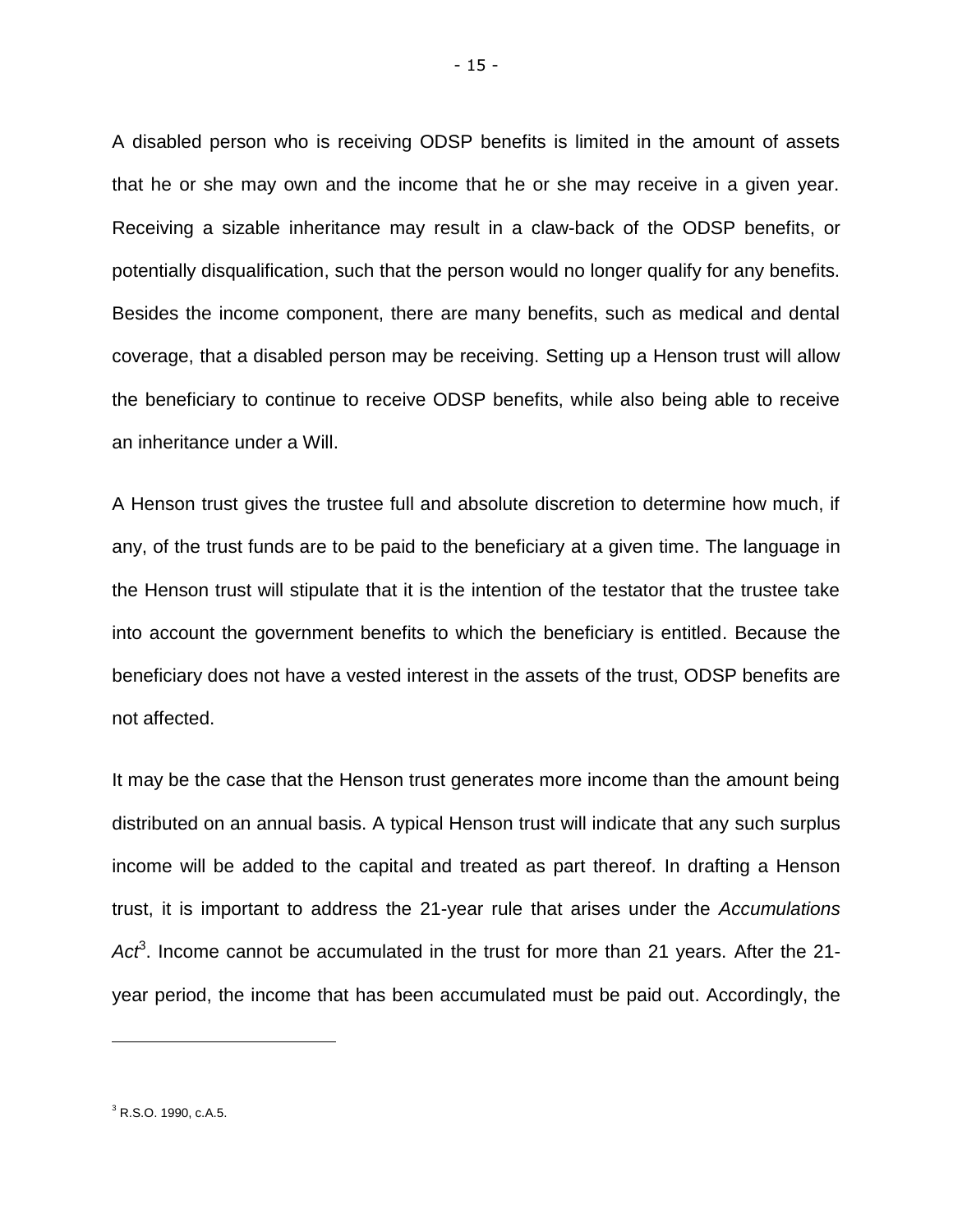trust provisions must indicate to whom the excess is to be paid. If the payment is made to the disabled beneficiary, and assuming that the beneficiary is still, at that time, receiving ODSP benefits, the payment may be of a large lump sum, thereby affecting ODSP benefits. Ordinarily, the Henson trust will indicate that after the 21 year period, the excess is to be paid to other family members. Note, however, that due to the changes in the taxation of testamentary trusts, such a clause may lead to the Henson trust not qualifying as a Qualified Disability Trust ("QDT") as that term is defined in the new legislation. See the discussion below. While the Henson trust qualifies as a QDT, it will continue to enjoy the marginal tax rates that are currently available to testamentary trusts. If the Henson trust does not qualify as a QDT, income generated and taxed in the trust will be taxed at the highest marginal rate. If the trust initially qualifies as a QDT but later becomes disqualified, there may be a claw-back of the tax benefits that have been enjoyed during the years that the trust qualified as a QDT.

# **B. Changes to the Taxation of Testamentary Trusts**

The Canadian government has recently changed the rate at which income retained in testamentary trusts will be taxed. Testamentary trusts currently enjoy marginal tax rates. If a testamentary trust earns a relatively low amount of income, it is taxed at a relatively low tax rate. If the trust earns a significant amount of income, it is taxed at a higher rate.

As of January 1, 2016, income retained in a testamentary trust will no longer enjoy graduated tax rates. Instead, income retained in the trust will be taxed at the highest marginal tax rate in the same manner as an *inter vivos* trust. This will affect all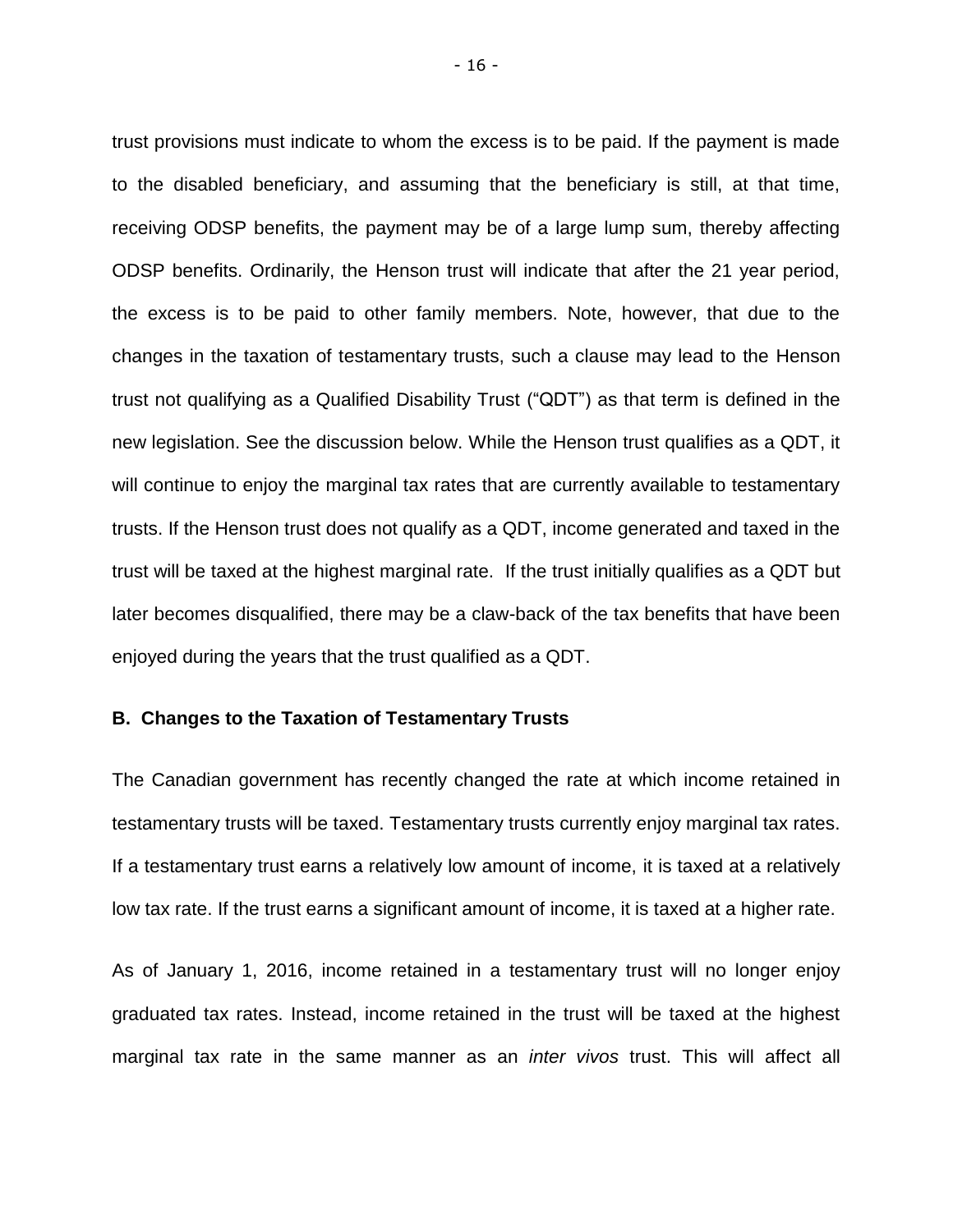testamentary trusts going forward, and will also affect existing testamentary trusts. There are no grandfathering provisions.

Although this change will reduce the availability of income splitting through testamentary trusts, it will still be possible to split income in situations where the income will be distributed to, and taxed in the hands of, a beneficiary in a low tax bracket.

There are two exceptions to the new rules. The new legislation has introduced the new Graduated Rate Estate ("GRE") and Qualified Disability Trust. In these limited exceptions, the marginal tax rates are still available.

# **1. Graduated Rate Estate**

The GRE of an individual at any time is the estate that arose on and as a consequence of the individual's death, if that time is no more than 36 months after the death and the estate is at that time a testamentary trust. In general terms, a typical estate will be a GRE and will be entitled to the graduated rates for the first 3 years.

Consistent with the intention that that there be only one GRE in respect of a deceased individual, for an estate to be an individual's GRE at any time, a number of other conditions must also be satisfied:

- the estate must designate itself, in its T3 return of income for its first taxation year (or if the estate arose before 2016, for its first taxation year after 2015), as the individual's GRE;
- no other estate can have designated itself as a GRE of the individual; and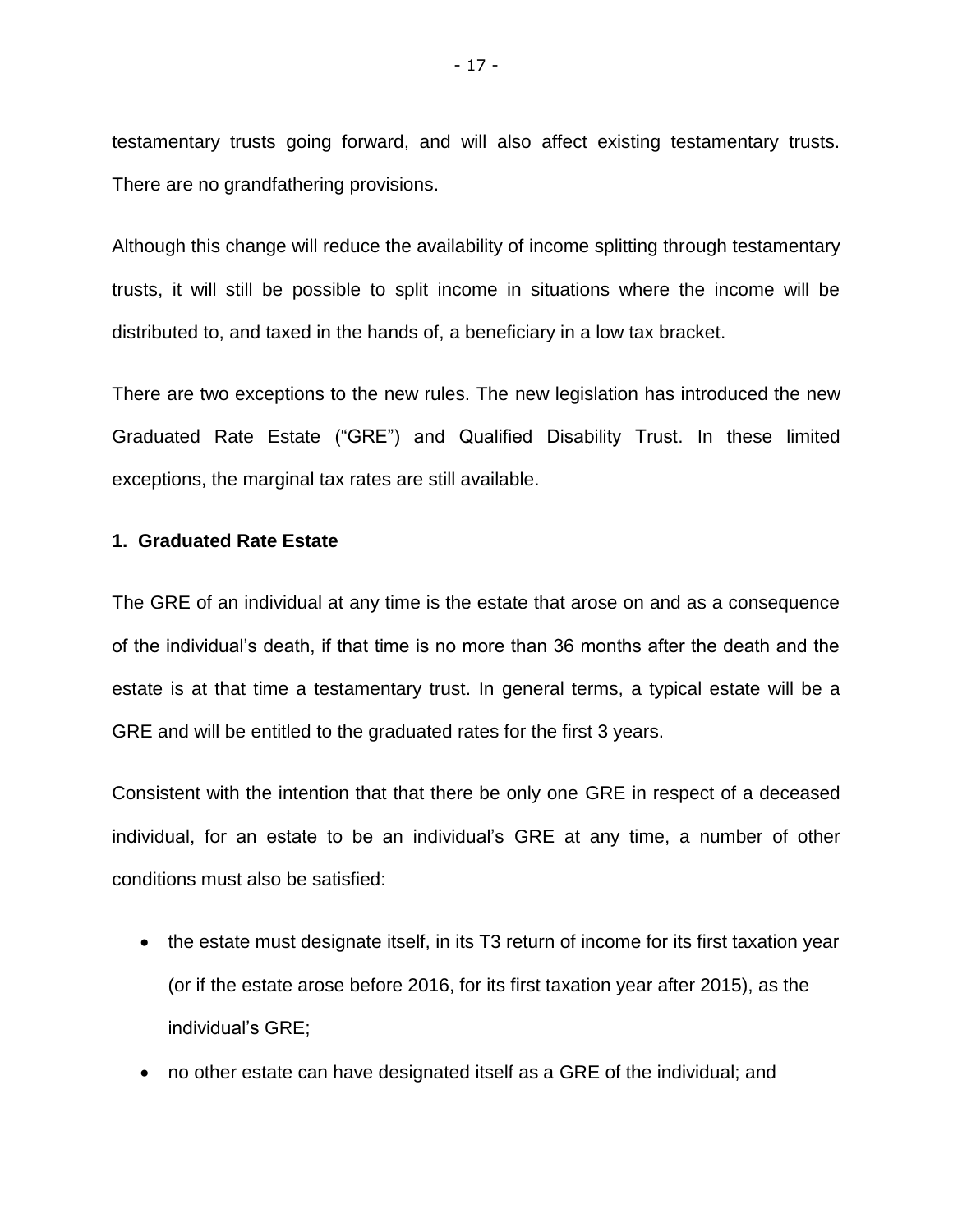• the estate must include the individual's Social Insurance Number (or if the individual has not been assigned a Social Insurance Number before the death, such other information as is acceptable to the Minister of National Revenue) in its return of income for each taxation year of the estate that ends after 2015 and before that time. $4$ 

#### **2. Qualified Disability Trust**

 $\overline{a}$ 

Trusts for certain disabled persons will also qualify for the graduated tax rates for income retained in the trust, provided they satisfy the requirements of the new legislation. It is possible that existing Henson trusts may not meet the new requirements.

The disabled person must qualify for the federal disability tax credit, various technical rules must be complied with, and the disabled person must file a joint election with the trustee to treat the trust as a QDT. This may be an issue if the disabled person does not have the required legal capacity to make the tax election. Additional steps may need to be taken to ensure that the disabled person has a legal guardian who can file the election on his or her behalf.

It is also important that no one other than the disabled beneficiary be entitled to any capital distributions from the trust during the lifetime of the disabled person. Some existing Henson trusts may allow for distributions of capital to other beneficiaries,

<sup>4</sup> *Explanatory Notes Relating to the Income Tax Act, Excise Tax Act and Related Legislation*, Department of Finance, August 2014.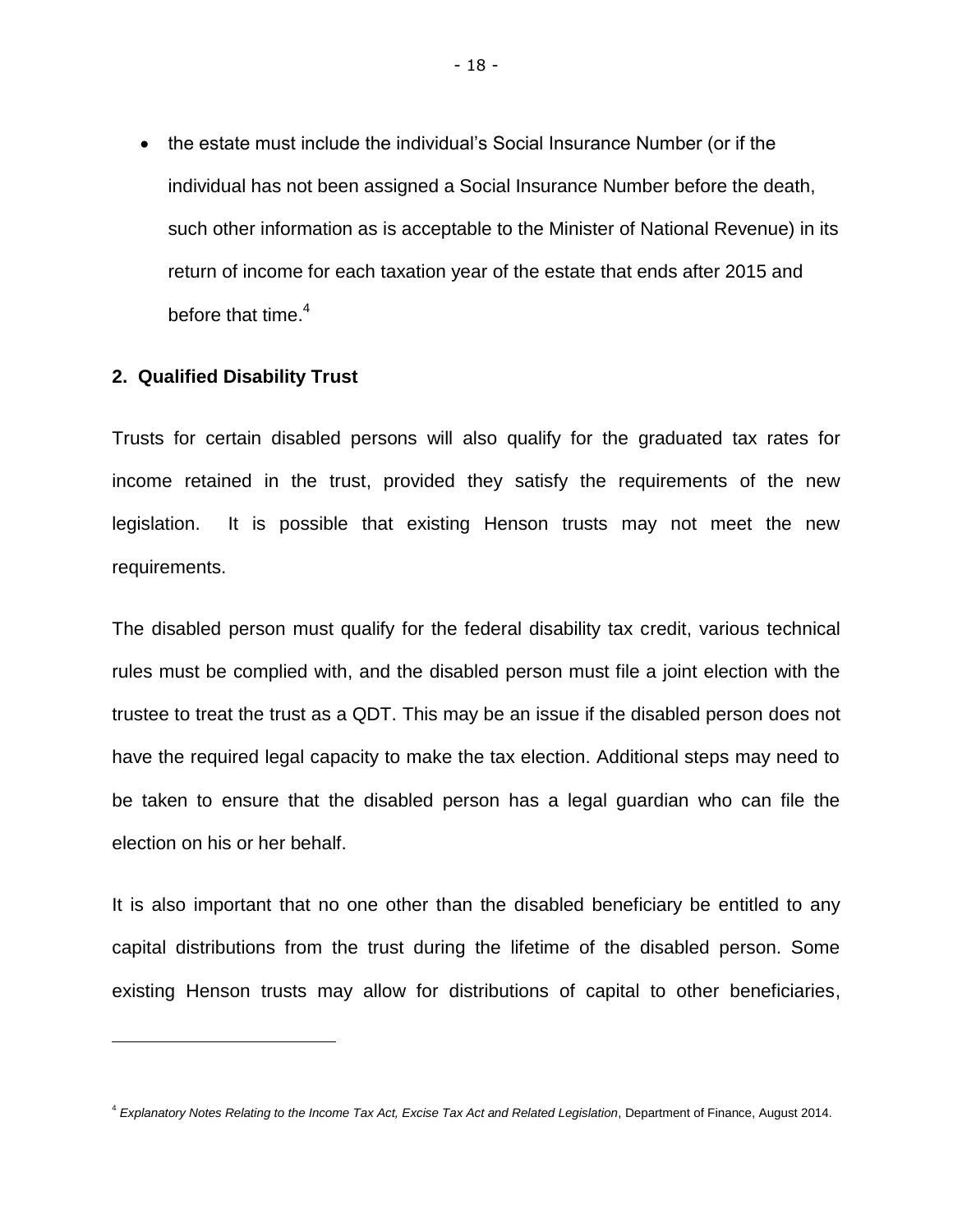particularly after accumulating income for 21 years. If the trust terms are not amended, the trust may not qualify for graduated rate taxation, or there may be a claw-back after the capital distribution is made.

A person may only be the beneficiary of one QDT. Additional planning may be required if more than one family member has set up a disability trust for the same disabled person.

# **III. THE USE OF MULTIPLE WILLS TO AVOID PROBATE FEES**

#### **A. Probate Generally**

Depending on the nature of the assets, the executor may need to obtain a Certificate of Appointment of Estate Trustee (commonly referred to as "probate") in order to deal with certain assets solely owned by the deceased. If the person died having a valid Will, the Will gives the executors the legal authority to deal with the affairs of the deceased person. Technically, probate does not grant the executors any more power than the Will does. The probate process is essentially the court confirming that it is satisfied that the Will is the Last Will and Testament of the deceased, and that the persons named in the probate Certificate are the estate trustees with authority to deal with the affairs of the deceased person.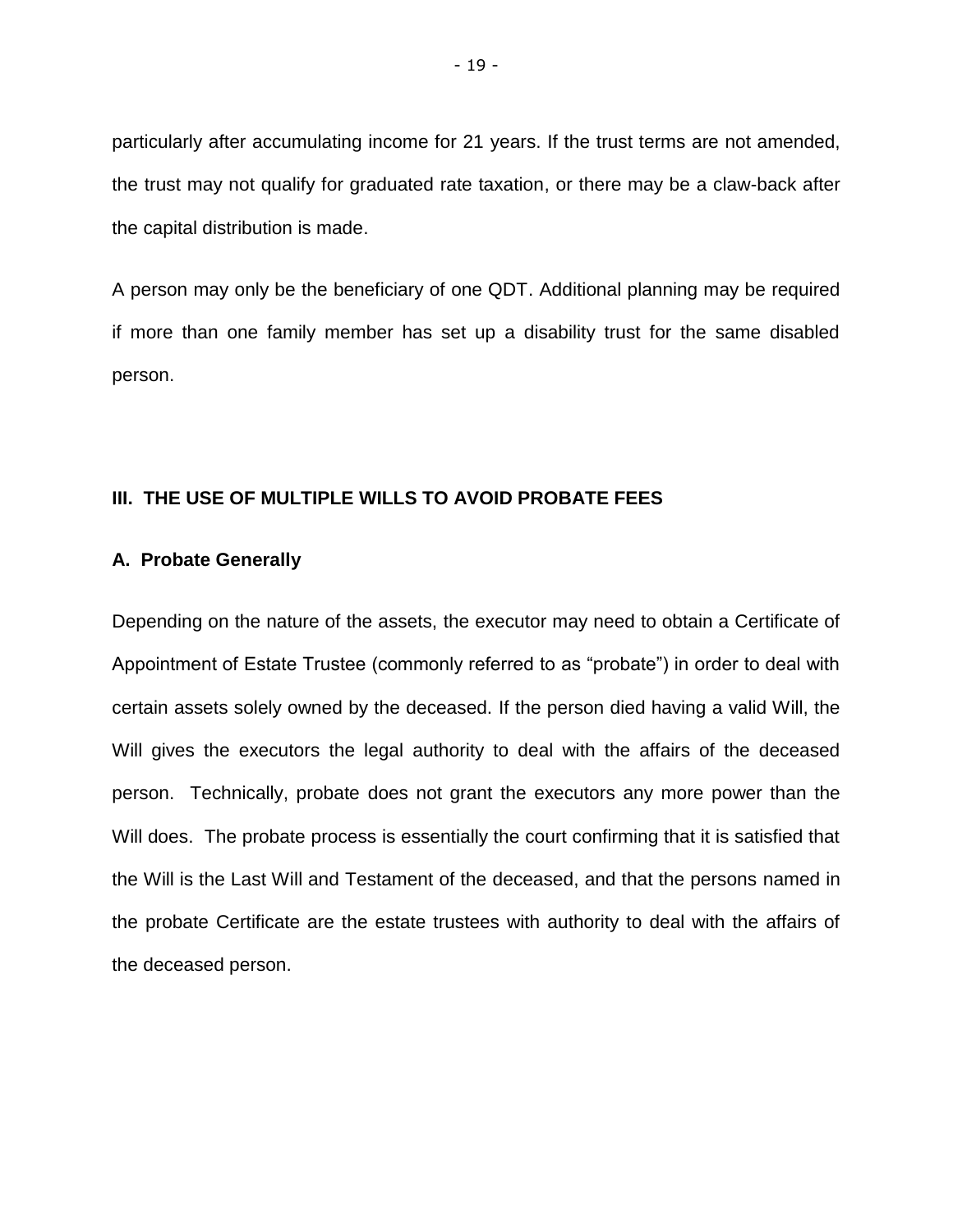#### **B. When Probate May Be Required**

If the deceased person died without a Will ("intestate"), no one will have authority to deal with assets solely owned by the deceased person, including a surviving spouse. A probate application may be required if the deceased person had any assets of significance.

A probate application may also be required if the deceased person had a valid Will. If the deceased had significant assets in his or her sole name at a financial institution, the financial institution may require probate prior to releasing the assets to the executor. If the deceased had a policy of life insurance or registered investments but did not have a beneficiary designated at the time of death, the life insurance company or financial institution may require probate in order to release the proceeds to the executor. The general rule in Ontario is that in order to deal with real estate owned in the sole name of a deceased person, the executor must first obtain probate. There are exceptions, such as the First Dealings exemption, which may permit the property to be dealt with without probate, provided certain requirements are satisfied.

# **C. Dual Wills to Reduce Probate Fees**

In certain circumstances, it may be possible to reduce the amount of probate fees payable by having more than one Will per testator. If a Will must be submitted to probate in Ontario, probate fees of approximately 1.5% must be paid on the assets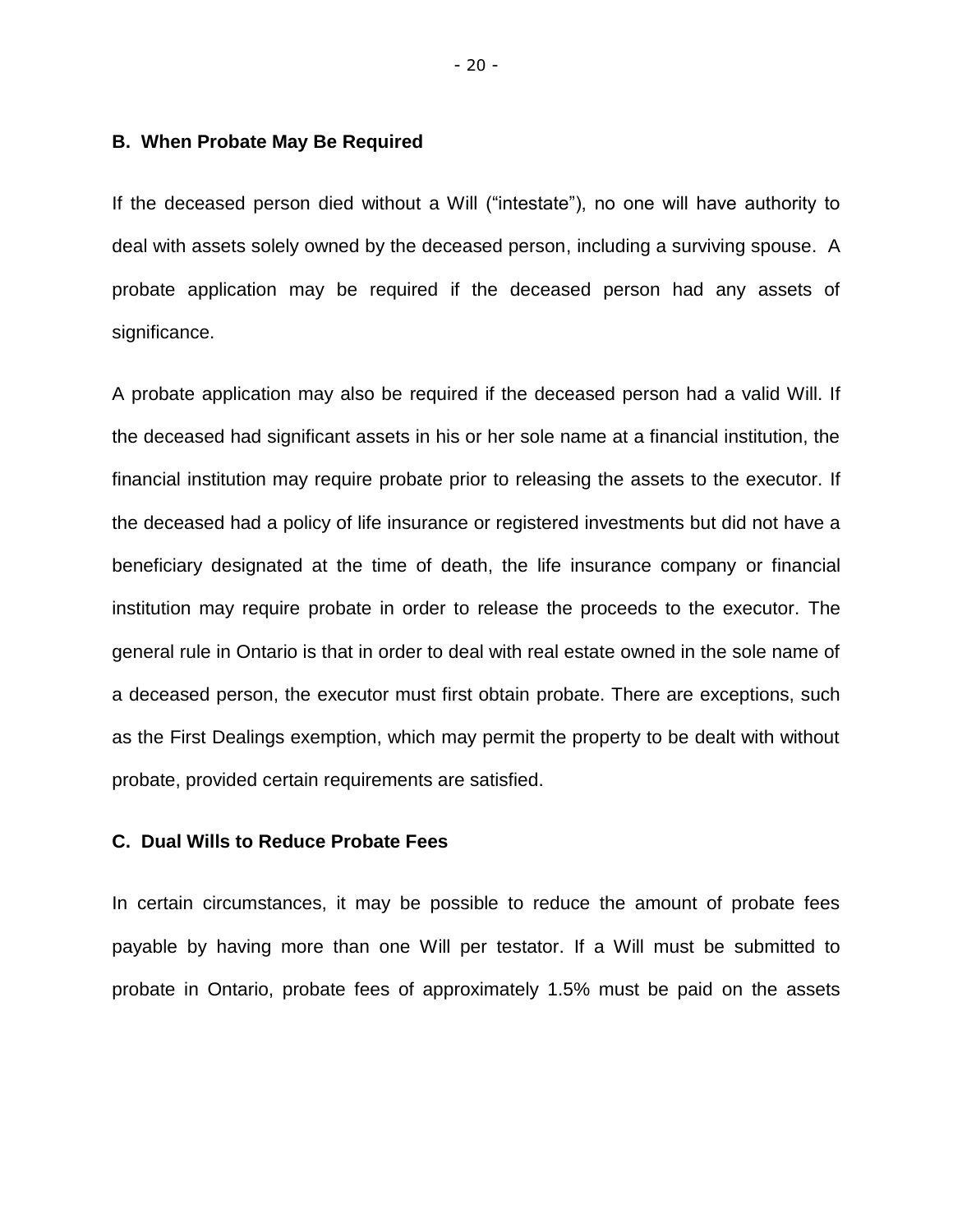passing through the Will<sup>5</sup>. Depending on the nature of the assets, it may be possible to reduce the amount of probate fees payable by having multiple Wills.

The "dual Will" or "multiple Will" strategy has been used in Ontario for many years. In

the 1998 case of *Granovsky Estate* v. *Ontario<sup>6</sup>* , J. Greer confirmed at paragraphs 32

and 33 that:

There is no prohibition in our legislation which prevents a testator from having both a Primary and a Secondary Will.

In the case at bar, there is no need for the Estate Trustees to prove both the Primary and the Secondary Wills since they are able to deal with the assets under the Secondary Will without probate. In my view, there is no legislative prohibition against asking the Court for a limited grant of the deceased's Primary Will and I find that there is no requirement for the Estate Trustees to submit the deceased's Secondary Will to probate or to pay probate fees on the value of the assets governed by it.

# **D. How it Works**

Although a probate application may be required in order to deal with certain assets, as described above, there are other assets that may be dealt with without a probate application. If these other assets are of significant value, it would be prudent to develop a plan by which these other assets are dealt with outside of the Will subject to probate.

The Dual Will strategy involves each testator completing two Wills. One Will will be subject to probate, while the other will not. The Will that will be subject to probate is often referred to as the Primary Will, and the assets passing through the Primary Will as

<sup>5</sup> Pursuant to subsection 2(6) of the *Estate Administration Tax Act, 1998*, S.O. 1998, c.34.

<sup>6</sup> 1998 CanLII 14913 (ON SC).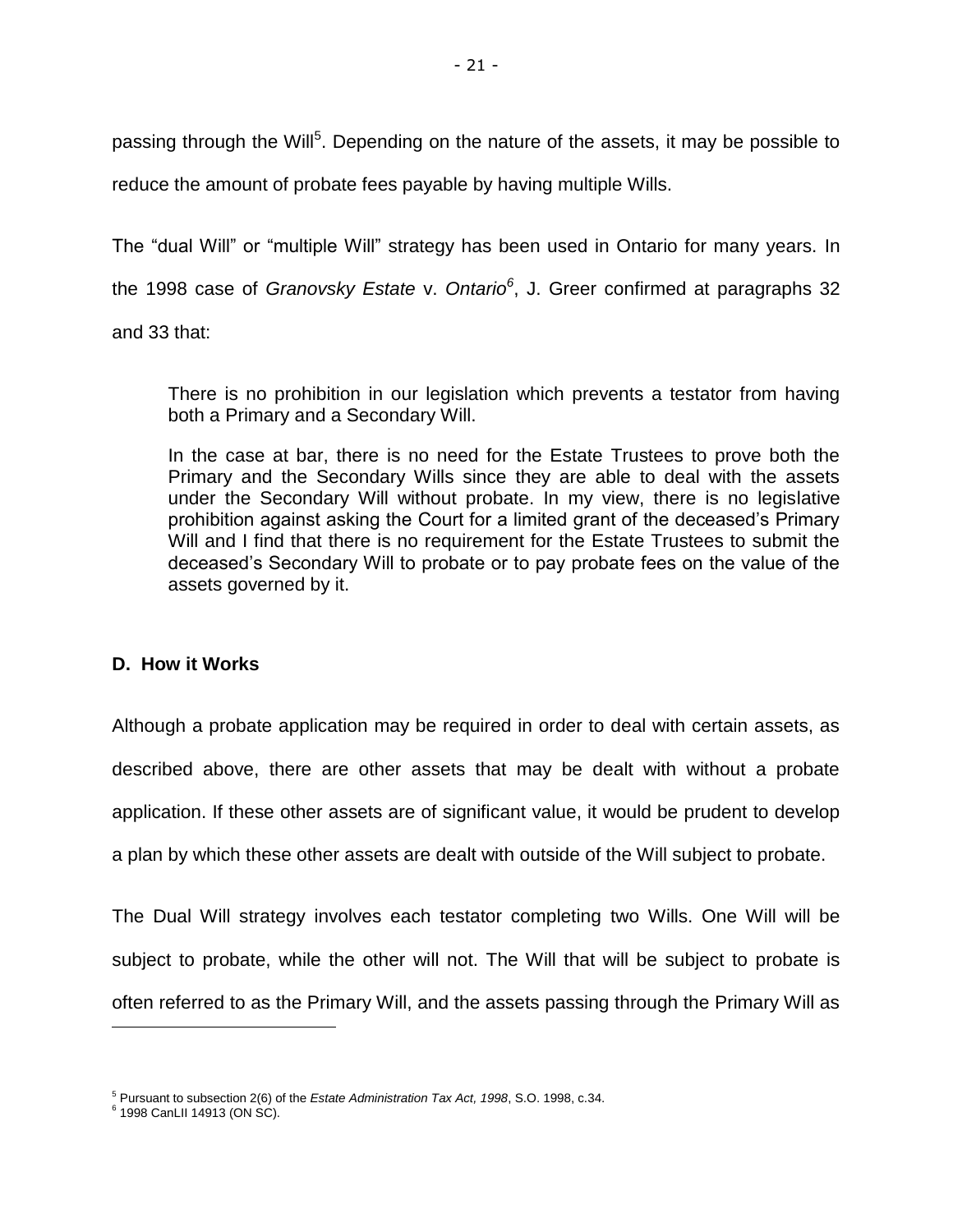the Primary Estate. The other Will may be referred to as the Secondary Will, and the assets passing through the Secondary Will as the Secondary Estate.

Typical assets that may be dealt with without probate include:

- shares in privately held corporations;
- assets held in trust for the testator by private corporations and amounts owing to the testator from private corporations;
- beneficial interests of the testator in a trust;
- unsecured loans owing to the testator;
- certain real property interests; and
- personal effects.

Typically, the executors of the Primary Will and Secondary Will are the same. It is prudent to include a clause that will permit the executor of the Secondary Estate to disclaim entitlement to receive any property that would otherwise form part of the Secondary Estate. In other words, the executor would be given the discretion to decide which assets will pass through the Primary Will and which assets will pass through the Secondary Will. If such authority is not given to the executor, there may be undesired consequences if a particular asset must be dealt with under one of the Wills to the exclusion of the other. For example, if it will be necessary to obtain probate for one of the items listed as part of the Secondary Estate, it may be necessary to subject the Secondary Will (and the entire Secondary Estate) to probate. If the executor is permitted to include the particular asset as part of the Primary Estate, the remaining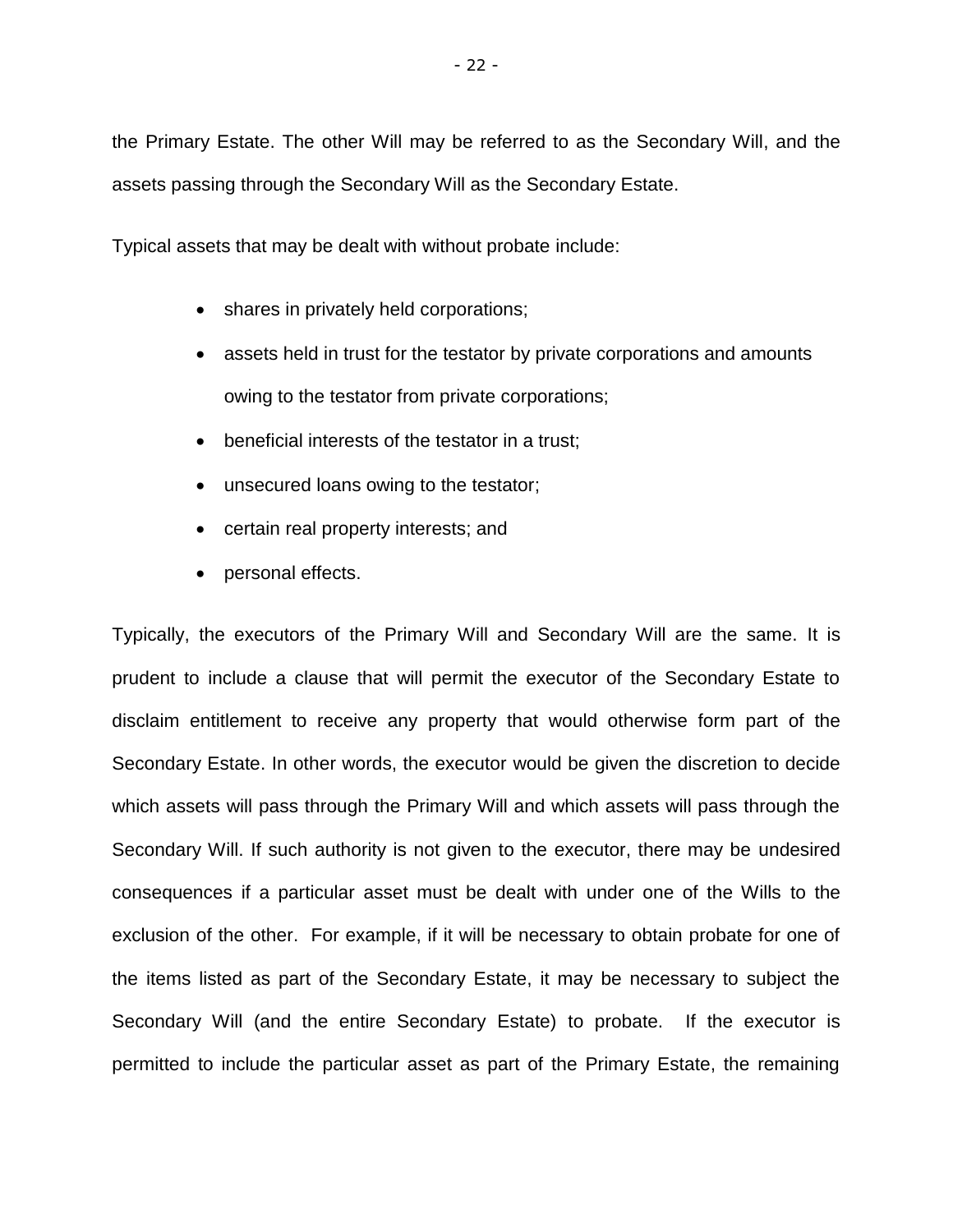assets of the Secondary Estate may still be dealt with through the Secondary Will without probate.

#### **E. Example of Probate Savings**

Assume the following simple fact scenario, ignoring the possibility of complicating factors such as claims of dependents or creditors: Mr. Smith is widowed and operates a successful business. He owns 100% of the shares. The business is valued at \$2,000,000. He has \$500,000 in cash and unregistered investments in his sole name at one financial institution. He owns a home that he purchased with his wife in the 1960s, which home is currently valued at \$1,000,000. The home is eligible for the First Dealings exemption (i.e. probate is not necessary). He also owns a cottage property that was purchased in 2010, which cottage property is currently valued at \$500,000. The cottage is not eligible for the First Dealings exemption (i.e. probate is required). He owns no other assets. The current total value of his estate is \$4,000,000. Assume that at the time of his death the asset structure and values remain the same.

#### Scenario # 1 – One Will

Based on the circumstances, a probate application will be required. It is likely that his financial institution will require his executors to obtain probate, as it is holding \$500,000 of assets in Mr. Smith's sole name. Further, as the cottage is not eligible for the First Dealings exemption, a probate application will be necessary in order for his executors to deal with the cottage property.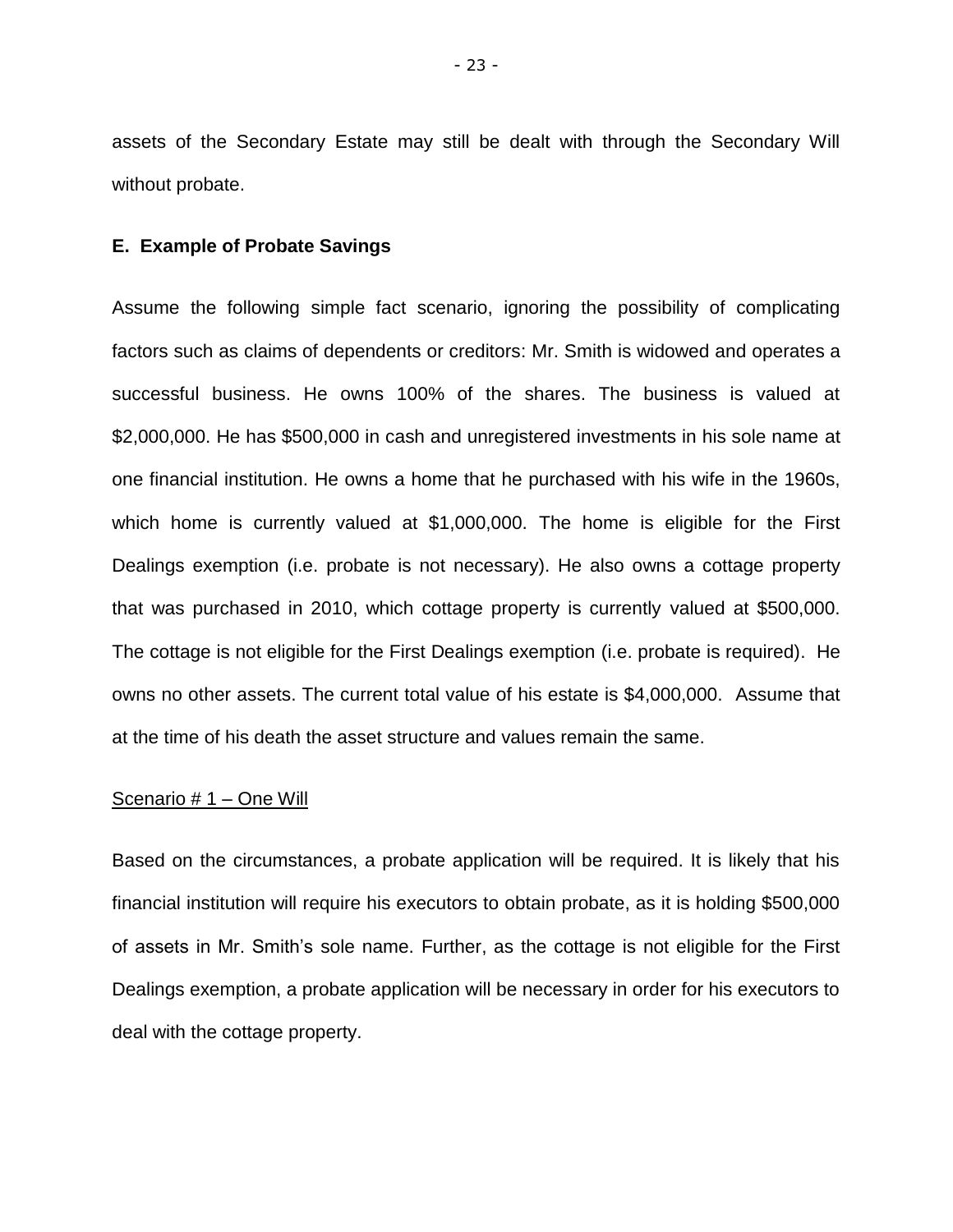For the purposes of the probate application, the value of *all* of Mr. Smith's assets must be included, notwithstanding the fact that some of the assets could have otherwise been dealt with without probate. Accordingly, probate fees would need to be paid on the value of his entire estate. Based on the value of \$4,000,000, probate fees would be \$59,500. As a probate application is necessary in the administration of Mr. Smith's estate, his executors are not able to deal with his home without probate, notwithstanding that the First Dealings exemption would have otherwise been available.

#### Scenario # 2 – Dual Wills

If Mr. Smith had dual Wills, much of the value of his estate would be able to pass through his Secondary Will. The private company shares and his home would form his Secondary Estate. The probate fees would be reduced considerably. His unregistered investments and cottage property, valued at \$1,000,000 in total, would form his Primary Estate, while the private company shares and home, valued at \$3,000,000, would form his Secondary Estate. The Primary Will would be submitted for probate, allowing his executors to deal with the cottage and to access his unregistered investments. The Secondary Will would not be submitted for probate. Total probate fees payable on the Primary Estate would be \$14,500. By using the dual Will strategy, there would be an additional \$45,000 available for distribution to the beneficiaries.

It is important to note that the dual Will strategy is currently available in Ontario. It is not available in all jurisdictions. There is no guarantee that the government will not change the laws, removing this strategy as a viable option. For the time being, however, it is a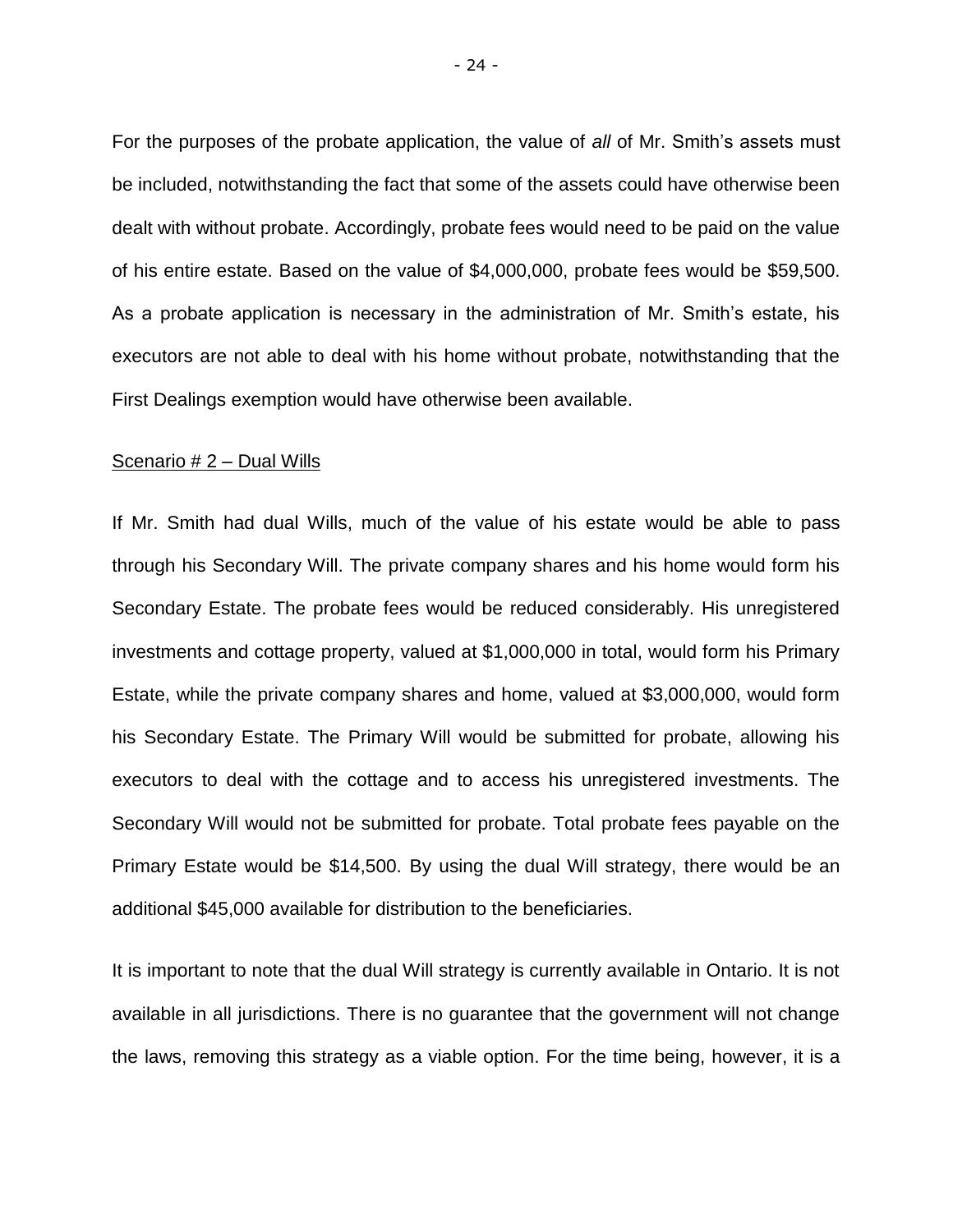very useful strategy, especially where the testator has significant assets that may be dealt with without an application for probate.

# **IV. ASSETS PASSING OUTSIDE THE ESTATE**

# **A. Life Insurance, Pensions and RRSPs/RRIFs/TFSAs**

If a valid declaration/designation is made, life insurance proceeds, Registered Retirement Savings Plans ("RRSPs"), Registered Retirement Income Funds ("RRIFs") and Tax-Free Savings Accounts ("TFSAs") can be passed to beneficiaries without the value falling into the testator's estate for probate purposes. The impact of such plans passing to beneficiaries for income tax purposes will not be affected by such declarations/designations, but it will avoid the scrutiny and cost of the probate process, and pursuant to various legislation will also pass such assets to beneficiaries without exposure to creditor claims (although dependants may claw back certain assets to satisfy dependant relief claims pursuant to Part V of the *Succession Law Reform Act* (Ontario) $<sup>7</sup>$ ).</sup>

It is a good idea to review any declarations and designations a client has made to ensure they are current and provide for alternate beneficiaries in the way that the client would wish. This is particularly the case where there is a change in circumstances, for example, a marital breakdown. A common misconception is that if a person separates

 $\overline{a}$ 

<sup>7</sup> R.S.O. 1990, c.S.26.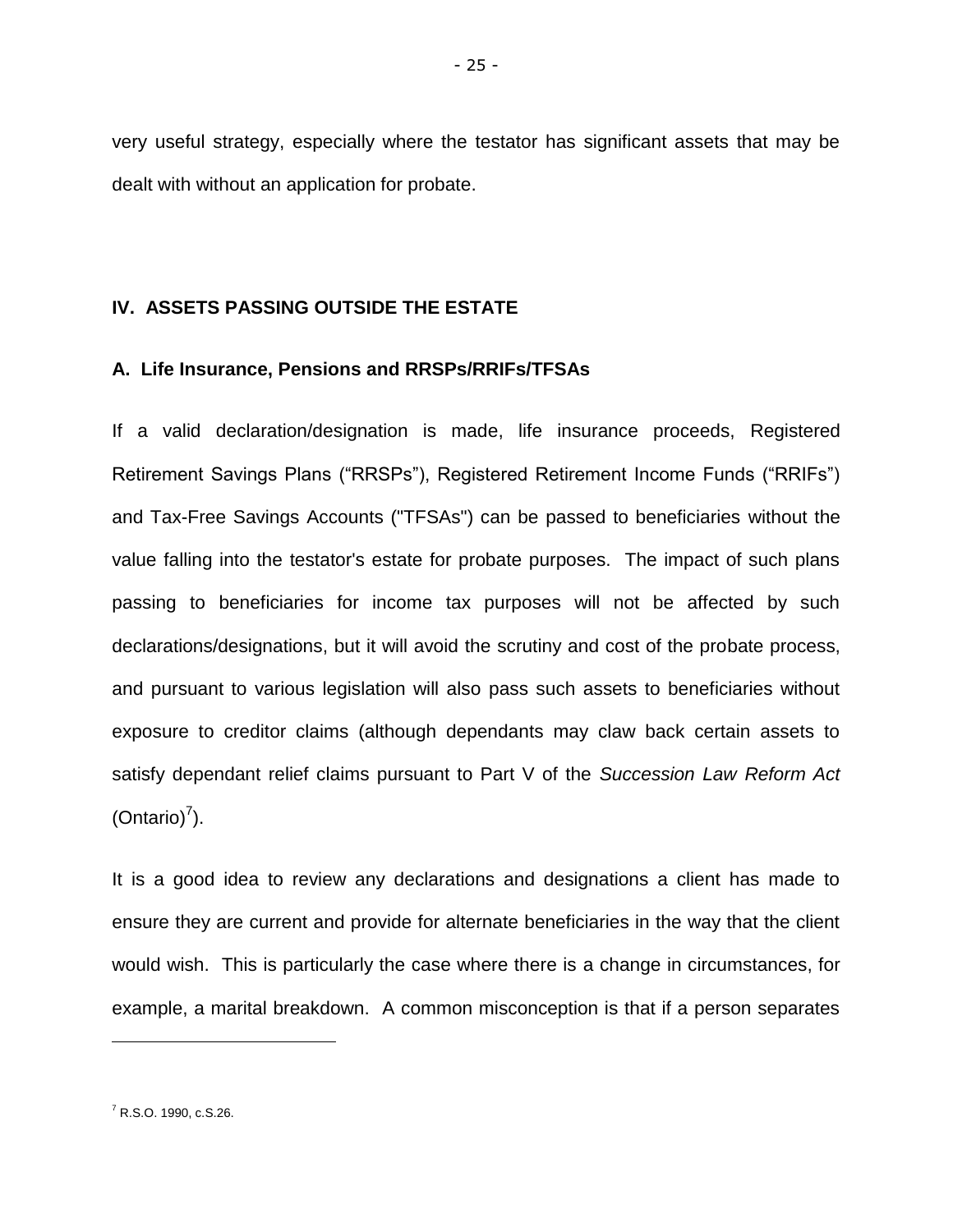from his or her spouse, on death their spouse will automatically lose entitlement to such proceeds under existing designations and declarations naming the spouse. Caselaw in a number of estate disputes has confirmed that this assumption is not correct, and only compelling written evidence that the deceased intended to change his/her beneficiary designation(s) may be accepted by a Court in this regard.

Further, if it is possible that minor children may inherit such plans/funds, a trust set up under the testator's Will may be more effective and in keeping with their wishes regarding when the child will have access to capital than simply naming the child on a plan designation form, even with a trustee named. If the institution from is used, the child will be entitled to the funds on age 18 and the trustee will have very limited ability to use the funds for the child's benefit until that time.

Pensions are a special asset which are generally governed by the terms of the pension plan itself. Often a spouse, married or common-law, will have priority rights even over a designated beneficiary of a pension plan. Care should be taken to review the plan terms and consider any necessary changes to the testator's Will or estate plan depending on the plan terms and the testator's wishes.

# **B. Jointly Held Assets**

Assets which are held jointly with right of survivorship will pass to the surviving owner(s) without passing through the testator's estate, although this does not mean that no income tax consequences will flow to the testator's estate due to the deemed disposition of such assets on the testator's death.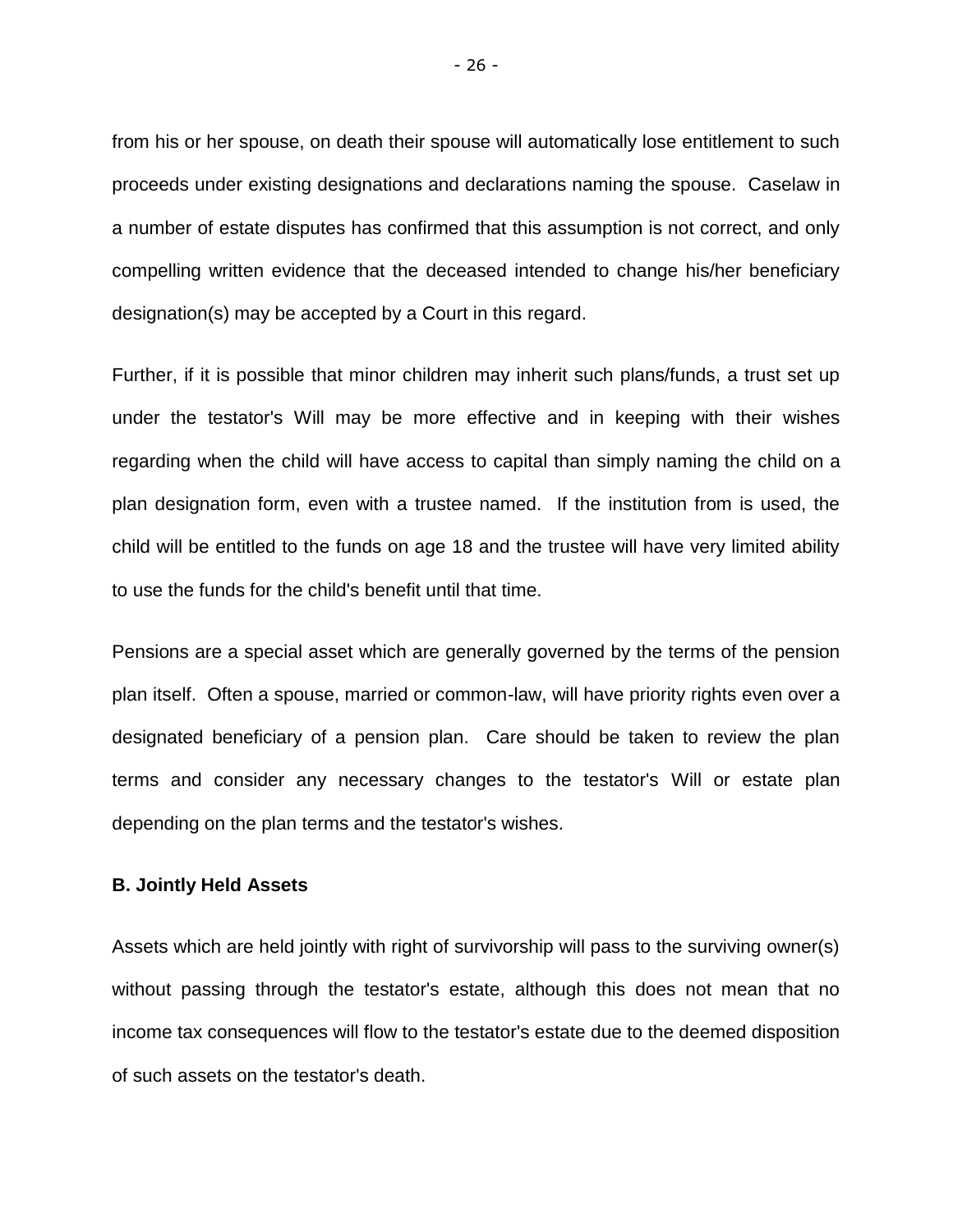Joint asset ownership is a popular estate planning technique implemented by many people to avoid probate fees on the value of such assets. Problems can arise with such plans, for example if the testator's intention does not match the joint ownership and the surviving owner claims beneficial ownership of the asset. In addition, where the joint ownership was intended for asset administration only, probate fees on the value of the asset will not be avoided, since the surviving owner holds the asset for the benefit of the estate which must therefore include the asset's value in calculating the overall estate value. This is generally a problem for financial assets but can also arise in the context of joint ownership of real property – see for example the recent case of *Mroz* v. *Mroz<sup>8</sup>* .

Family disputes can arise in determining who is the intended owner of the asset after the death of the primary asset holder. In *Pecore* v. *Pecore<sup>9</sup>* , the Supreme Court of Canada conclusively settled the question of how and when the presumption of resulting trust applies, holding that financial accounts held jointly with adult children are held by the adult child on resulting trust for the benefit of the parent's estate, but this presumption is rebuttable upon adequate evidence of intention to gift the account to the child. Numerous estate disputes have arisen both before and after this ruling regarding jointly-held assets, and it is therefore important to properly document the testator's intention with respect to any jointly-held assets, including in the Will itself.

<sup>&</sup>lt;sup>8</sup> 2015 ONCA 171 (CanLII).

<sup>9</sup> [2007] 1 S.C.R. 795, 2007 SCC 17 (CanLII).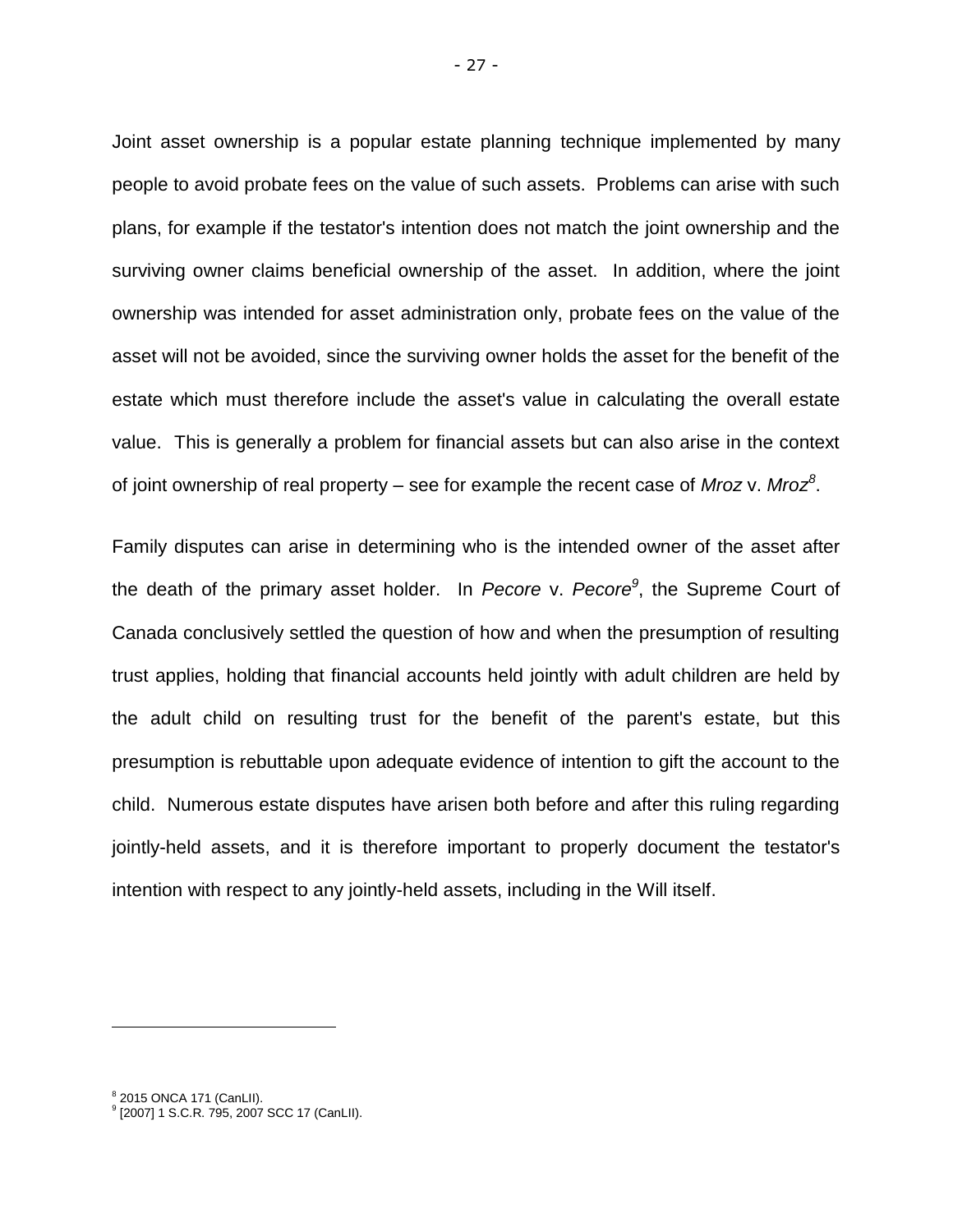#### **C.** *Inter Vivos* **Trusts**

*Inter vivos* trusts are a planning technique which may become more popular with the new rules regarding testamentary trust taxation coming into effect in 2016 and the new Ontario *Estate Administration Tax Act* reporting regime which came into effect January 1, 2015, particularly alter-ego and joint-partner trusts. Testators can set up such trusts during their lifetime and any assets in the trust will pass outside of their estate. Some trusts include a power of appointment over the trust property after the testator's death, so that the testator's Will or another document may govern the disposition of the trust assets, although they still pass outside of the testator's estate. However, there will be a deemed disposition of assets rolled into such trusts, unless the trust is an alter-ego or joint partner trust.

Alter-ego trusts and joint-partner trusts are special types of *inter vivos* trusts which taxpayers who are resident in Canada and 65 years of age or older can set up for themselves alone or themselves and their spouse/common law partner. One benefit of such trusts is the ability to roll assets into them tax-free.

When implementing estate planning for a testator with an interest in an existing trust, the trust terms should be reviewed so that any powers of appointment or other powers can, if wished, be exercised by the testator in his/her Will or other document as allowed by the trust terms.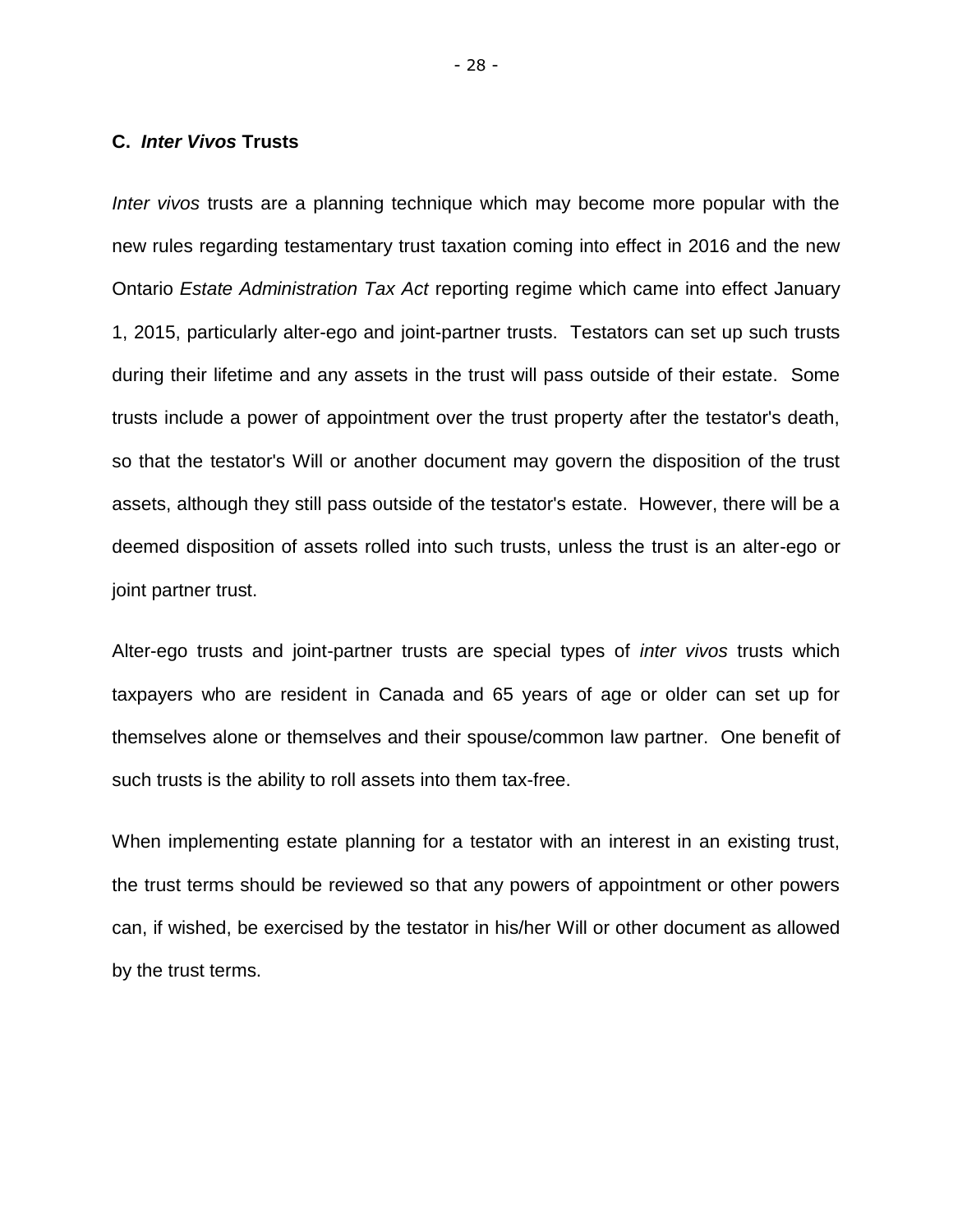#### **D. Bare Trusts**

Another technique which can be used for probate minimization planning is to hold assets in the name of a trustee or corporation as a bare trustee for the testator. Such planning should be done in conjunction with multiple Will planning to effectively avoid probate fees (Estate Administration Tax) on the value of such assets, since beneficial ownership will continue to be held by the testator where a bare trust is employed, in contrast to *inter vivos* trusts where both legal and benefical ownership passes out of the testator's hands.

#### **E. Gifts and Gifts Mortis Causa**

Gifting during lifetime can be the easiest and simplest way for a testator to bypass probate, avoid estate administration complications and ensure that ownership of an asset goes to the person intended. There will be income tax consequences to the testator by way of a deemed disposition of such property immediately upon transfer of the beneficial ownership, but in many cases this can be acceptable and in certain circumstances may be spread out over more than one year to minimize taxes. To effect such gifts, however, the beneficial ownership and physical possession must usually actually pass to the donee: the donor cannot keep the benefit and avoid probate at the same time.

Gifts *mortis causa*, or deathbed gifts, are a type of gift made when the donor knows that they are mortally ill or nearing death, and wishes to gift property to the donee before they die. In the case of these gifts, it is not necessarily the case that physical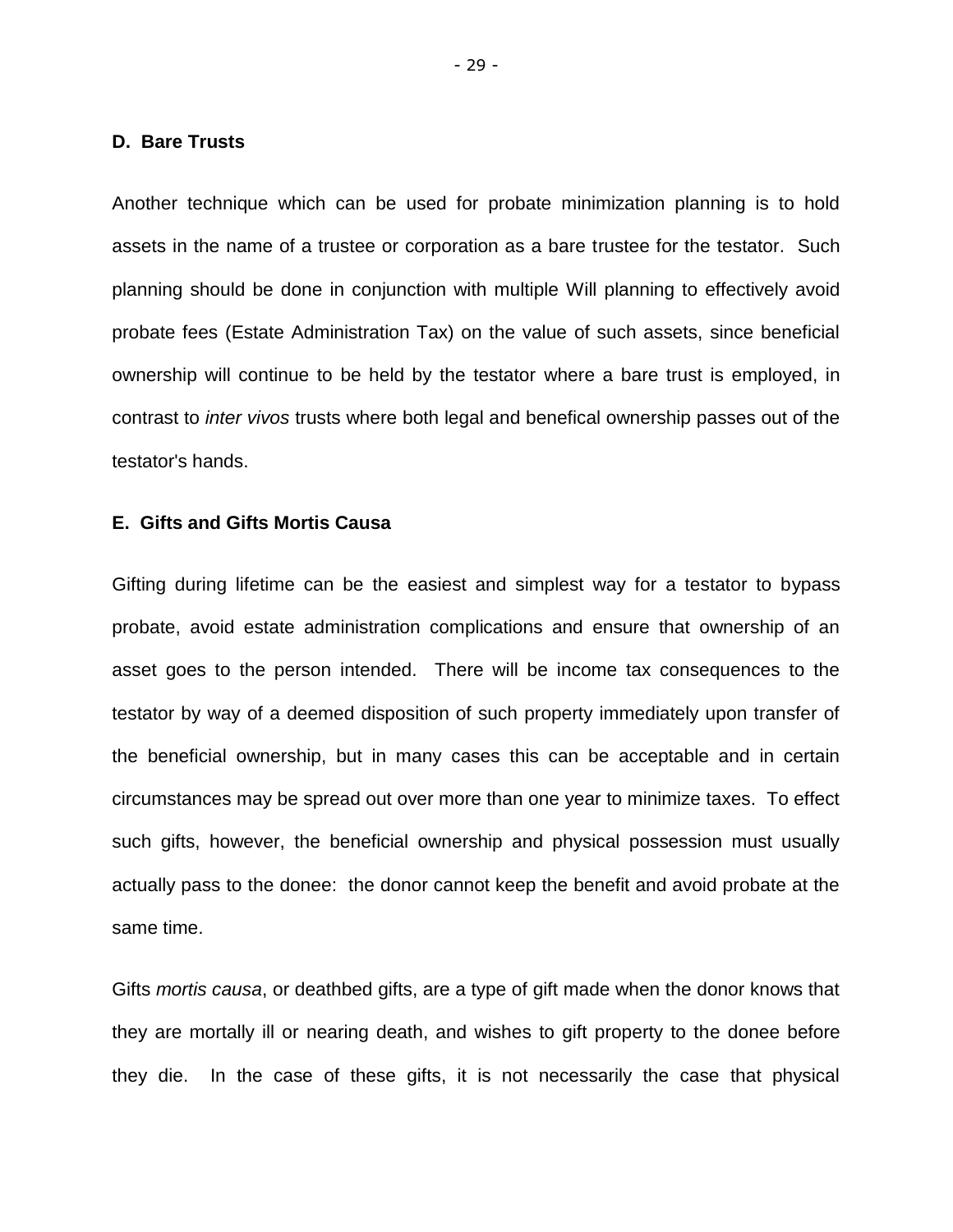possession of the property must pass to the donee prior to the donor's death, but other rules apply, and generally this is not a recommended planning technique except in emergency circumstances and if possible with clear documentation or other contemporaneous evidence of intention.

#### **F. More Complex Extra-Estate Planning**

There are other planning techniques which are more complicated and require the assistance of experts, including tax advisors and others, in order to properly implement. Such techniques include the use of annuities, more complex life insurance products or ownership structures, and estate freezes, and are beyond the scope of this paper. None of these should be undertaken by an inexperienced estate planning lawyer without proper information, research and adequate experienced advisors available for consultation.

# **G. A Note About RESPs**

Registered Education Savings Plans ("RESPs") are a popular vehicle for investing for a child's education, given the matching donations provided by the Federal Government to funds invested in an RESP and the ability for funds to grow tax-free in an account until withdrawal. However, it is very important to remember that RESPs continue to be the property of the account holder(s) (usually one or both parents or a grandparent) during their lifetime, and unless special provisions are put in the account holder's Will, RESPs will fall into the residue of the estate and must be liquidated with other assets, which is not usually the account holder's intent.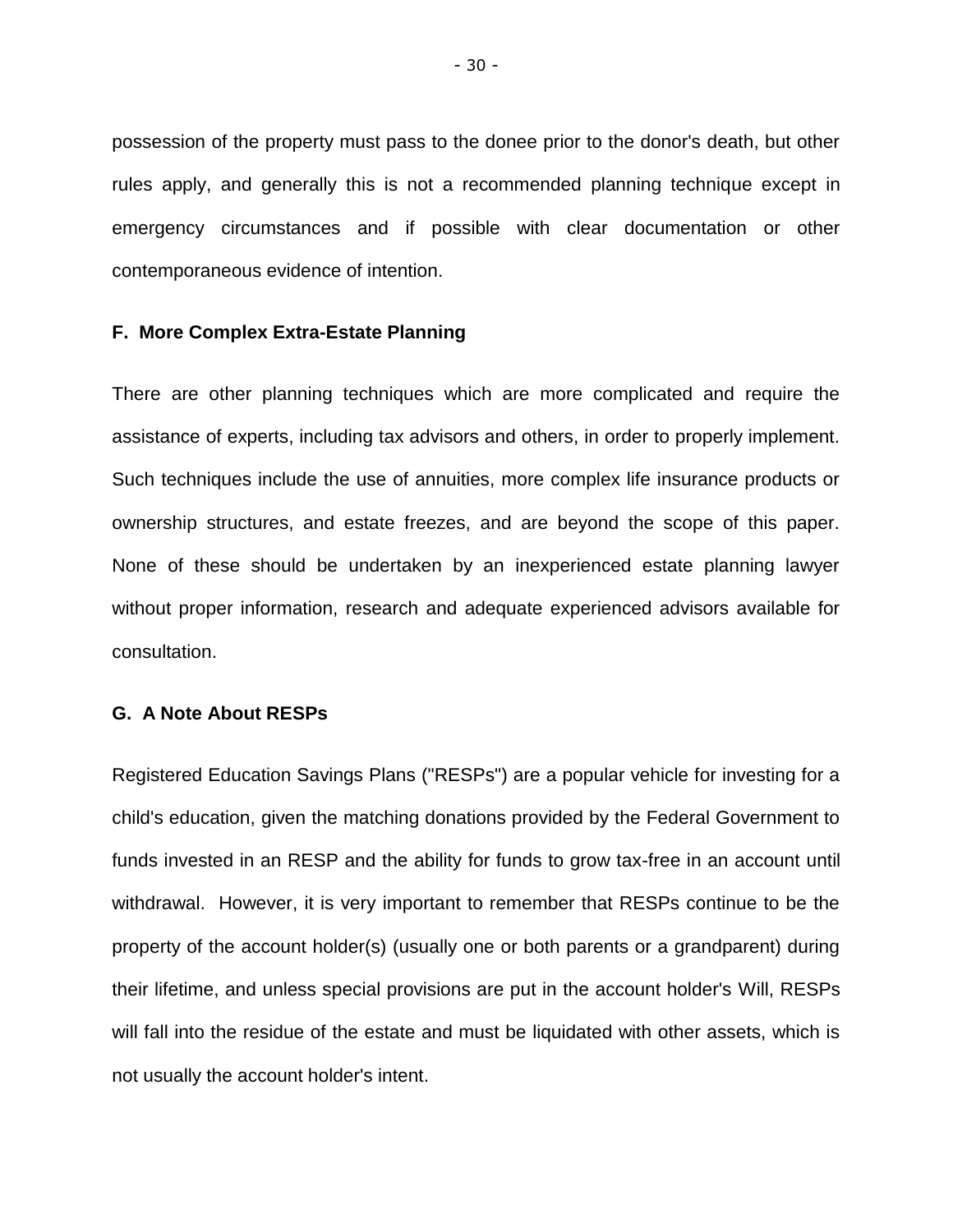# **V. ESTATE PLANNING CONSIDERATIONS FOR FOREIGN ASSETS<sup>10</sup>**

Given society's increased mobility and the globalization of our assets, it is becoming more common to own property outside of Canada, either in the U.S. or elsewhere, or in multiple jurisdictions. If your client owns property in another jurisdiction, you will need to consider the legal, tax and practical implications of such ownership, and whether or not special planning in respect of any of such assets is advisable in your client's individual circumstances.

In considering these issues, you and your client should have regard to the expense of such planning, the value of the assets in question and the benefits such planning will provide. It is most likely that additional advisors will be needed in order to advise on local tax and legal matters and review the Canadian planning documents and/or draft documents in the foreign jurisdiction. In some cases, the services of a translator may be necessary in order to ensure that all parties understand the documents and can effectively comment on them.

# **A. Cross-Border Canada-U.S. Considerations**

#### **1. Definition of a U.S. Person**

-

"U.S. Persons" for U.S. estate, gift, and generation-skipping transfer tax (together, "U.S. transfer taxes") purposes include anyone who is a U.S. resident and has a U.S.

 $10$  Some parts of this section of this paper have been taken or adapted from the O'Sullivan Estate Lawyers Client Advisories *Multijurisdictional and Separate Situs Will Planning* and *Will and Estate Planning Considerations for Canadians with U.S. Connections*, full texts of which can be found a[t www.osullivanlaw.com/Advisory-Letters/.](http://www.osullivanlaw.com/Advisory-Letters/)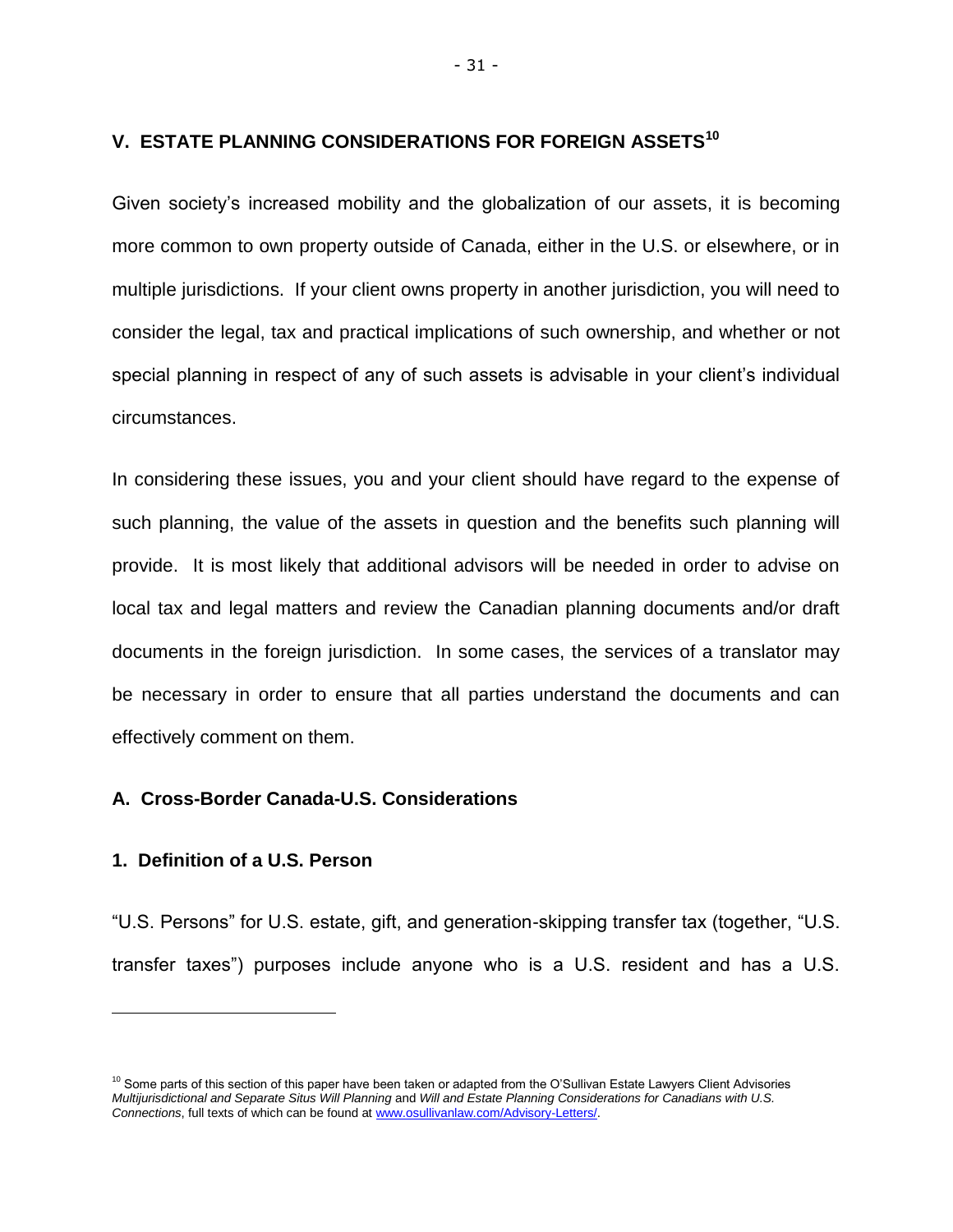domicile, including a dual citizen of the U.S. and another country. In addition, U.S. citizens and greencard holders are also considered U.S. Persons for transfer tax purposes.

It is important to remember that it is possible to be a U.S. citizen without being aware of this status. For example, a person may be a U.S. citizen if they were born in Canada to one or more U.S. citizen parents, even if they have never resided in the U.S. There are also other types of "accidental" U.S. citizens, including children born in U.S. hospitals. A person may also be a U.S. Person if they have moved to the U.S. to work and have a U.S. domicile because they intend to permanently reside in the U.S. It is therefore important to probe further with clients to ensure that they are not U.S. Persons without knowing it, as the question "are you are U.S. Person/citizen" may not necessarily be answered accurately, although unwittingly so, by the client.

# **2. U.S. Transfer and Other Tax Consequences Arising from Being a U.S. Person**

In addition to U.S. transfer taxes, U.S. Persons are subject to the U.S. income tax regime and must file an annual tax return. Additional reporting requirements may apply to U.S. Persons with Canadian bank accounts, RRSPs, TFSAs or certain other plans and investments. Punitive tax consequences are also levied on U.S. Persons who have an interest, even indirectly as a discretionary beneficiary of a Canadian-resident trust, in a passive income corporation, for example.

U.S. Persons are generally liable for U.S. estate tax on the gross value of their worldwide estates, subject to allowable exclusions, deductions and credits, as well as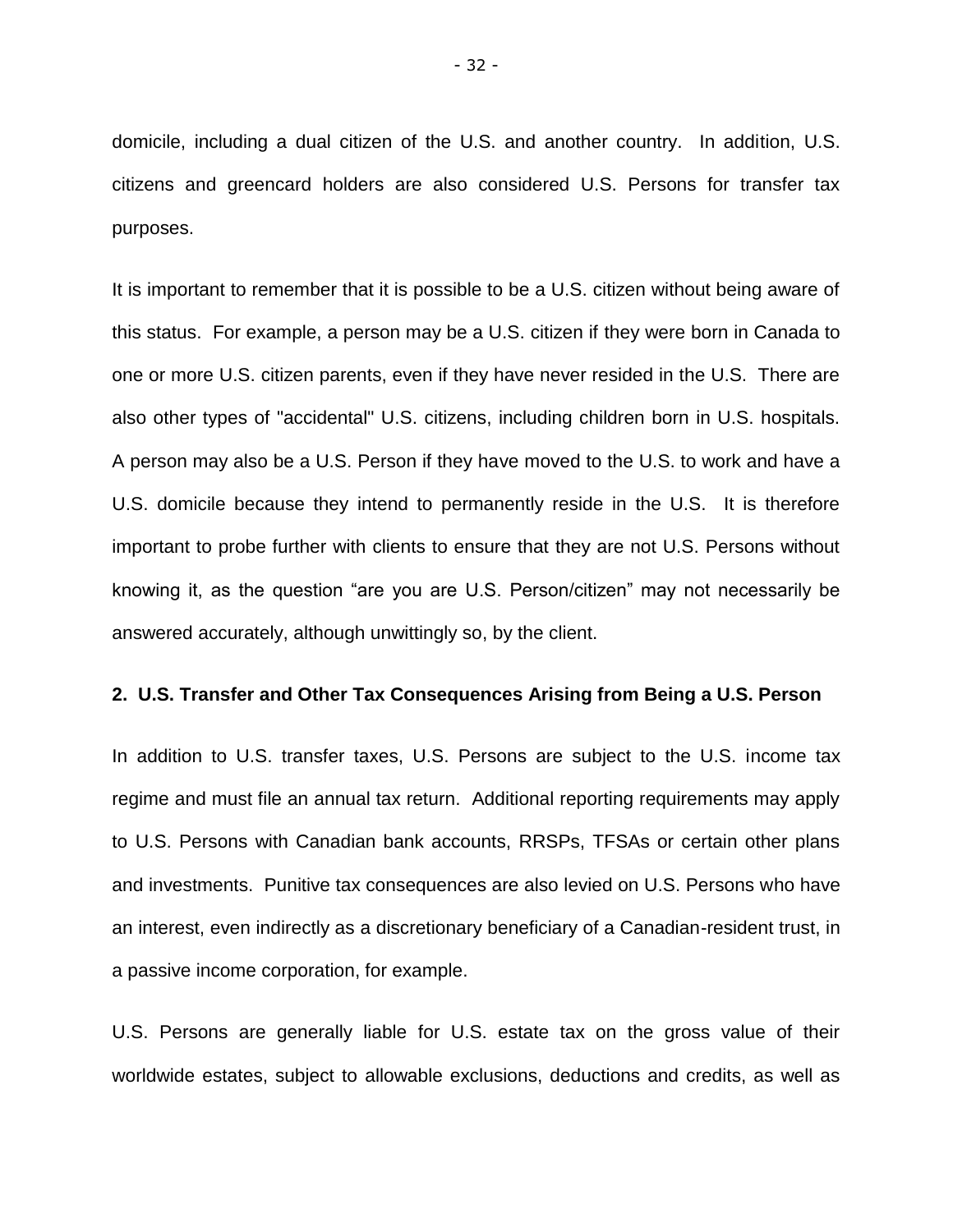U.S. transfer taxes, including, for example, gifts to a spouse or children.

# **3. Canadian Non-U.S. Persons Potential U.S. Transfer Tax Exposure**

Canadian tax residents who are not U.S. Persons are generally liable for U.S. estate tax on their U.S. *situs* property, including U.S. real estate and tangible personal property and certain U.S. securities and other assets. They may also be exposed to U.S. transfer taxes on the value of their U.S. *situs* property gifted or transferred during their lifetime.

#### **4. U.S. Transfer Taxes**

In general, U.S. estate tax is calculated at graduated rates based on the gross value of certain assets owned by an individual at death. Currently, the maximum rate of U.S. estate tax is 40%. For a U.S. Person, the tax is based on the value of his or her worldwide estate, subject to applicable exclusions, credits and deductions. For a non-U.S. Person, the tax is based on the value of his or her U.S. *situs* property. Pursuant to the Canada-U.S. Tax Treaty, non-U.S. Persons who are subject to U.S. estate tax on their U.S. situs property are allowed a prorated exclusion amount based on the ratio of their worldwide property value compared to the value of their U.S. situs property. U.S. estate tax may be payable where the value of their worldwide estate exceeds the U.S. estate tax exclusion amount (currently \$5 million USD indexed for inflation from 2011, and \$5.43 million USD for 2015).

The worldwide estate for U.S. estate tax purposes includes certain assets that may not be obvious, such as the proceeds of life insurance policies owned by a deceased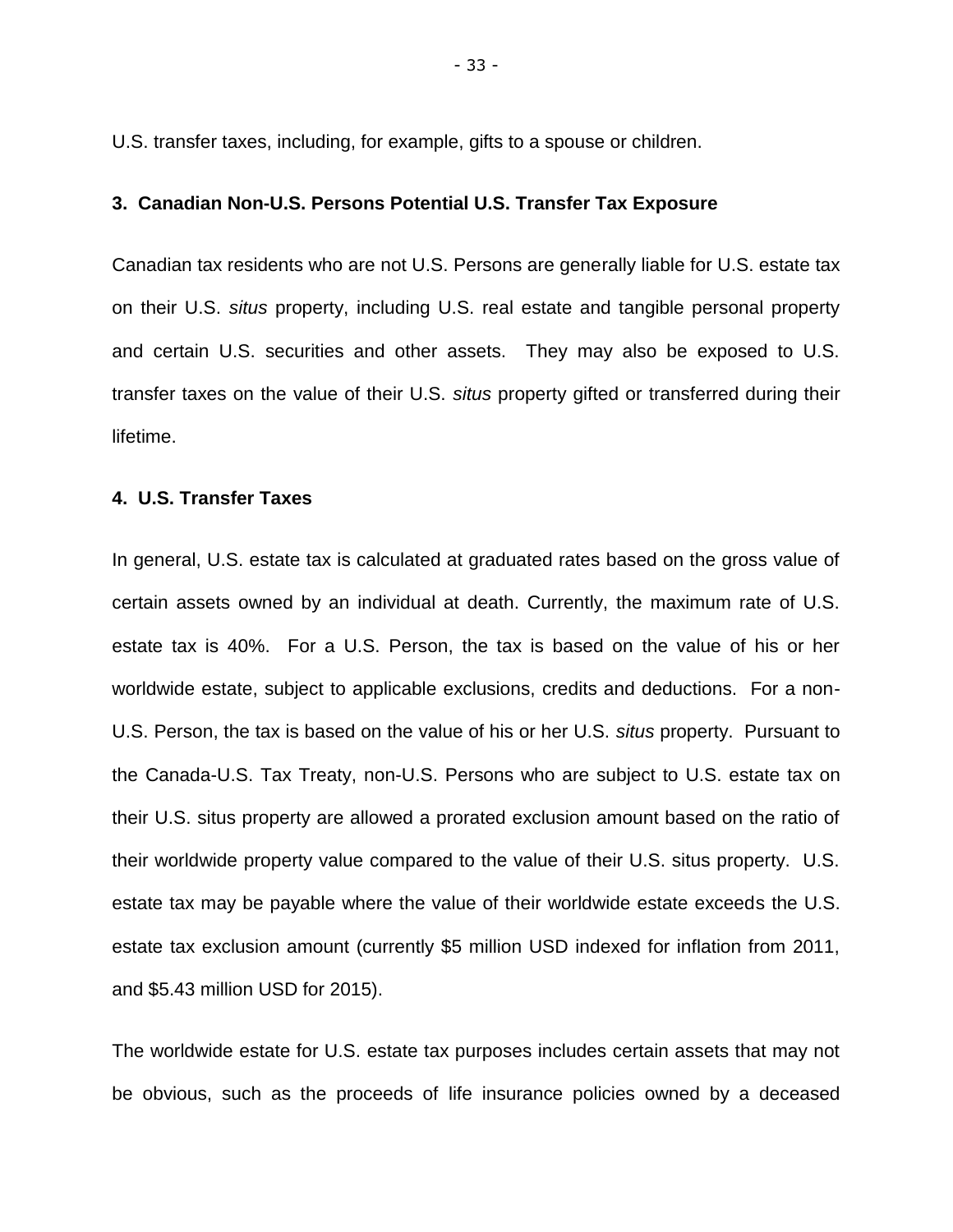person on his or her own life, generally the total value of property held in joint tenancy with right of survivorship (subject to limited exceptions and deductions), and certain property held in trust. In addition to U.S. estate tax which is levied at the federal level, certain U.S. states also levy estate or inheritance taxes on death, including Connecticut, Delaware, District of Columbia, Hawaii, Iowa, Illinois, Kentucky, Maine, Maryland, Massachusetts, Minnesota, Nebraska, New Jersey, New York, Oregon, Pennsylvania, Rhode Island, Tennessee, Vermont and Washington.

In addition to estate tax, the U.S. transfer tax regime includes gift tax and generationskipping transfer tax ("GSTT"). Generally, U.S. gift tax applies to gifts by U.S. Persons and to gifts of certain U.S. *situs* property by non-U.S. Persons, subject to exclusions and deductions. Gifts by U.S. Persons in excess of an annual exclusion amount may be tax-free up to the lifetime estate tax exclusion amount.<sup>11</sup> It is important to note that gifts made reduce the estate tax exclusion available on death and that certain U.S. tax filings may be necessary when gifts are made. GSTT generally applies to gifts valued above the exclusion amount, currently \$5.43 million USD, that are made to unrelated persons at least 37.5 years younger than the donor and to or for the benefit of related persons at least two generations below the donor.

# **5. Possible Planning Strategies for Cross-Border Canada-U.S. Concerns**

For the purposes of the following sections, I refer to a U.S. Person spouse as a "U.S.

<sup>&</sup>lt;sup>11</sup> Gift tax exclusions include: for U.S. Persons generally, an annual exclusion of \$14,000 in 2015; an annual exclusion of \$147,000 for gifts by any person to a non-U.S. Person spouse in 2015; and unlimited exclusions for certain health care or tuition payments. In addition, a gift in any amount between two U.S. Person spouses of a present interest (as opposed to a future interest which vests in the gift recipient only upon some future date) is sheltered by the unlimited marital deduction from gift tax consequences.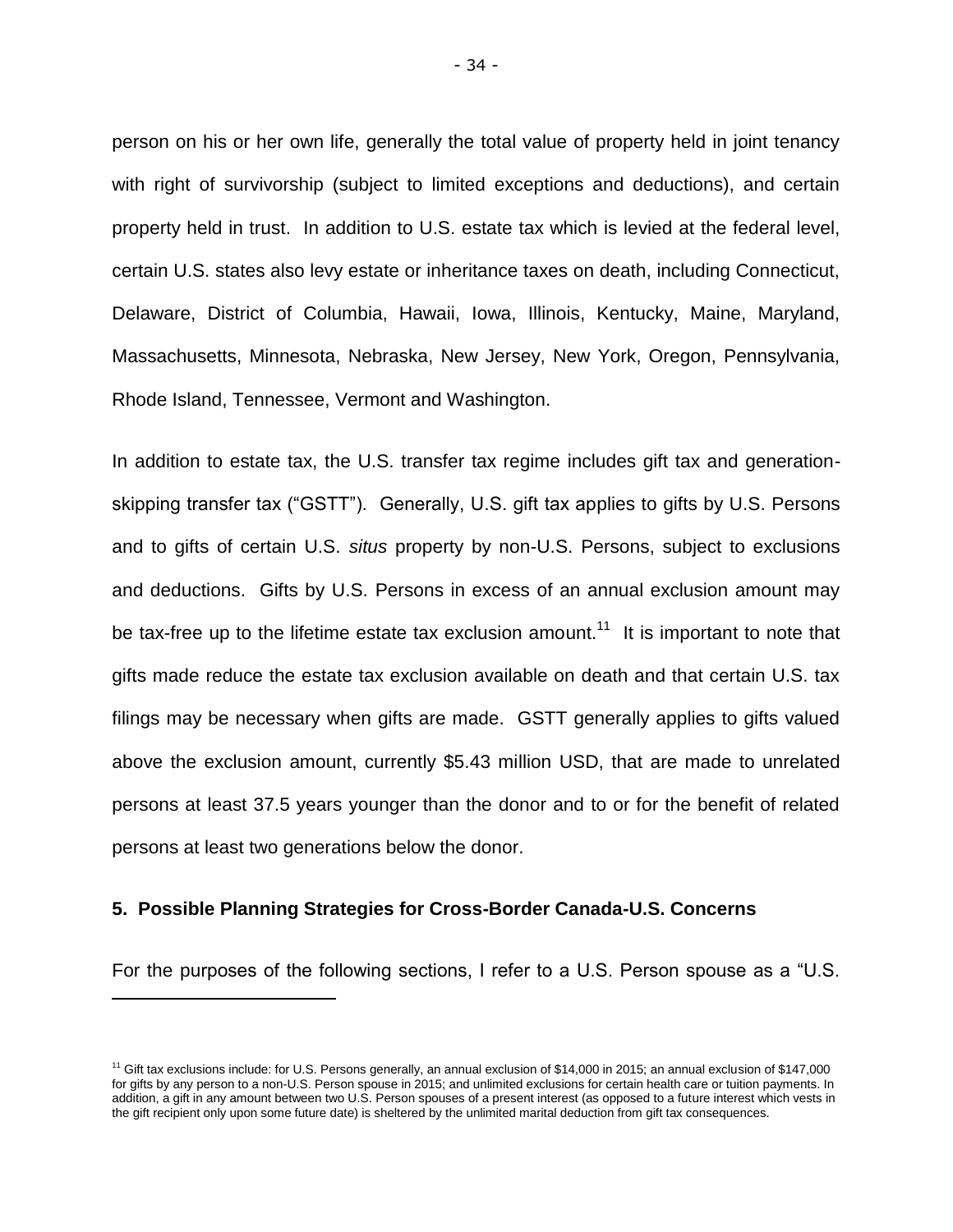spouse" and a non-U.S. Person spouse as a "Canadian spouse".

#### **a. For Spouses - Where One Spouse is a U.S. Person**

# **i. Bypass Trust to Benefit a Surviving U.S. Spouse Under Canadian Spouse's Will**

Any assets transferred outright under a Canadian spouse's Will to a surviving U.S. spouse if owned by the U.S. spouse at his or her death will be included in the U.S. spouse's worldwide estate for U.S. estate tax purposes. As a result, it can be critical to ensure that the Canadian spouse's assets are not exposed to any additional U.S. estate tax where the U.S. spouse's available exclusion amount for U.S. estate tax will not eliminate any estate tax liability.

To minimize or eliminate U.S. estate tax, instead assets may be transferred to a "bypass trust" for the benefit of the U.S. spouse. Assets in the trust are not included in the U.S. spouse's worldwide estate on his or her death, provided the trust meets certain requirements. These requirements include limits on the U.S. spouse's participation in certain discretionary decisions, including to pay income or capital so that he or she does not have too much ownership, resulting in the value of the assets of the bypass trust being included in his or her estate on death, and as a result, subject to U.S. estate tax. The requirements are detailed and U.S. counsel should review all such planning to ensure a trust qualifies and includes all recommended provisions.

For Canadian tax purposes, assets with accrued capital gains may be rolled over to the bypass trust on a tax-free basis if it is also a qualified spouse trust under the *Income Tax Act* (Canada) (usually this is not a problem since the Canadian rules are much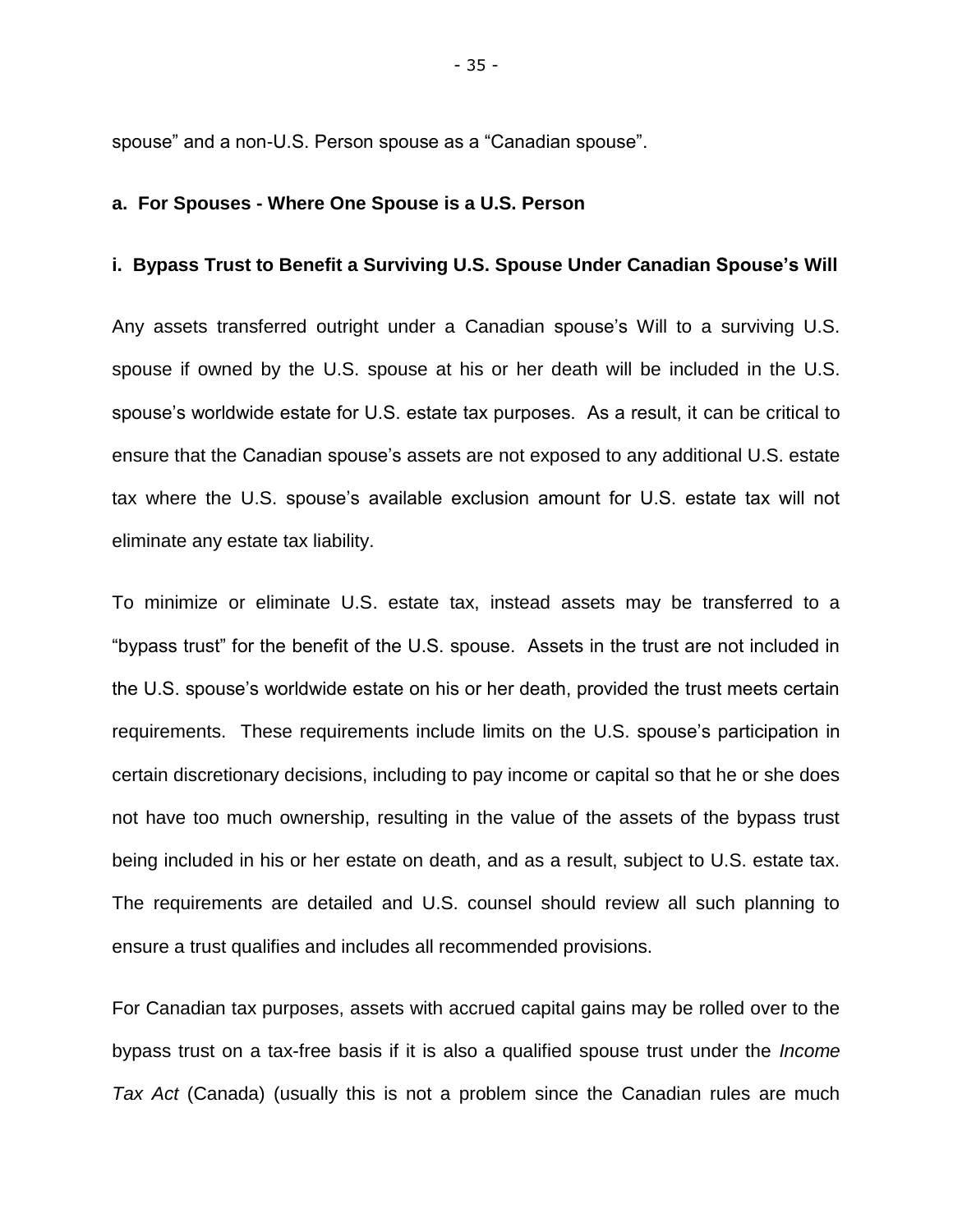simpler than U.S. bypass trust requirements and the rule are compatable). The assets in the trust will not be subject to tax until the earlier of the date they are disposed of and the death of the U.S. spouse.

#### **ii. Qualified Domestic Trust Under U.S. Spouse's Will**

Transfers from a U.S. spouse to a Canadian spouse generally do not qualify for the unlimited marital credit available to two U.S. spouses which would allow a deferral of U.S. estate tax assuming the Canadian spouse survives the U.S. spouse. One exception allows a U.S. spouse to pass assets at death to a Canadian spouse by means of a special trust called a Qualified Domestic Trust ("QDOT"). Under U.S. rules, the estate tax otherwise due on the death of a U.S. spouse is paid upon distribution of any capital of the trust to the surviving Canadian spouse or ultimately upon the Canadian spouse's death. It is important to note that the QDOT only *defers* U.S. estate tax (much like the deferral of capital gains available for Canadian tax purposes for property passing between spouses) that otherwise would have been imposed. The deferred tax is generally imposed at the Canadian spouse's death on the gross value of the property remaining in the QDOT. Therefore, if the value of the QDOT property increases, the tax at the Canadian spouse's death could be higher than if the tax had been paid at the death of the first spouse.

A QDOT must meet a number of complex requirements, including that it must have at least one U.S. trustee and the trust must be governed by the law of a U.S. state.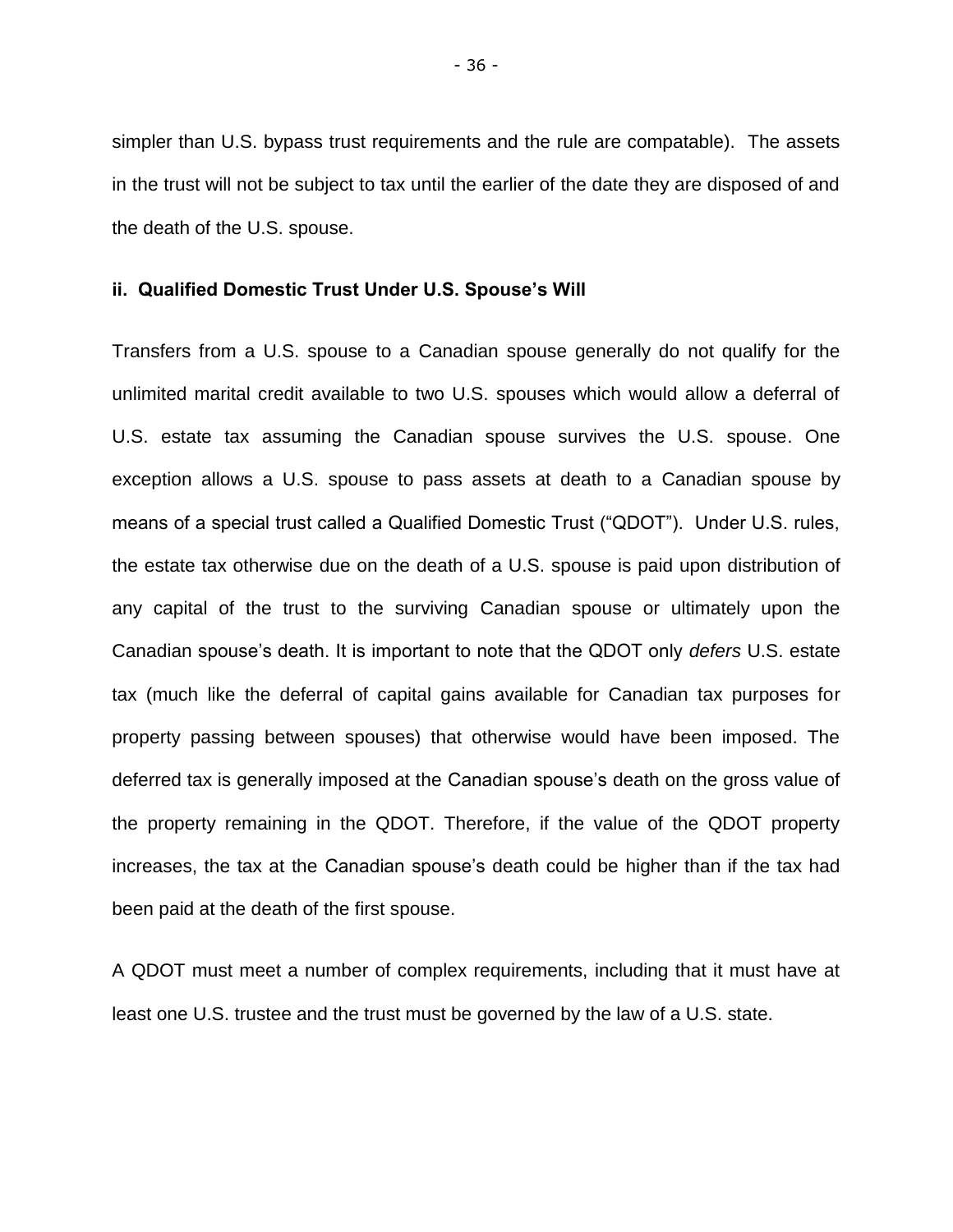# **iii. Planning For Use of Spousal Credit Under the Canada-U.S. Tax Treaty Under U.S. Spouse's Will**

The Canada-U.S. Tax Treaty provides special relief. It allows a spousal credit to be taken by a U.S. spouse against U.S. estate tax. The spousal credit *is in addition* to any unified credit or exclusion amount for U.S. estate tax. To qualify for the spousal credit, the property must pass to the surviving Canadian spouse in a manner that would otherwise qualify for the U.S. marital deduction: 1) outright, or 2) to a special trust called a qualifying terminable interest property ("QTIP") trust which qualifies for the marital deduction (discussed further below).

The spousal credit is approximately equal to the lesser of the unified credit or the estate taxes imposed on the qualifying property, which can allow for up to approximately \$10.86 million USD in 2015 of assets to pass from a U.S. spouse to his or her Canadian spouse free of estate tax, or approximately double the exclusion amount.

#### **iv. Credit Shelter Trust under U.S. Spouse's Will**

A "credit shelter trust" can be established in a U.S. spouse's Will in an amount up to the exclusion amount in order to fully utilize the U.S. spouse's estate tax exclusion so that the trust assets may eventually pass to the Canadian spouse free of estate tax.

#### **v. Life Insurance**

The Canadian spouse may consider purchasing life insurance on the life of the U.S. spouse in an amount sufficient to fund his or her expected U.S. estate tax liability. In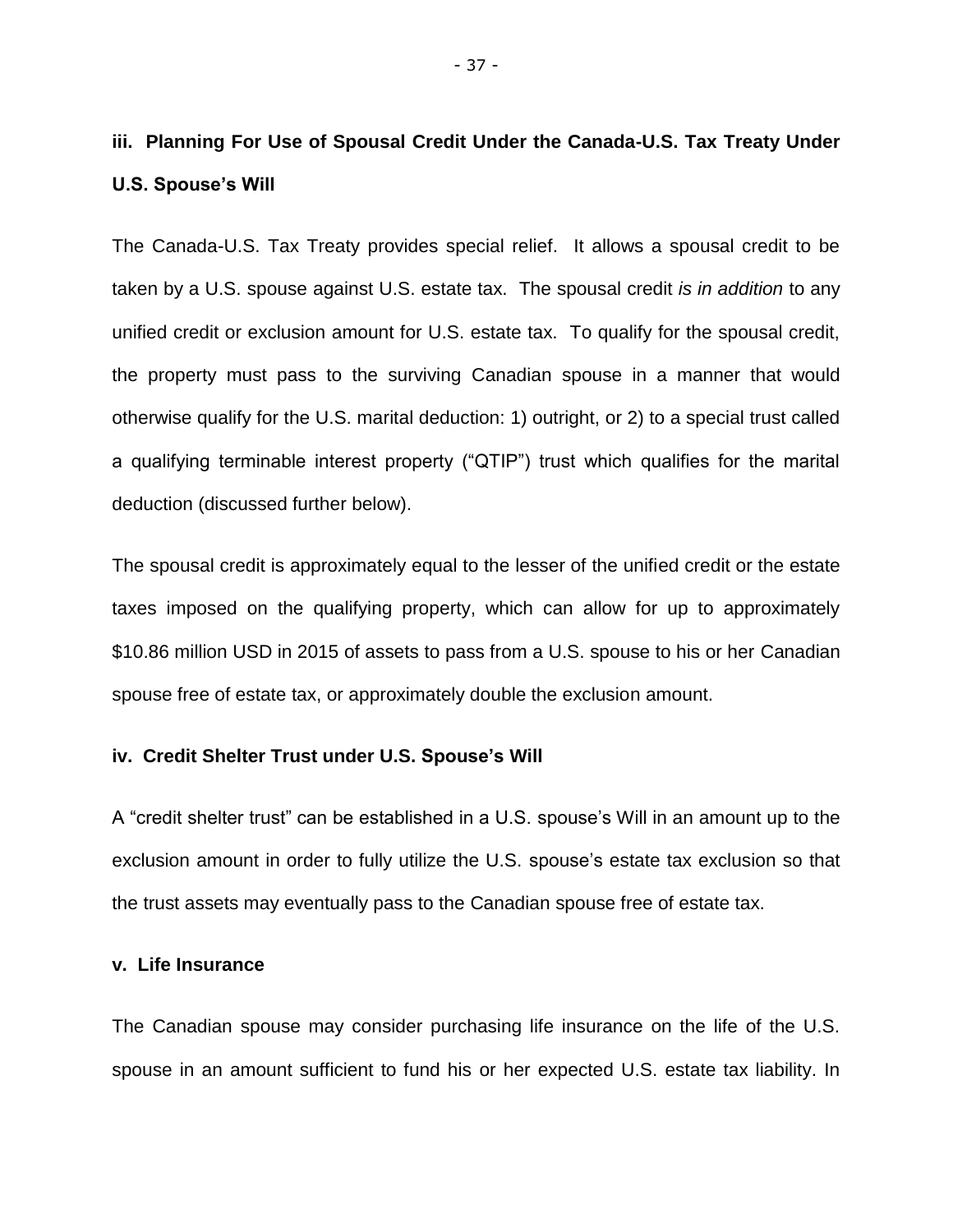addition, life insurance on the life of the Canadian spouse may be designated to a bypass trust for the benefit of the U.S. spouse. As well, insurance may be owned through a special trust called an irrevocable life insurance trust, as opposed to direct ownership, to exclude the value of the proceeds from the estate of the U.S. spouse.

#### **vi. Holding Assets Between Spouses**

Consider structuring real property holdings to minimize U.S. estate tax, as real property held in joint tenancy with right of survivorship is presumed to be included at its full value in the estate of the U.S. spouse (except to the extent the Canadian spouse can establish the extent of his or her contribution to the purchase price), and the value of any mortgage is generally not deductible from the property value. Canadian real estate might be held solely by the Canadian spouse, so as not to be included in the estate of the U.S. spouse. Conversely, any U.S. real estate might be held in the name of the U.S. spouse, among other possible arrangements or consider holding assets of fixed value in the estate of the U.S. spouse and assets which are expected to appreciate in the estate of the Canadian spouse. It is important to carefully consider and seek professional advice with respect to acquiring and holding property in order that all relevant tax and legal considerations are taken into account in each individual case.

#### **b. For Spouses – Where Both Spouses are U.S. Spouses**

Where both spouses are U.S. spouses and the gross value of one spouse's estate, net of the gift tax exclusion used prior to death, exceeds the exclusion amount (\$5.43 million USD for 2015) resulting in possible U.S. estate tax exposure, the following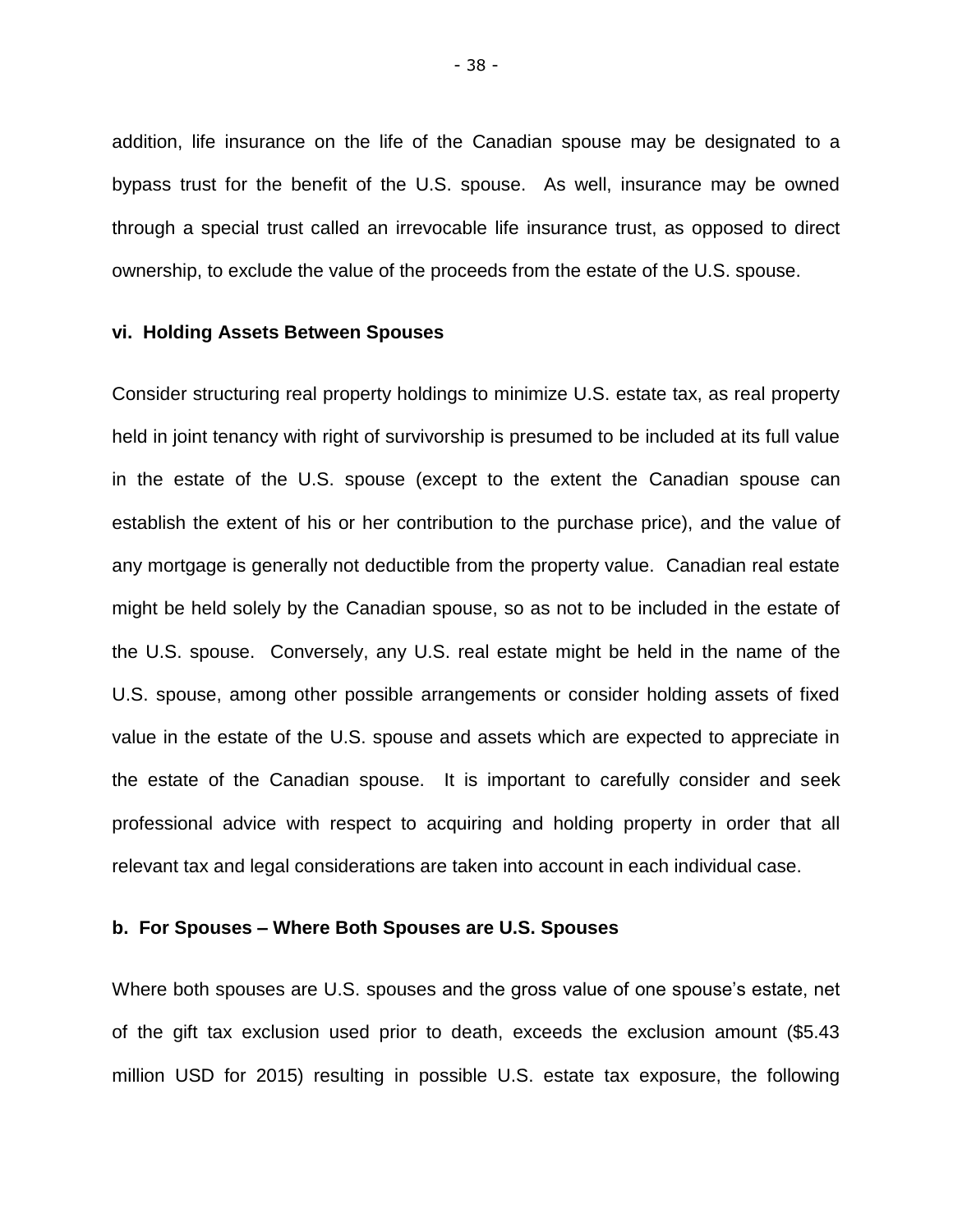planning options may be available in planning for the spouse who predeceases.

# **i. Unlimited Marital Deduction**

Transfers on death from a U.S. spouse to a U.S. spouse, outright or through a QTIP trust under each Will, allow for an unlimited marital deduction against estate tax, providing a deferral of any U.S. estate tax until the death of the surviving spouse or payment of capital from the spouse trust. A QTIP must meet certain legal requirements to qualify.

From a Canadian tax perspective, a QTIP trust may also meet the requirements of a qualifying spouse trust under Canadian tax legislation. Assets transferred on death by a deceased spouse to a qualifying spousal trust may be "rolled over" and are not subject to tax until the earlier of the date the asset is disposed of by the trust and the death of the surviving spouse.

# **ii. Credit Shelter Trust**

A "credit shelter trust" can be established under each Will, generally funded in an amount up to the exclusion amount, in order to ensure a U.S. spouse's estate tax credit is utilized so that the amount allocated to the credit shelter trust passes to his or her intended beneficiaries free of estate tax. This type of trust acts like and is sometimes called a "bypass trust".

# **iii. Portability of Exclusion Amount**

As between two U.S. spouses, the exclusion amount of approximately \$5.43 million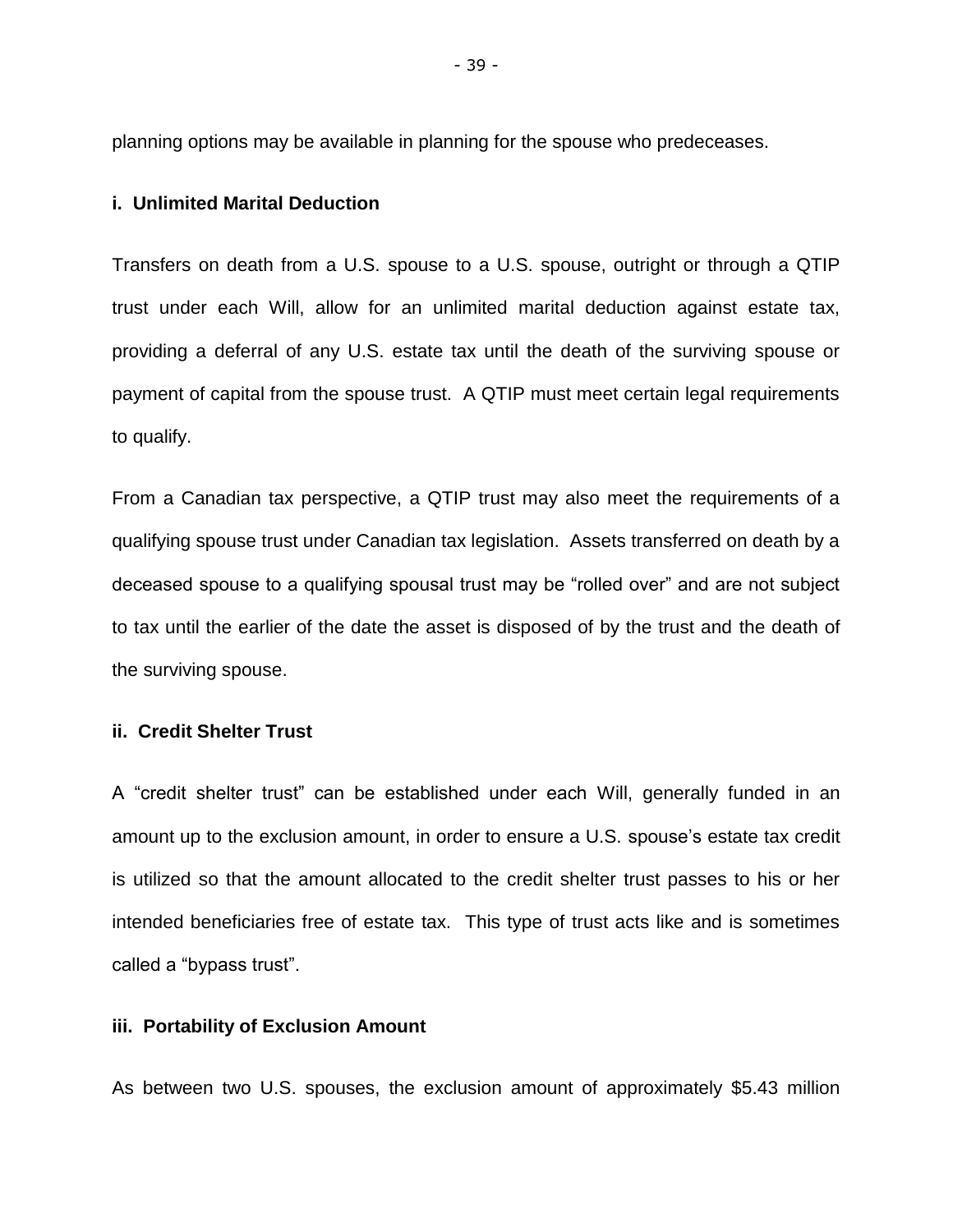USD for 2015 is portable, so that if one spouse dies, any unused exclusion of the deceased spouse may be transferred by making certain elections to the surviving spouse, subject to certain terms and conditions. Effectively, this can allow up to approximately \$10.86 million USD in 2015 of assets to pass free of estate tax for a U.S. couple. However, care should be taken in relying on this exclusion: if the surviving spouse remarries, the deceased's spouse's unused exclusion amount may no longer be accessible to the remarried spouse, and may be lost.

#### **iv. Life Insurance**

Consideration can be given to purchasing life insurance on each spouse's life in an amount sufficient to fund the expected U.S. estate tax liability. Life insurance if owned by a person other than the insured person will not be subject to U.S. estate tax. As well, consideration can be given to using an irrevocable life insurance trust, which must include special terms to qualify, as opposed to individual ownership, to remove the value of the proceeds from the taxable estate.

#### **v. Charitable Donation Planning**

To reduce the amount of a person's U.S. estate, consider a donation to charity. Amounts donated to qualifying U.S. charities and certain qualifying international charities can provide for generous tax relief. Further, certain U.S. charities are also qualified charitable donees for Canadian tax purposes, and therefore donations to them will generate charitable donation tax credits in Canada as well as the U.S.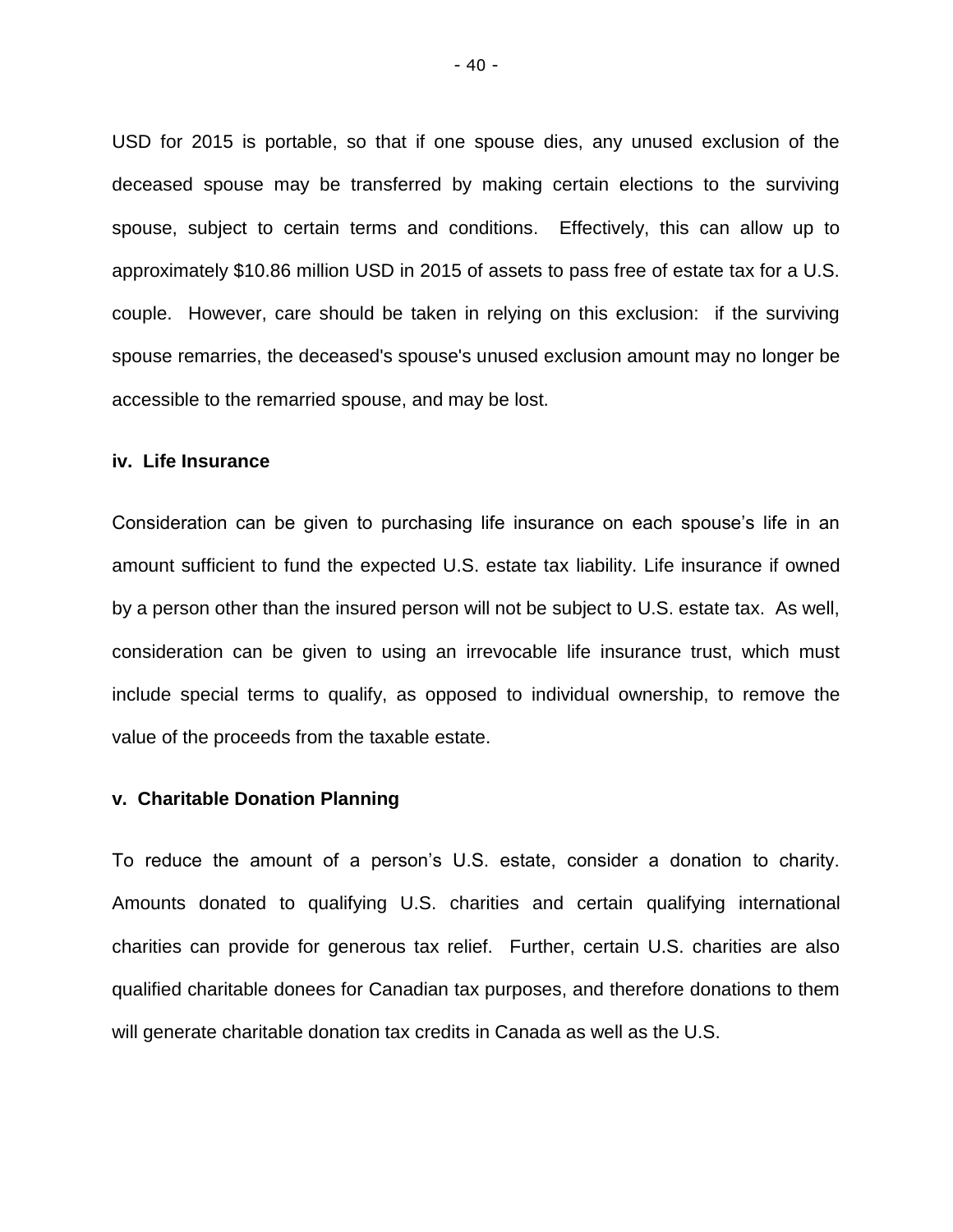#### **c. For Other Beneficiaries Who are U.S. Persons**

Where the intended beneficiaries of an estate are the testator's children or grandchildren, who are or are likely to become U.S. Persons, a bypass trust under the testator's Will for their benefit in order to protect the assets they inherit from U.S. estate tax on their death(s) should be considered depending on the sums likely to be involved. As discussed above with regard to transferring assets by Will to a U.S. spouse, for U.S. estate tax minimization purposes, the trust must meet certain requirements, including restrictions on the ability of the beneficiary to participate in certain discretionary decisions with respect to the trust. Use of a trust may provide a host of other benefits as well, including ensuring capital succession to the next generation, minimizing probate fees because the assets in the trust on death of the beneficiary do not form part of his or her estate, and general wealth, matrimonial and creditor protection.

# **d. For Non-U.S. Persons Owning U.S. Situs Property**

If your client owns U.S. situs property, such as a second home in Florida for example, exposure to U.S. estate tax and possible options to minimize this exposure should be considered. Some of the above planning techniques, such as transfer of ownership or life insurance to cover the expected tax, should be considered as potentially inexpensive and simple solutions. In cases where the expected tax is substantial or other options are not attractive, a special Canadian *inter vivos* trust to purchase and hold U.S. property can be set up which can remove the property from being subject to U.S. estate tax, although if the property has gained in value since purchase this may give rise to immediate tax implications and should be carefully explored before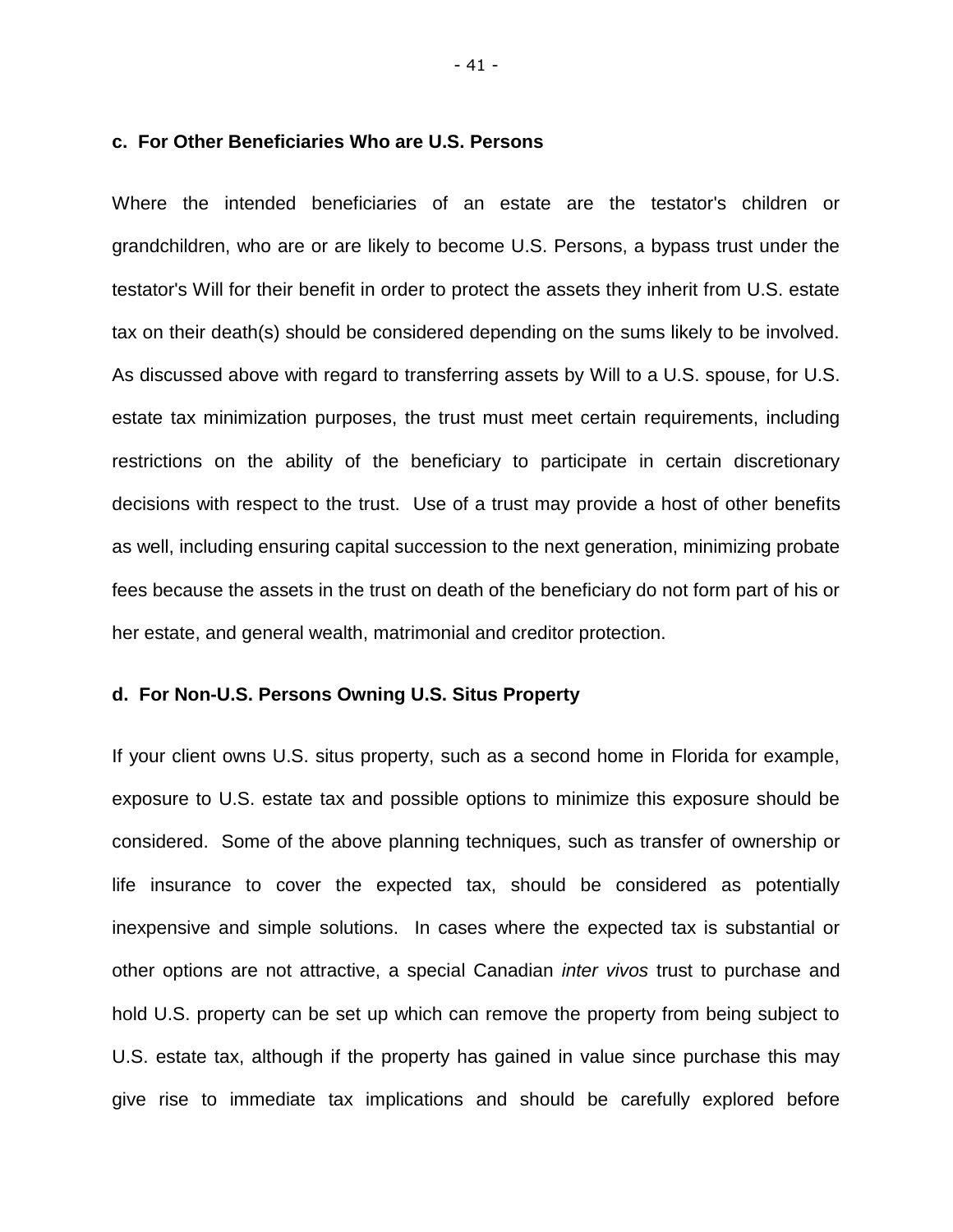implementation.

In all cases involving clients with U.S. connections, common U.S. planning techniques should be carefully explored and tax advice obtained before implementation, as some, such as owning U.S. real estate through a U.S. corporation or U.S. revocable trusts routinely set up for U.S. estate planning purposes, can have extremely negative tax implications for clients who also have Canadian connections, especially those who are or become tax resident in Canada.

**B. Estate Planning Considerations for Clients with Connections to Other Jurisdictions (Not U.S. Specific)** 

# **1. Extra-Jurisdictional Laws' Effect on Property Passing on Death**

#### **a. Family Law Regimes and Their Effect on Succession**

Family law rules may affect the succession of property upon death, depending on the specific jurisdictions and governing law involved. If one of the applicable matrimonial regimes is a form of community of property (*i.e.,* spouses' property and earnings are considered community property during marriage and are divided equally between them on marriage breakdown), there may be limitations on what property your client and their spouse may each dispose of by Will. Problems can arise where spouses are subject to one legal regime for matrimonial property, and another legal regime governs succession to property on death.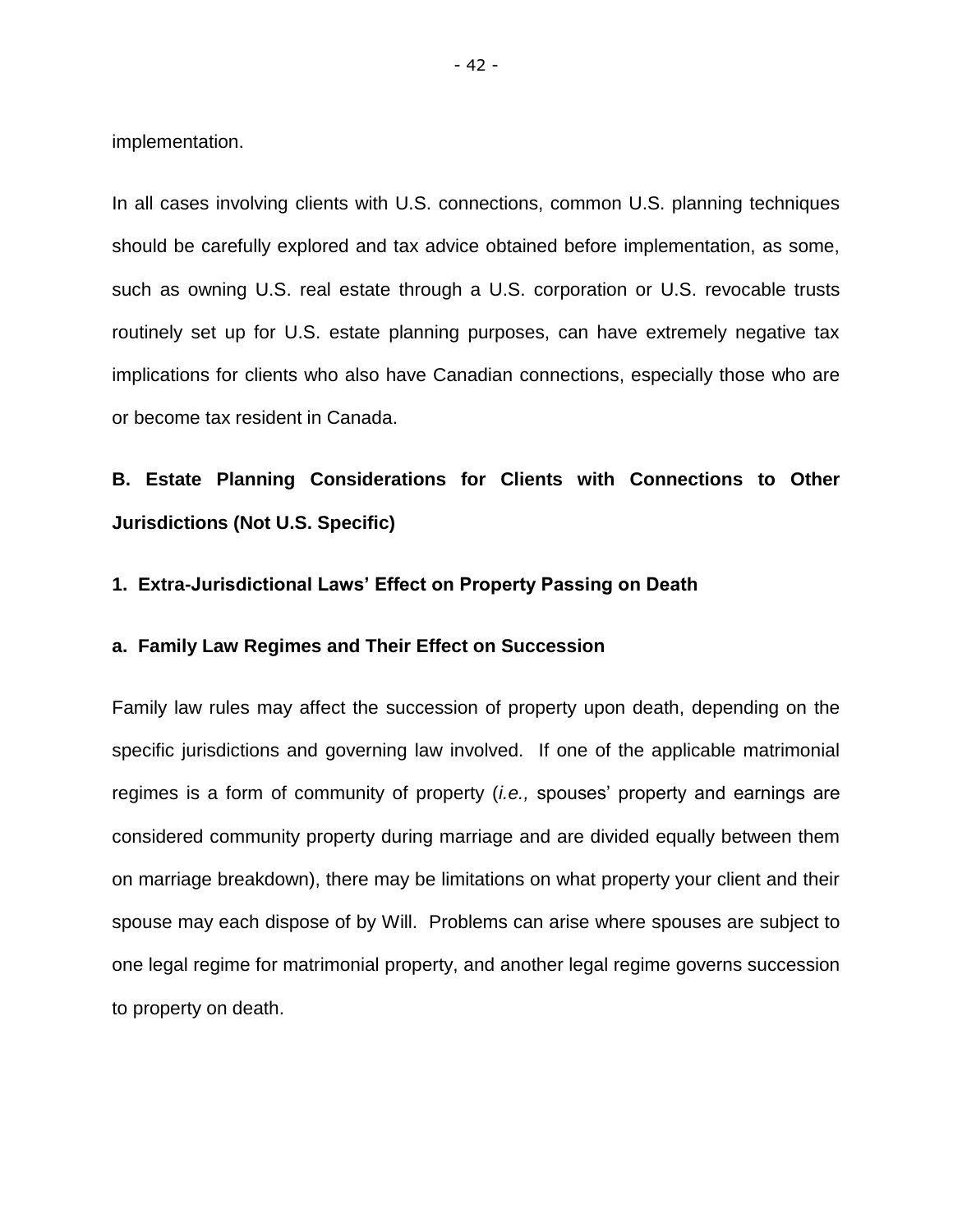# **b. Conflict of Laws Issues**

When it comes time to administer an estate with assets in multiple jurisdictions, one key issue may be which law governs the property rights of the testator and his/her spouse or family on death and the validity and effect of a testator's Will. When creating a succession plan for assets in multiple jurisdictions, it is important to be aware of the conflict of laws rules which determine succession of property. These rules are complex, often confusing, and unpredictable in how they will be applied to assets in jurisdictions outside the court of the jurisdiction where a principal Will is interpreted.

# **i. Common Law Jurisdictions – Testate Succession**

In common law jurisdictions, the formal validity of a Will (which relates to its physical form and its manner of execution) is governed by: (a) the law of the testator's domicile at date of death for personal property; and (b) the law of where the property is located for real estate. Further, the construction of the testator's Will is interpreted according to the law they intend. At common law, there is a rebuttable presumption that this is the law of the testator's domicile at the time of the execution of the Will. It is important to note that in some jurisdictions, statutory law may modify these rules.

# **ii. Civil Law Jurisdictions – Testate Succession**

In civil law jurisdictions, assets and liabilities are directly transmitted to the heirs, as opposed to vesting in the personal representatives who "administer" the estate by collecting in assets, paying liabilities and distributing the remaining property to the beneficiaries. Regarding the governing law, some civil law systems have a separate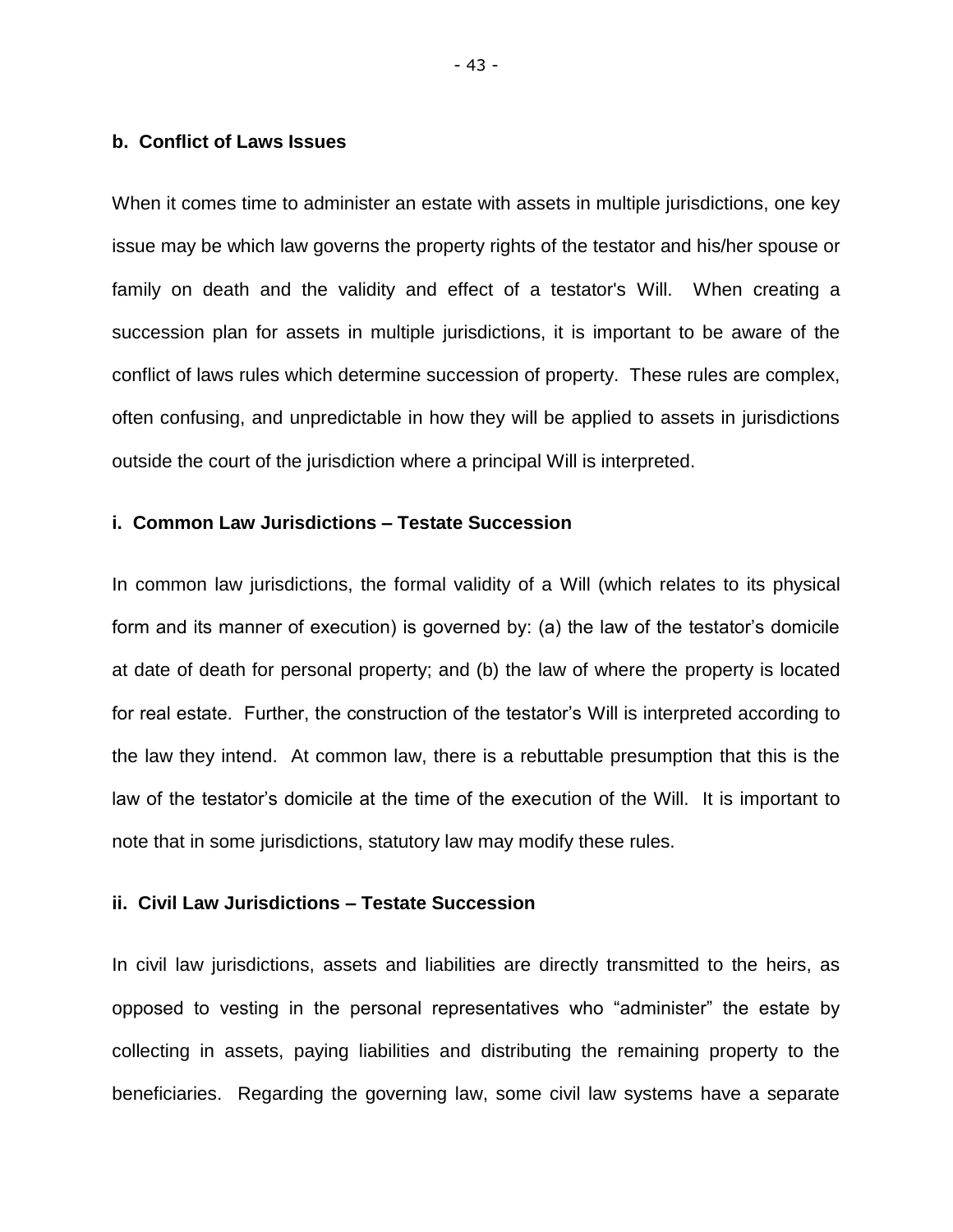rule for personal property and the law of the location of the property for real estate, while other civil law systems are "unitarian"—applying the testator's personal law to all estate assets regardless of location.

#### **2. Definitions - Multijurisdictional and Separate Situs Wills**

A multijurisdictional Will is one testamentary document which governs the succession of assets in several different legal jurisdictions.

A separate situs Will is a distinct testamentary document concerning assets located in a particular legal jurisdiction (or "situs") and is typically executed in accordance with that jurisdiction's laws. A separate situs Will is used in conjunction with a principal Will that deals with all of the testator's other assets.

# **3. Benefits of Multijurisdictional and Separate Situs Wills**

There are several strategic, practical and legal reasons for using a multijurisdictional Will and separate situs Wills. Depending on the assets and jurisdictions involved, and the testator's personal circumstances, the advantages may include: (a) ensuring the estate planning documents will be valid and that the testator's intentions are realized and given effect; (b) making the administration of assets upon death more efficient; (c) ensuring clarity by using local language and form; and (d) avoiding unnecessary probate costs.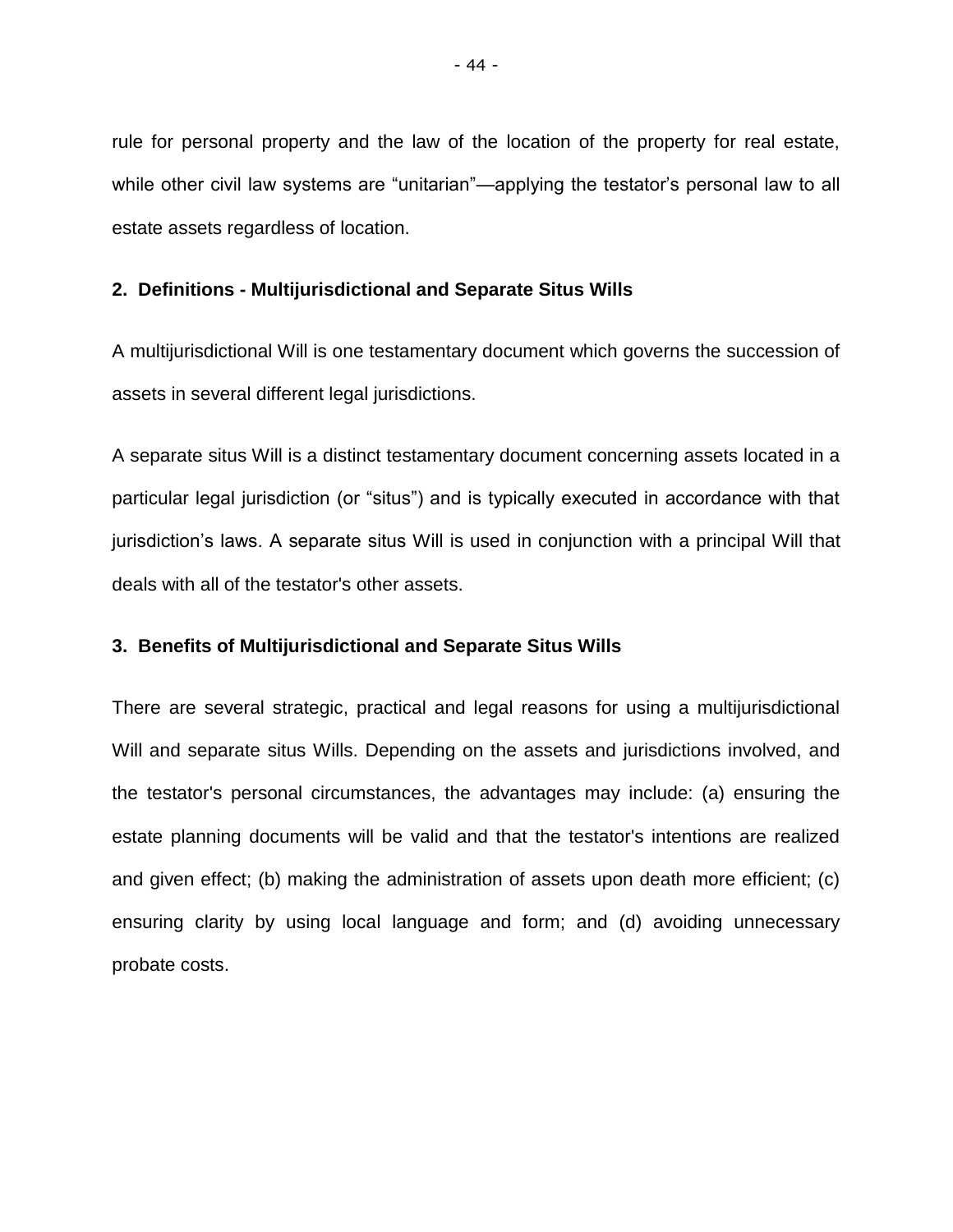#### **a. Greater Capability to Ensure Validity**

Using either a multijurisdictional Will or separate situs Will can help to ensure that the Will is valid and that assets will be distributed as the client intended. Local formalities can be complied with, which is particularly important when real estate is involved. In many jurisdictions, the local law where the real estate is located governs the formal validity of the Will as it applies to real estate. For example, there may be special form and execution rules. Some jurisdictions have unique execution requirements such as the need for *more* than two witnesses (which is the typical requirement in most jurisdictions with systems based on English law).

The local law of the foreign jurisdiction can be chosen to govern the Will dealing with assets in that jurisdiction, which can avoid future legal problems, including confusion regarding which law should govern the interpretation of the Will. Local counsel can ensure the separate situs Will's provisions are substantively valid under the local law and ensure that local law will give effect to the content of the Will on such matters as (a) how long income can be accumulated, (b) the period any trust under the Will can last before it must terminate, and (c) mandatory succession or forced heirship rules among family members where the local law requires a division of the estate of certain amounts or percentages. Similarly, the use of local language and local "legal terms of art" can be used, avoiding translation and interpretation problems down the road.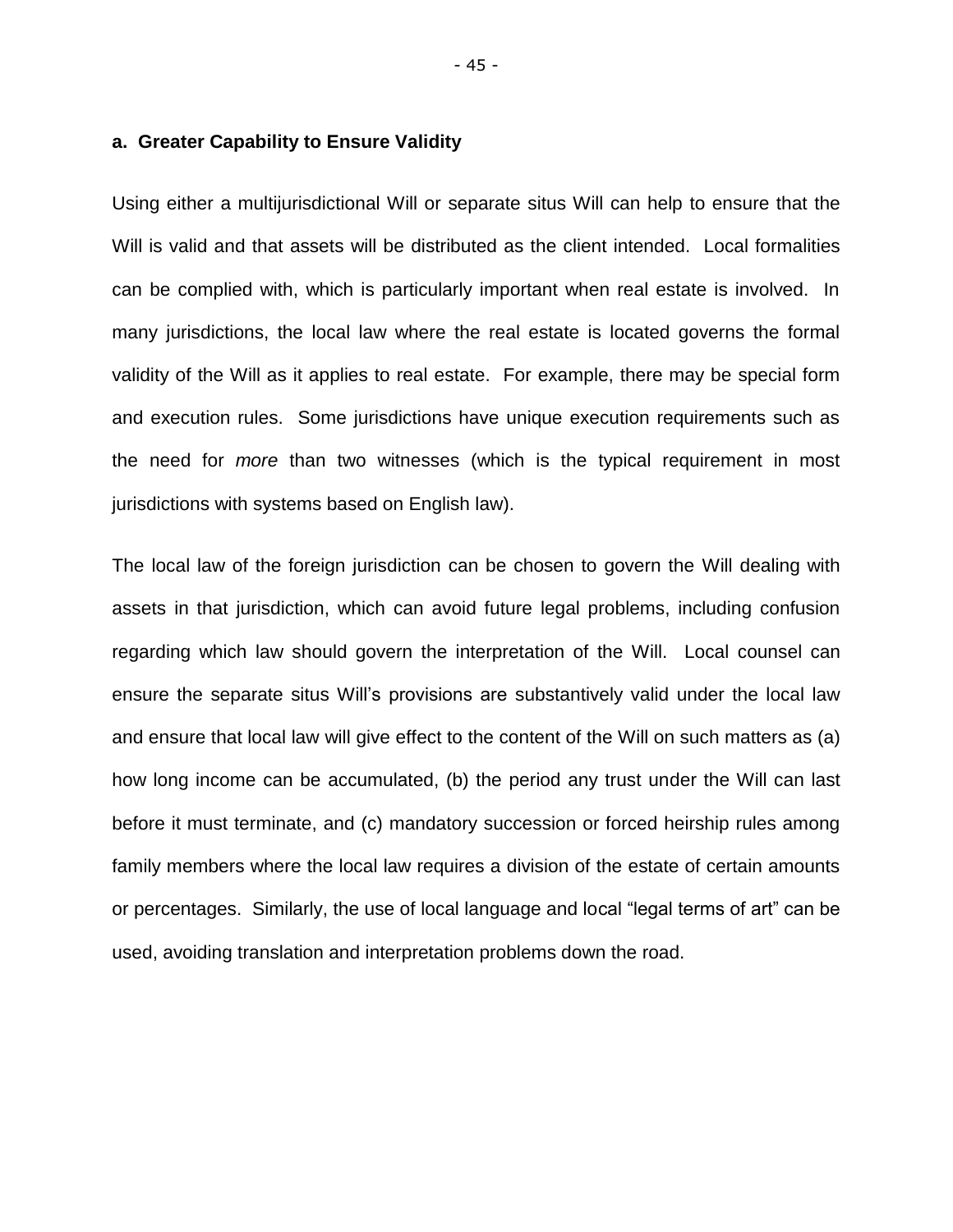#### **b. More Efficient Administration**

By using a separate situs Will, the administration of the local estate can be restricted to a smaller and more identifiable group of assets, creating greater efficiency. The administration of the estate can proceed without delay because a separate situs Will can usually be directly submitted to probate without waiting for a Will to be probated in the client's jurisdiction of domicile and then trying to have it admitted in the second jurisdiction—a two-step process.

If separate situs Wills are not used, the local court may require the original Will. As there is only one original Will, problems may arise because the original Will may have already been submitted to the home jurisdiction court that granted the original probate. Problems may also arise, for example, if the original were retained by a foreign court, if the foreign jurisdiction does not have a recognizable form of probate which can be the subject of a resealing or ancillary grant, or if the foreign jurisdiction has a system of executorship which does not integrate well with Ontario Court rules.

# **c. Use of Local Language, Form and Rules**

A separate situs Will can more easily incorporate local language and local formalities. The use of local language avoids a need for translation when it is time for the Will to be used in the jurisdiction. Using local form helps to ensure that the court process and administration of assets in the jurisdiction will proceed efficiently. Local rules may also dictate certain requirements that are not found in other jurisdictions. For example, local rules may require the executor to be a resident of the jurisdiction or require a foreign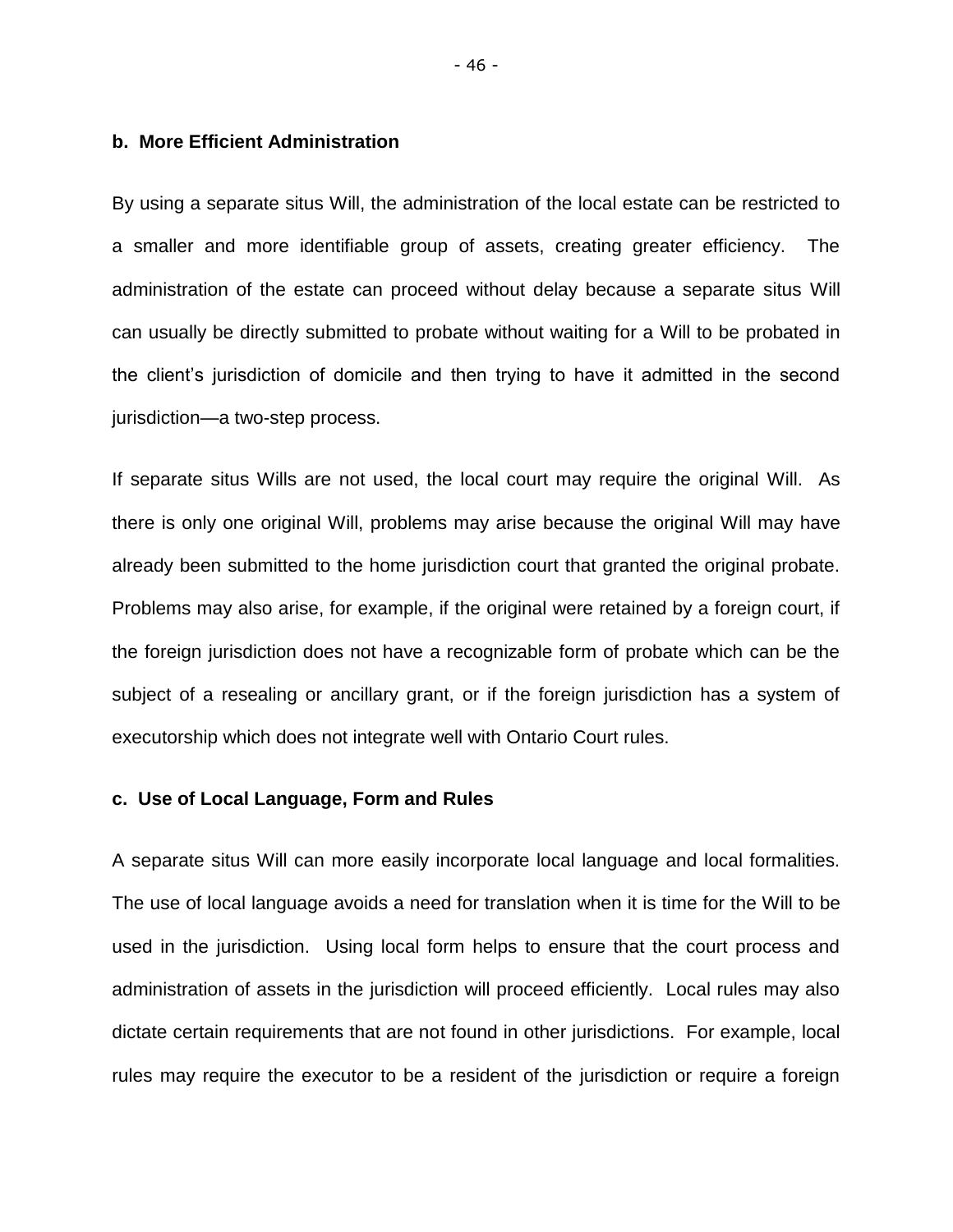executor to post a bond. A separate situs Will can be prepared with these jurisdictionspecific rules in mind—such as by appointing a local person to be executor in that particular jurisdiction.

#### **d. Avoidance of Unnecessary Probate Costs and Privacy Concerns**

Separate situs Wills can reduce the total cost of probate fees payable on death. Separate Wills for each of the jurisdictions in which the testator holds assets can avoid local probate fees being charged on their worldwide estate, and duplication of probate fees being paid in several jurisdictions on the same assets.

Separate situs Wills can also ensure greater privacy and confidentiality during the probate process if, based on local rules, only those assets and their values which are governed by the separate situs Will need to be disclosed during the probate process (as opposed to having to disclose the testator's worldwide assets).

#### **4. Key Considerations When Preparing Multijurisdictional or Separate Situs Wills**

#### **a. Interpretation Issues**

Problems can arise where local law under a separate situs Will governs interpretation and provides a different interpretation or definition for critical terms than those under the law in the testator's home jurisdiction. For example, does the use of the term "issue" or "children" under local law include or exclude adopted children or children born outside of marriage? Does the term "spouse" refer to only legally married spouses or also common law or same sex spouses under local law? Counsel in the different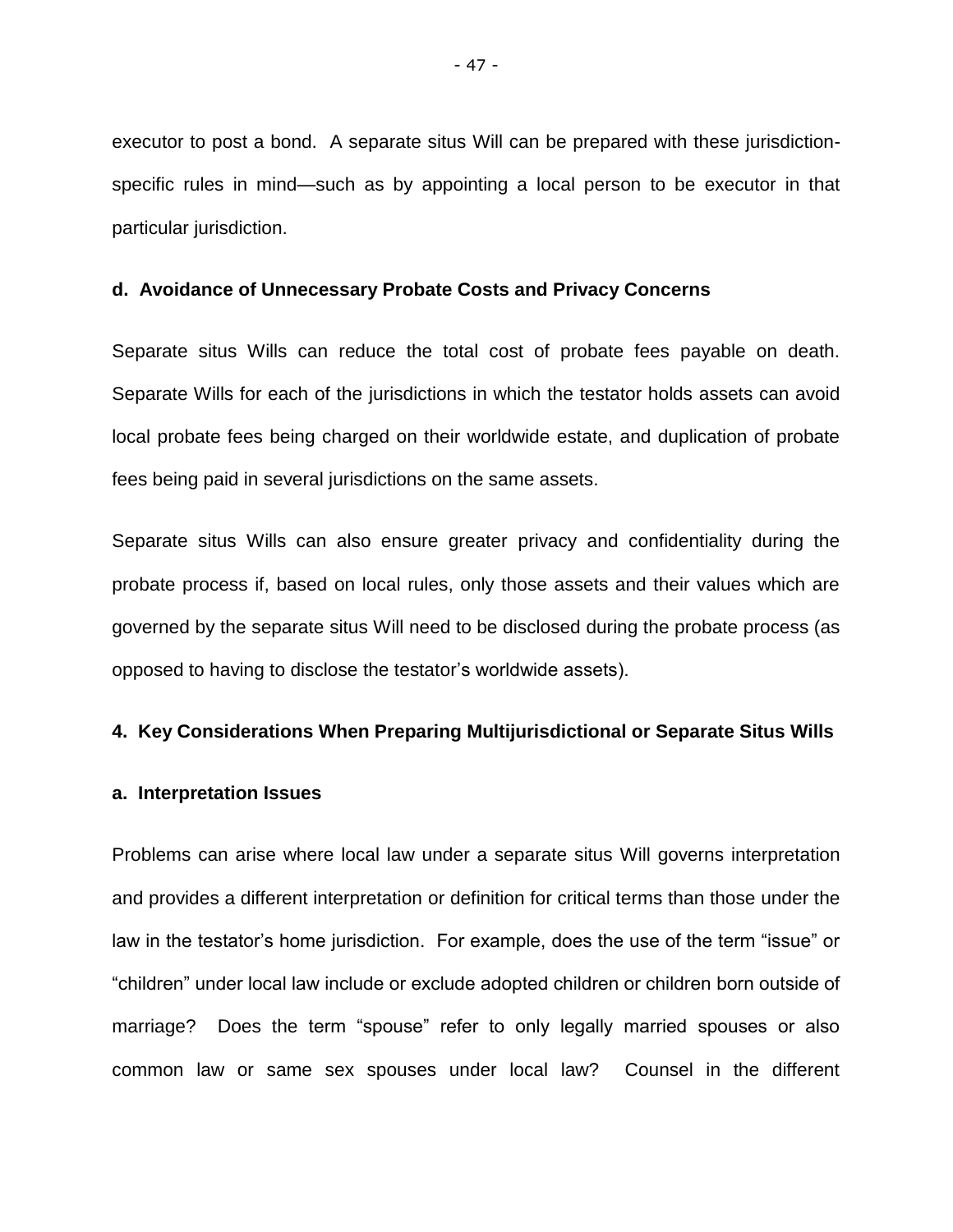jurisdictions need to work together to consider key terms and include specific definitions in the separate situs Will to avoid unintended results if local law would otherwise provide a meaning that is not in keeping with the testator's wish. Counsel should at all times avoid making assumptions based on their own local laws, since the other jurisdiction's laws may be very different in key respects.

#### **b. Tax Liabilities**

In developing a coordinated estate plan using a multijurisdictional Will or separate situs Wills during the planning stage, the testator's advisors should consider how the Wills will work together to create a unified whole and address the issue of tax liabilities. Counsel will need to consider and discuss with the testator as to which executors under which Will are liable to pay tax liabilities on death and to file tax returns in each jurisdiction. It may be necessary to apportion primary and secondary liability among the executors of multiple Wills. Counsel also need to consider the implications if one estate is insolvent or lacks sufficient assets to discharge the testator's tax and other liabilities.

A debts and taxes clause can be drafted in order to avoid problems which might otherwise arise. Where the testator has different beneficiaries under each estate, the impact of the allocation of tax liabilities and which estate bears the burden will be a key issue and can be the basis for a future dispute. The interpretation of the Will and express provisions relating to payment of debts and tax will be important if there is a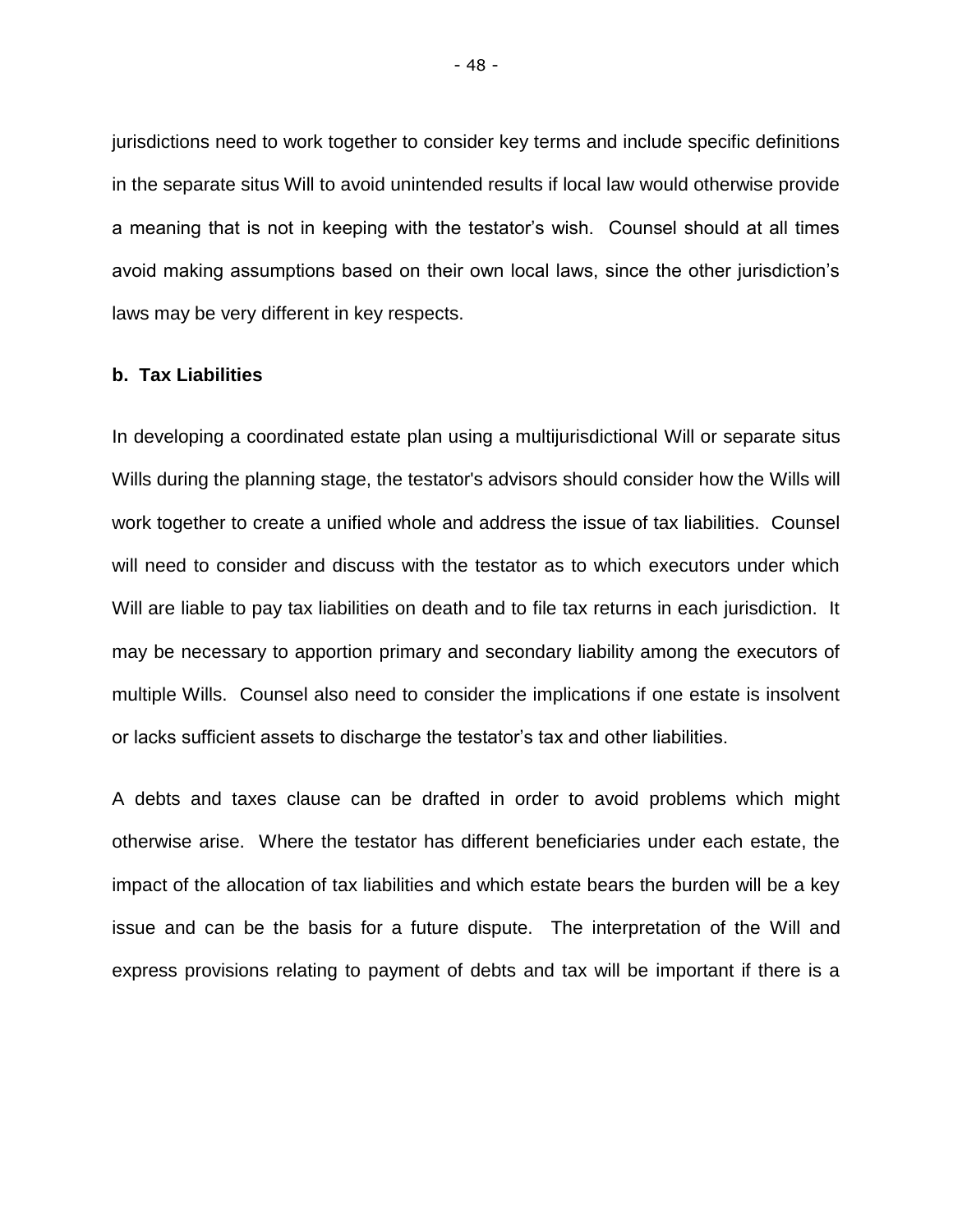dispute. As an example, in *Barna Estate<sup>12</sup>,* where the testator had left valid Canadian and French Wills, a Canadian court considered whether the applicant, a beneficiary of the testator's estate, may be liable for French taxes on property passing under the French Will, and concluded it was not based on the drafting of the Canadian Will.

Counsel also need to consider the right a taxing authority has to enforce tax liabilities in a foreign jurisdiction against the executors of the estate in the foreign jurisdiction. A general rule of private international law states that the courts of one country will not enforce, directly or indirectly, claims made for taxes of a foreign government. For example, in *United States of America v. Harden<sup>13</sup>* , the Supreme Court of Canada held that it would not enforce a judgment obtained in California for United States taxes in an action brought in British Columbia. The traditional basis for the rule is protecting the sovereignty of nations. Enforcing the tax claims of a foreign country may be viewed as an invasion of such sovereignty. In *Dubois v. Stringam<sup>14</sup>,* the Alberta court held that an Alberta administrator of an estate was not authorized to liquidate a farm in Alberta to pay funds to the United States executor of the estate to satisfy United States estate taxes, where the United States estate had a deficiency and could not otherwise pay all the tax.

However, protocols and conventions entered into between jurisdictions may modify this general rule. For example under the Canada-U.S. Tax Treaty, for the stated reasons of

-

<sup>12</sup> 1990 CanLII 1228 (B.C. S.C.).

<sup>13</sup> [1963] S.C.R. 366, 1963 CanLII 42, 41 D.L.R. (2d) 721.

<sup>14</sup> 1992 ABCA 325 (CanLII), 135 A.R. 64, [1993] 3 W.W.R. 273 (A.B. C.A.).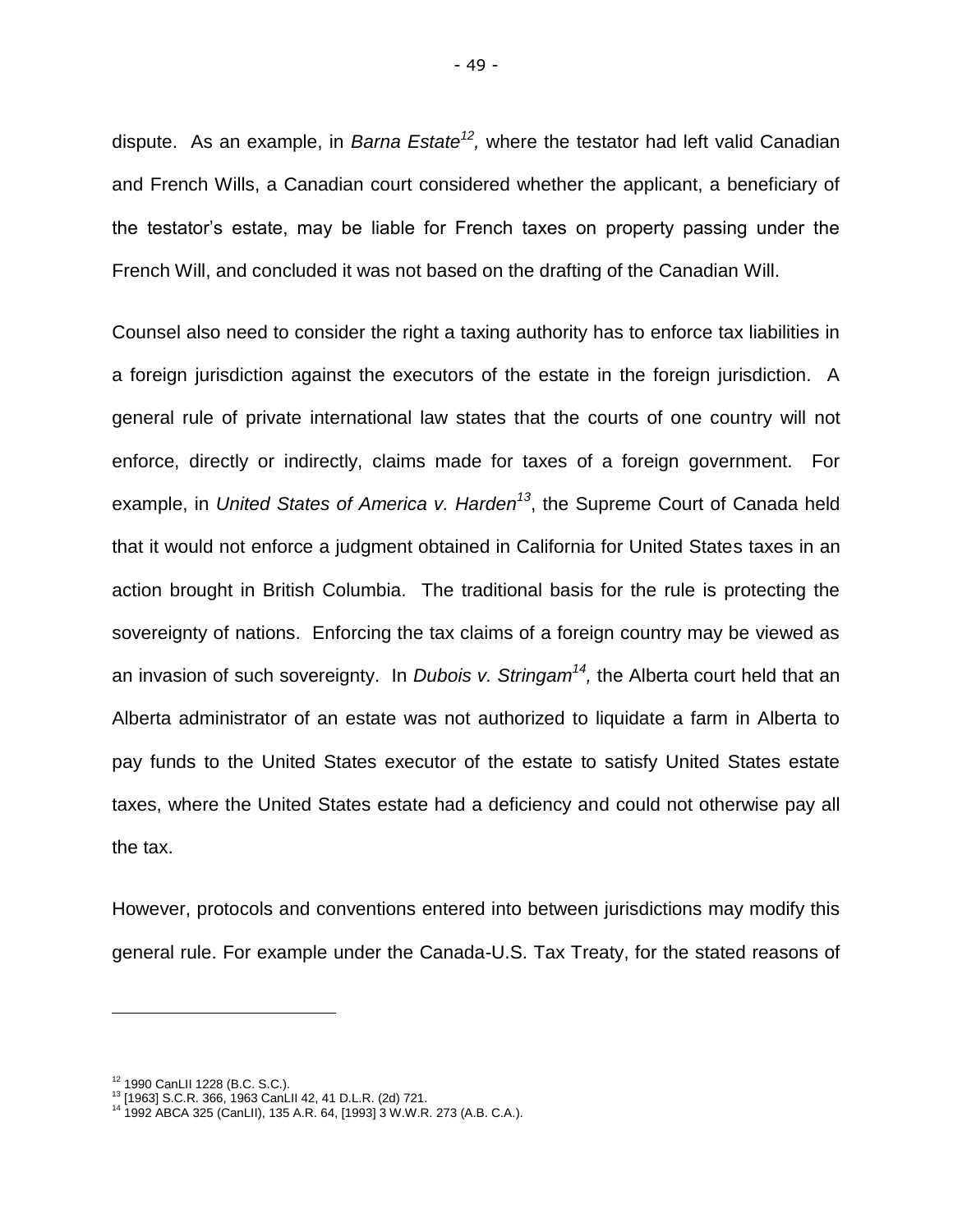avoiding double taxation and combating tax evasion, each of the United States and Canada will effectively collect taxes owing by their respective residents to the other in certain circumstances.

#### **c. Creditors and Liquidity Issues**

Counsel should consider and discuss with the testator which estate will be primarily responsible for the payment of debts, and whether foreign creditors of one estate can have recourse against the assets of the other estate in another jurisdiction. Consideration should also be given to whether the foreign debts are enforceable against the other estate. Prudent drafting techniques can be used to potentially avoid future problems in this regard. For example, each Will can provide a set of priorities regarding payment of creditors for that Will. A coordinated approach might entail appointing a principal executor under a principal Will who is ultimately responsible for all the debts.

Thought should also be given as to what recourse one estate may have against the other to pay legacies and bequests if one of them is deficient. Similarly, it is also important to consider how advances to beneficiaries may affect the distribution in one or more of the Wills.

#### **d. Forced Heirship Claims**

"Forced heirship" arises in many civil law jurisdictions where some or all succession rights are codified rather than subject to testamentary freedom. Typically, forced heirship provisions state that a certain portion of a testator's estate must pass to each forced heir, for example a spouse or a child. In many Muslim countries, for example,